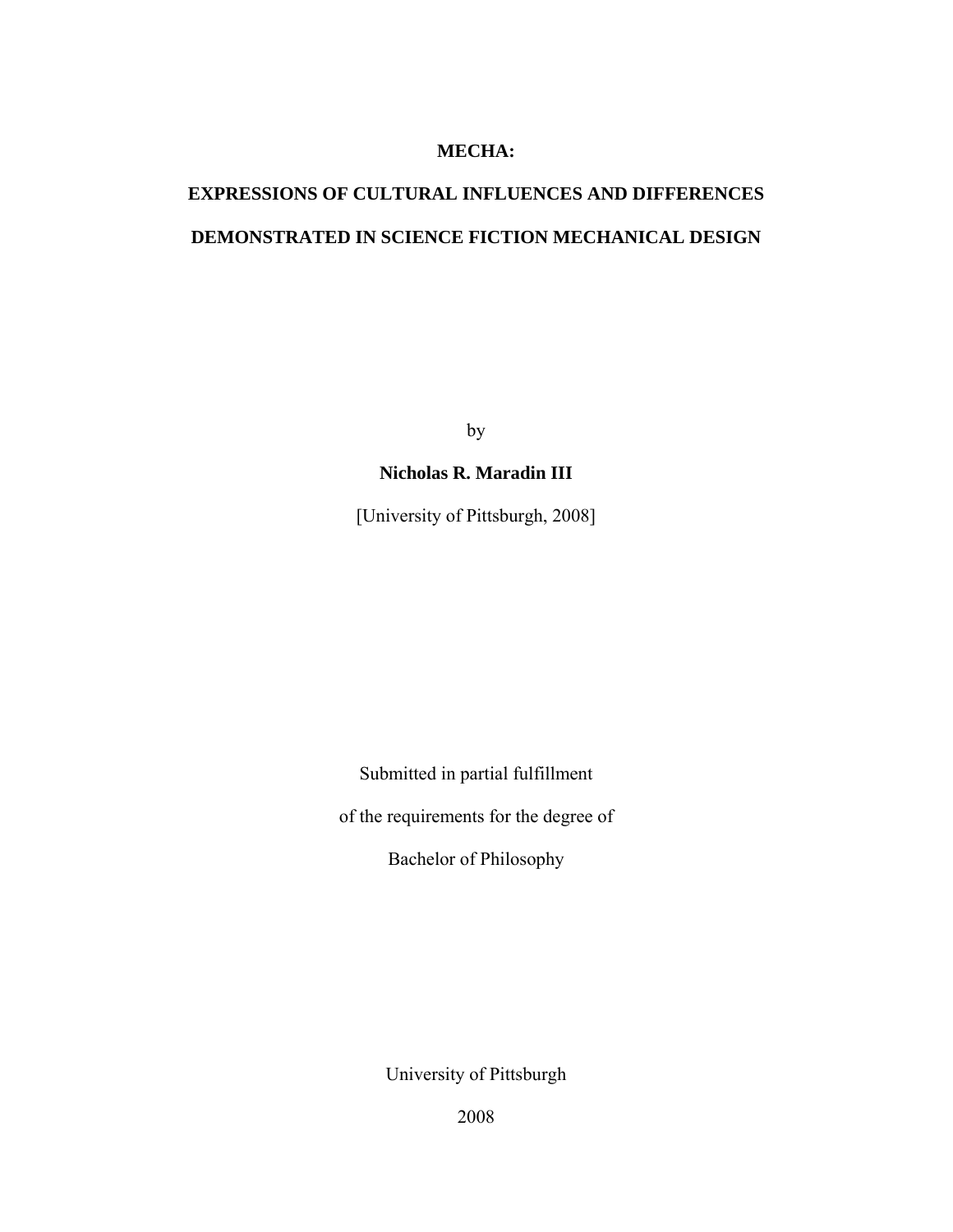# UNIVERSITY OF PITTSBURGH SCHOOL OF ARTS AND SCIENCES

This thesis was presented

by

Nicholas R. Maradin III

It was defended on

April 7, 2008

and approved by

Gordon R. Mitchell, Ph.D, University of Pittsburgh, Dept. of Communication

Lester C. Olson, Ph.D, University of Pittsburgh, Dept. of Communication

Roger Stahl, Ph.D, University of Georgia, Dept. of Speech Communication

Thesis Advisor: Anne Weis, Ph.D, University of Pittsburgh, Dept. of History of Art and

Architecture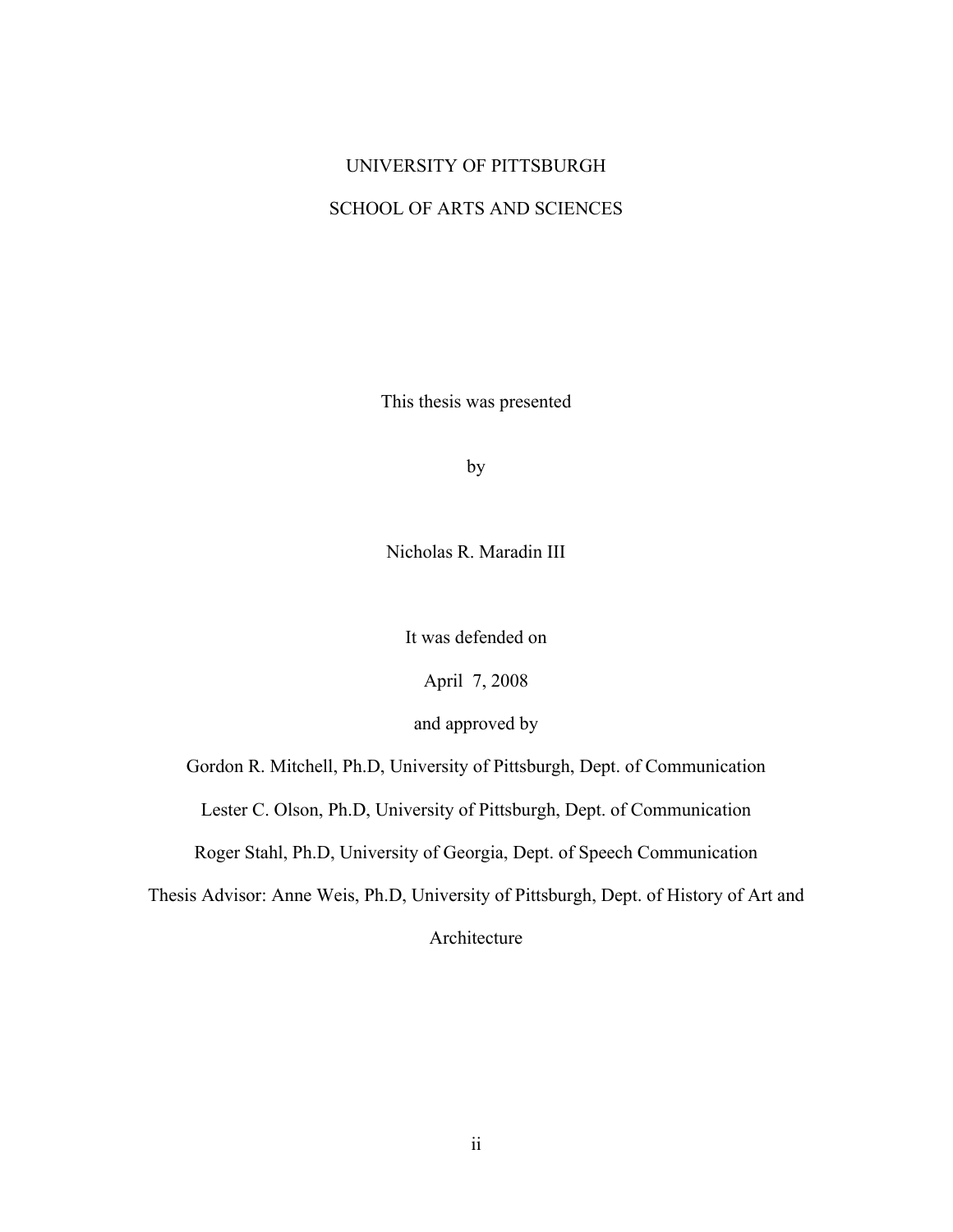Copyright © by Nicholas R. Maradin III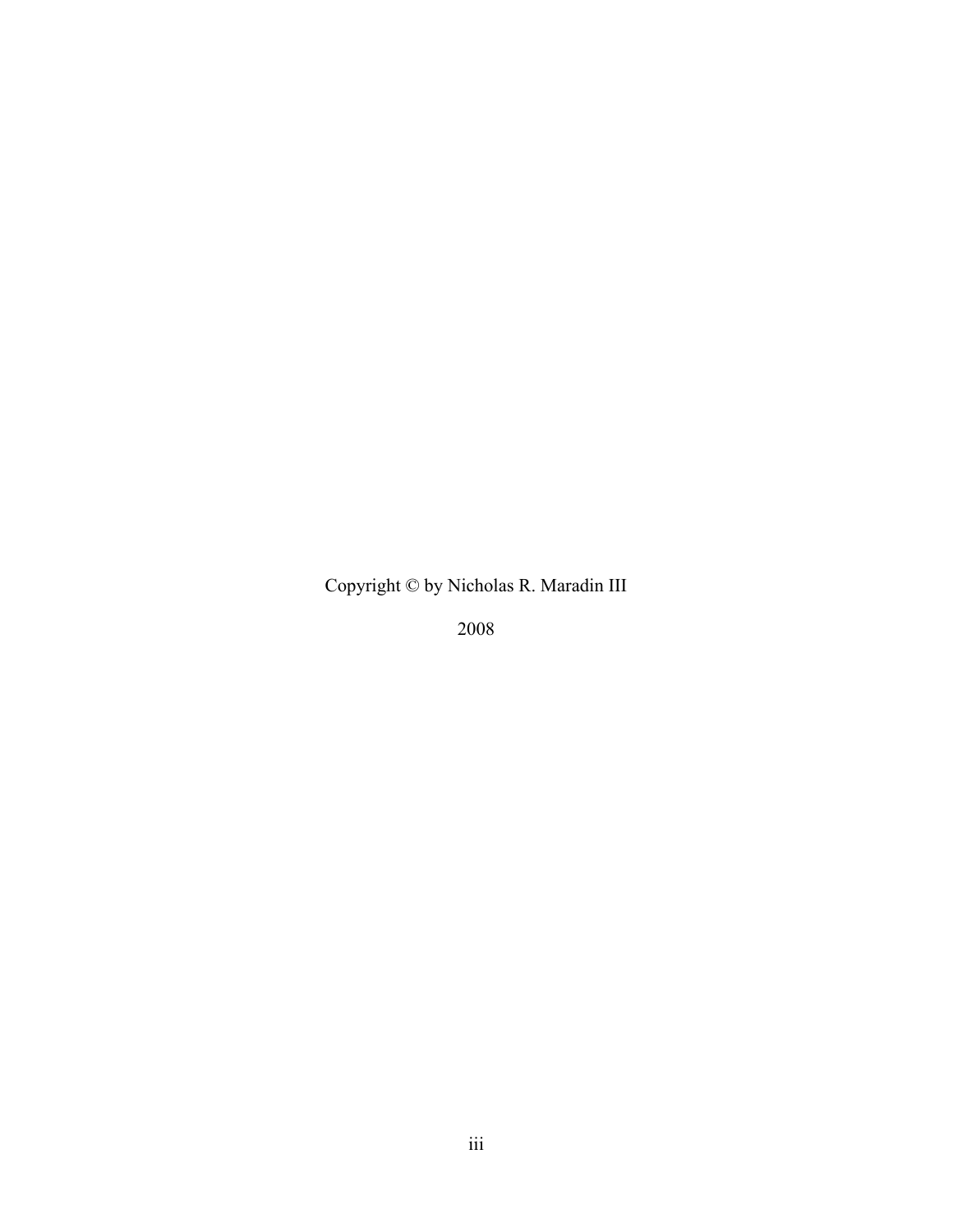#### **MECHA:**

# **EXPRESSIONS OF CULTURAL INFLUENCES AND DIFFERENCES DEMONSTRATED IN SCIENCE FICTION MECHANICAL DESIGN**

Nicholas R. Maradin III, University of Pittsburgh, 2008

#### Abstract:

The opening theme to Cartoon Network's animated series *MEGAS XLR* (2004) exclaims:

You dig giant robots!

I dig giant robots!

We dig giant robots!

*Chicks* dig giant robots!

This is perhaps the essential anthem for our fixation with out of this world technology. Japanese and American audiences in particular are innately passionate about science fiction robots, as ardent consumers and proprietors of contemporary *Mecha* culture. The challenge then for the academically-minded aficionado is to put across just what makes these fantastic machines and their stories so fascinating, so prevalent in entertainment and society, and so tied to our own perceptions of human development.

Science fiction represents what people are thinking about technology. This thesis posits the contemporary science fiction phenomenon *Mecha* as the predominant expression of humankind's age-old fascination with the mechanical arts. The philosophical approaches taken in these forms of escapist entertainment often mirror the attitudes each culture has towards real-life robotic machinery- from replacement prosthetic limbs, to robotic household companions and even weapons of war. In *Mecha* fiction, the sentiments of the artist-citizen towards this notion of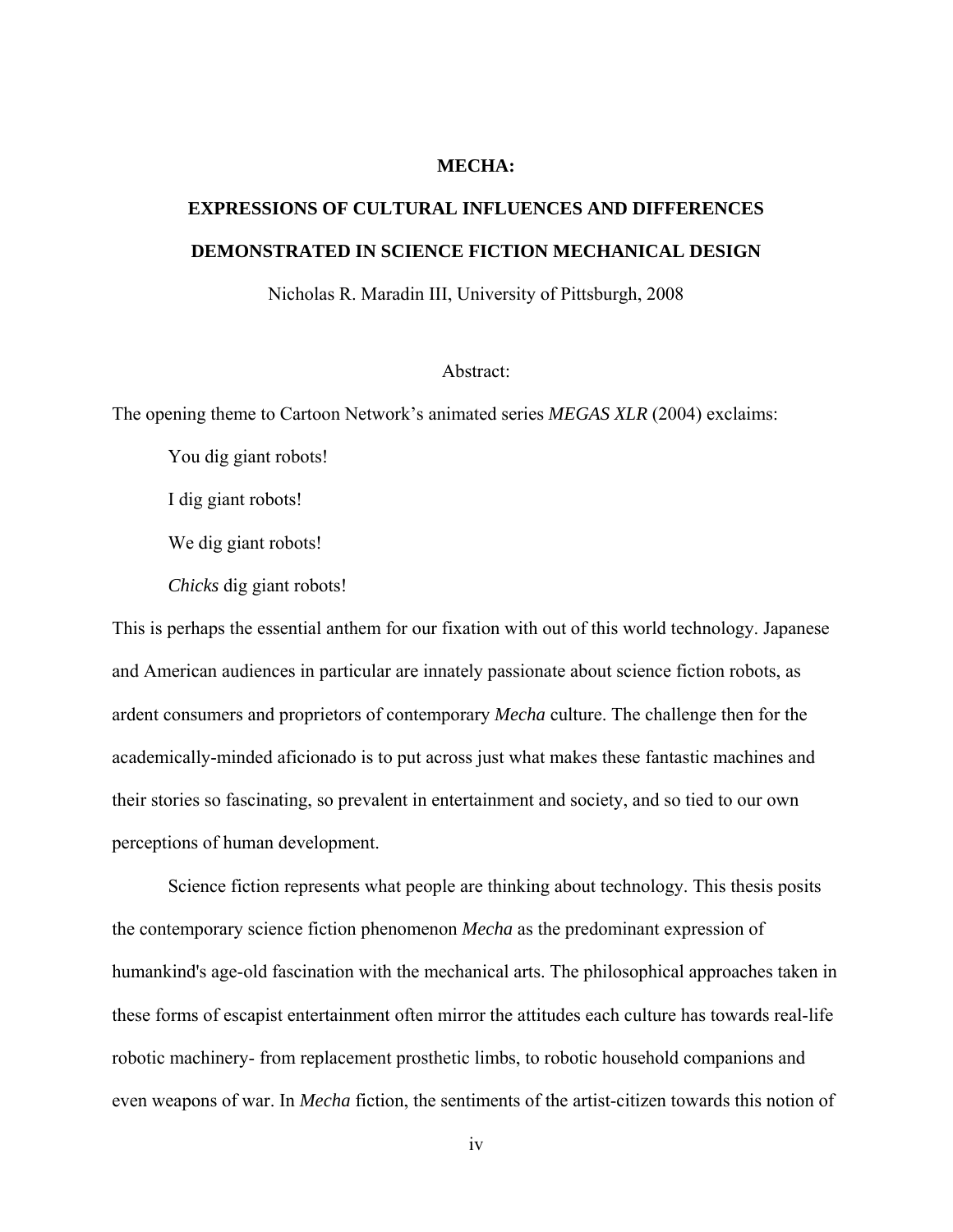a robotic, hi-tech society are expressed free of the limitations of a practical and commercial reality. Science and engineering have not yet caught up to the culturally-nurtured imaginations and ambitions of the human spirit, and they never will. Instead, the artists and creators of *Mecha* consciously and unconsciously translate and magnify this social consensus into mechanical designs and narratives that enforce a particular paradigm on the overall human-machine relationship.

This study examines through key written and visual texts the function of "low culture" pop-entertainment as an influential and relevant indicator of broader societal values and cultural traditions. By reverse-engineering and deconstructing (quite literally) these *Mecha* designs and how they function as a creative work, I believe we can better understand how two cultures have come to express their relationship with technology both conceptually and philosophically.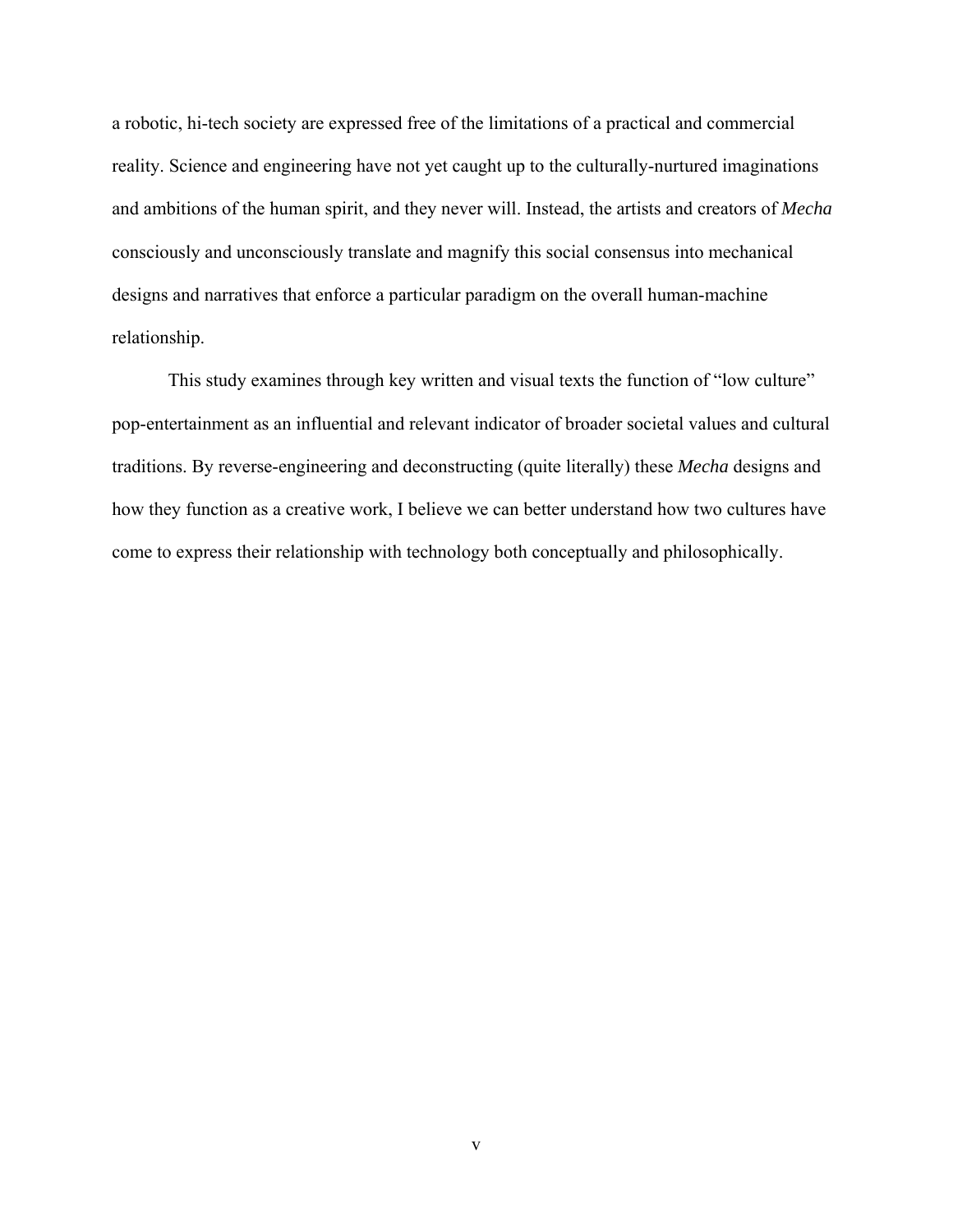# **TABLE OF CONTENTS**

| CHAPTER4: MECHA: THE NEW BREED OF WARRIOR ROBOTS 24              |  |
|------------------------------------------------------------------|--|
|                                                                  |  |
| <b>CHAPTER 6: PHILOSOPHIES ON GIANT ROBOTS EAST AND WEST  49</b> |  |
|                                                                  |  |
|                                                                  |  |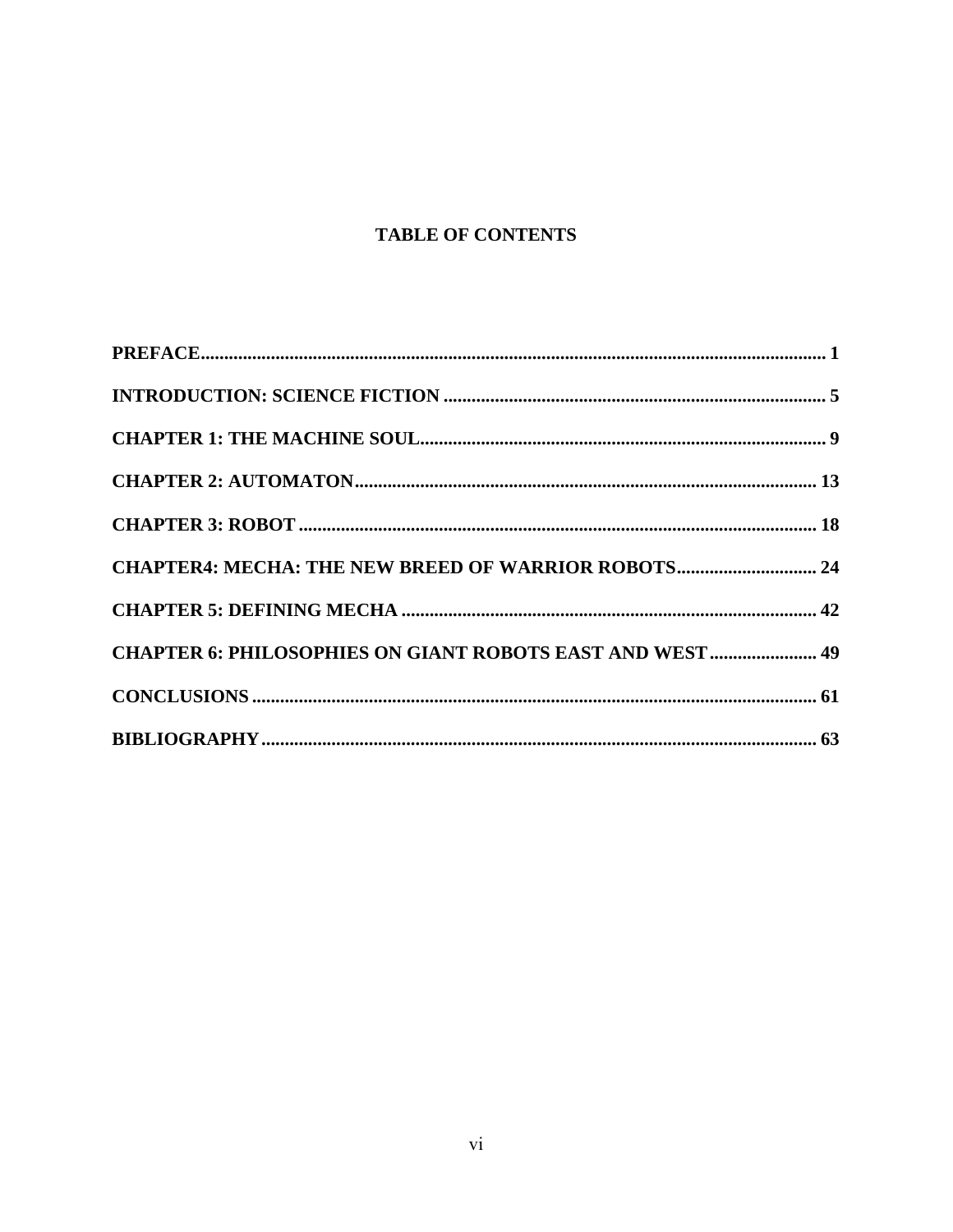### **ACKNOWLEDGEMENTS**

 I would first like to thank Dr. Anne Weis for offering her time, expertise and limitless curiosity in her role as my thesis advisor. Without her careful mentoring this project would not have been possible. I would also like to thank Dr. Lester C. Olson and Dr. Gordon Mitchell for their invaluable guidance as professors of Communication. Last, I want to thank Dr. Roger Stahl for traveling to Pittsburgh to serve with enthusiasm as a member of the Bachelor of Philosophy defense committee.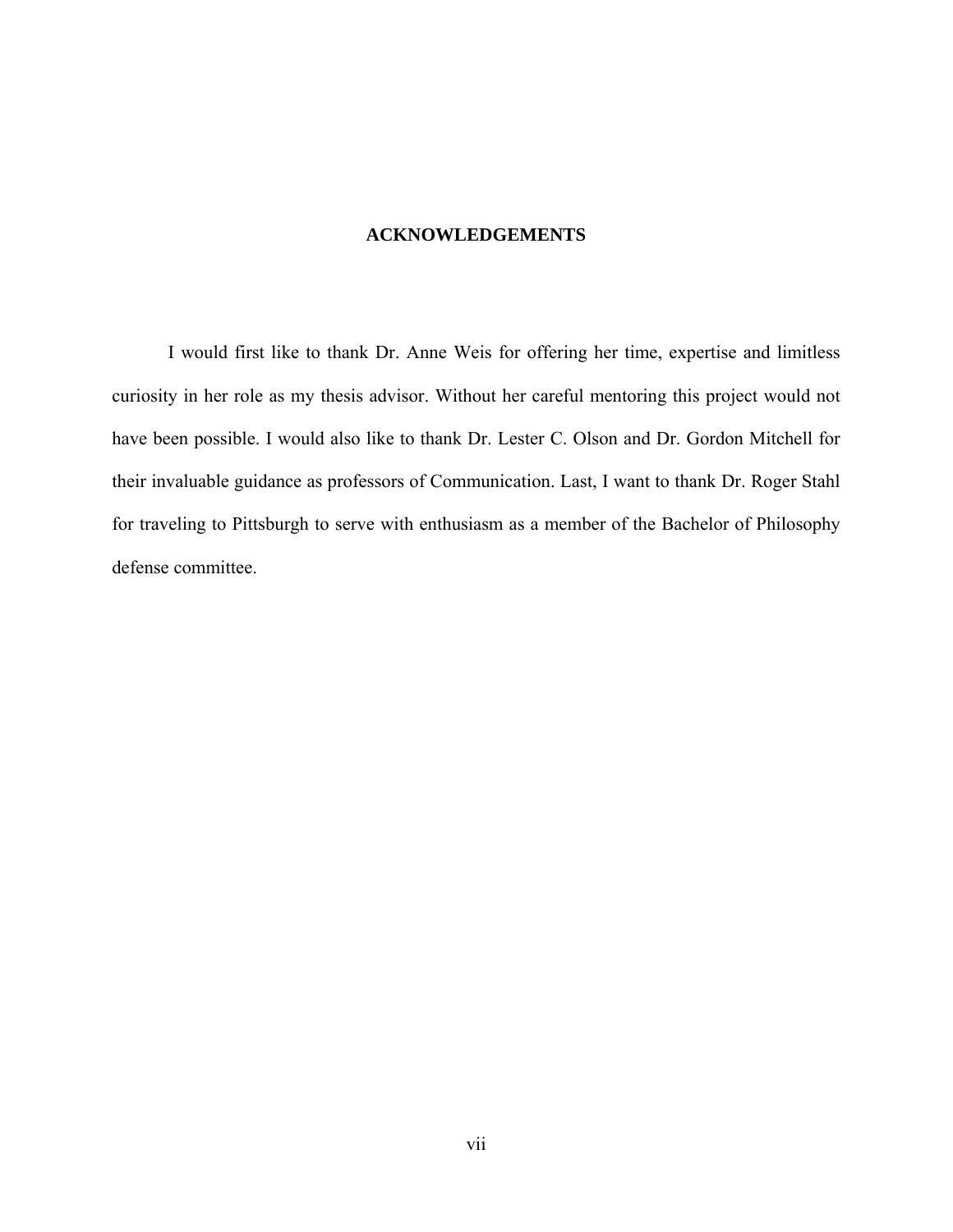#### **PREFACE**

<span id="page-7-0"></span>The opening theme to the 2004 Cartoon Network produced animated series *MEGAS XLR* exclaims:

You dig giant robots!

I dig giant robots!

We dig giant robots!

1

*Chicks* dig giant robots!

This is perhaps the essential anthem for our fixation with out-of-this-world technology: as consumers and proprietors of contemporary *Mecha* (giant robot) culture, Japanese and American audiences in particular are passionate about science fiction robots. The challenge for the academically-minded aficionado is to describe just what makes these fantastic machines and their stories so fascinating, so prevalent in entertainment and society, and so linked to our own perceptions of human development.

*Mecha*, as an (art) form of mechanics different from the robots of yesteryear, is a subject that receives modest attention outside of small but avid fanbase made up of artists, scholars, and fans from all around the world. However, the themes, stories, and imagery of *Mecha* science fiction appear at an increasing rate in many forms (in many spheres) in popular culture.<sup>1</sup> As a

 $<sup>1</sup>$  These spheres usually include but are not limited to: Modern medicine, the military, automobile ads, sporting</sup> events and the art/entertainment industry.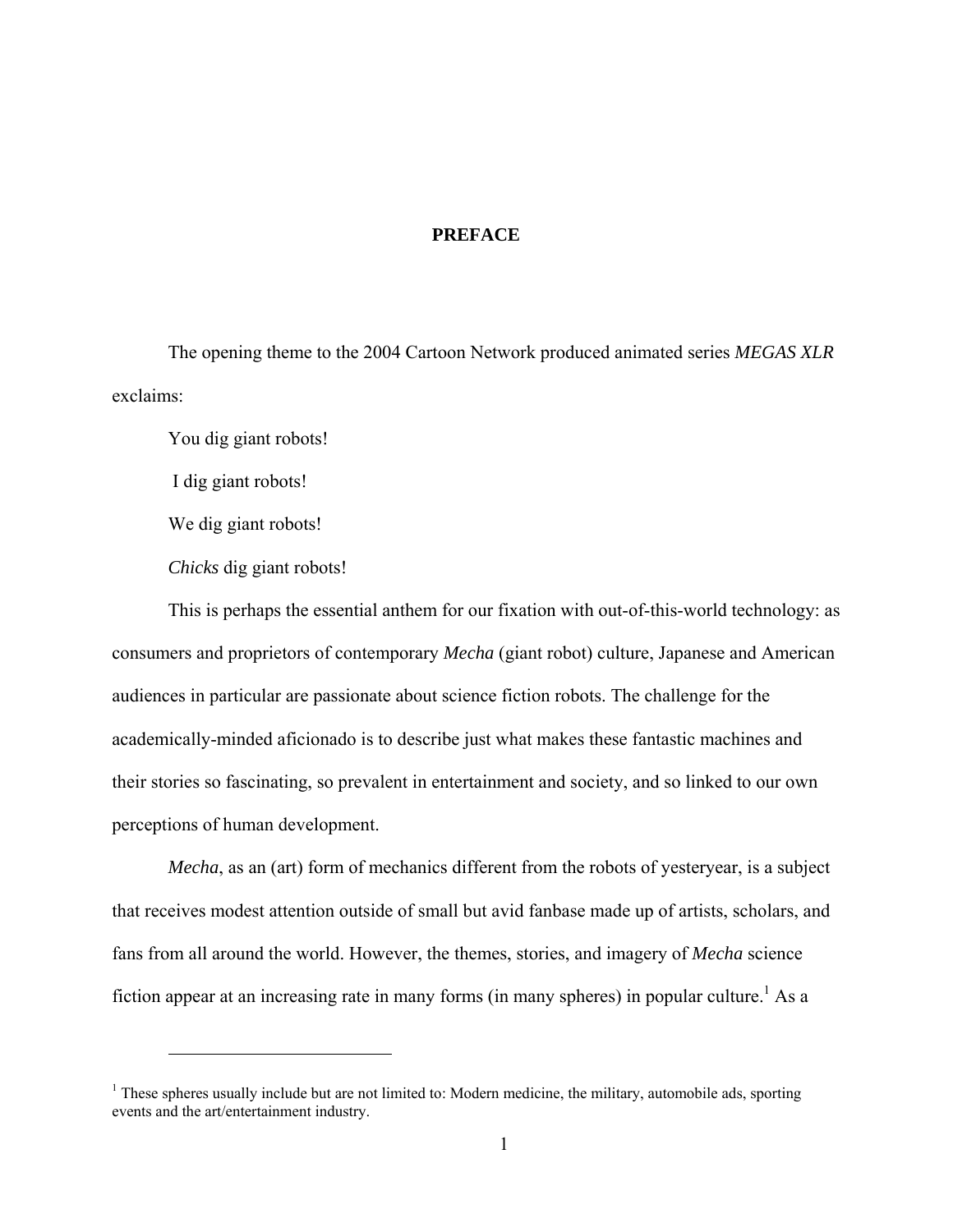movie-shelf genre of sci-fi robot fandom, *Mecha* retains its niche status, but as the practicing form of a larger system of symbols, beliefs, and ambitions, *Mecha* is the universal language of machines and the ideals they represent.

Mainstream media is unprepared to effectively confront and interpret the conceptual implications of *Mecha's* explosion into the public realm. Therefore, in approaching this subject matter, my objective here is to present information and ideas I believe are essential to understanding what *Mecha* is, how it functions in the worlds of science fiction and pop culture, and how it bridges the gap between real and fantasy to connect with its audience. This paper is not a historical chronicle of robotic development. Nor is it a socio-economic analysis of machines and industry. It is neither speculative fiction nor psychological probing into artificial intelligence and its relevant social commentary. This thesis posits the contemporary science fiction phenomenon "*Mecha*" and its related works as the preeminent expression of humankind's age-old fascination with the mechanical arts. The sci-fi sub-genre of *Mecha* will be placed here within a larger historical and social context in order to demonstrate for both the seasoned fan and the uninitiated viewer new ways of looking at and thinking about science and technology.

I begin with an outline of the function of science fiction in modern societies. Then, in chapter one I explore the very essence of mechanical expression and its origin with primitive humankind. In chapters two, three, and four I continue to chronicle the history of the anthropomorphic machine in contemporary culture beginning with the *Automaton*, continuing with the *Robot* and ending with an outline of the four major steps in the transformation of the Japanese *Mecha* into its current form. Chapter 5 attempts to unpack the meaning of the term *Mecha*, while chapter 6 is a case study of the powerful visual and socio-cultural rhetoric demonstrated by two (Japanese and American) science fiction machines.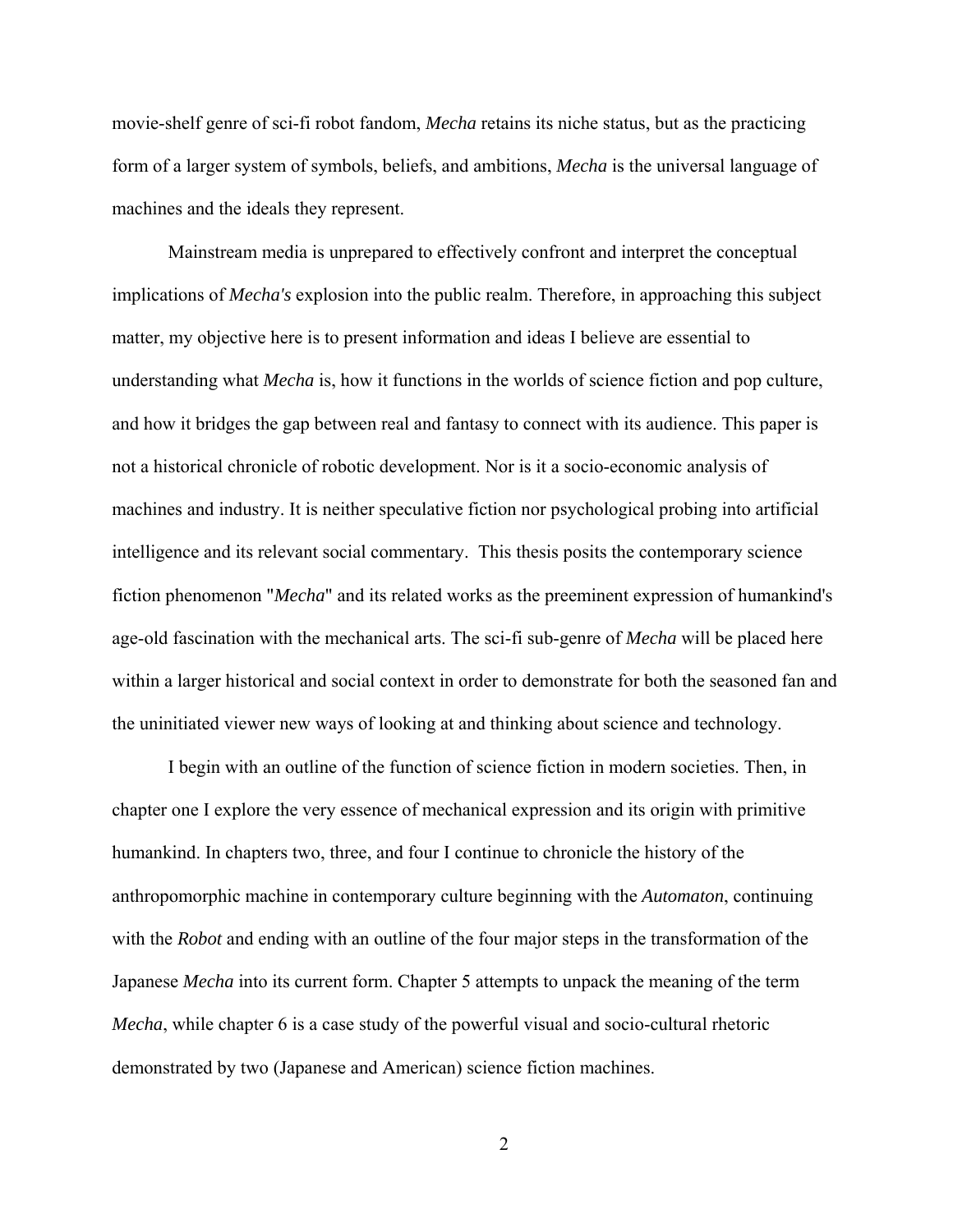#### **A note on images:**

This thesis makes reference to various images of specific characters and designs. The following is a list (organized by mention) of where images of these creations can be found in the public domain:

### **Maria**, *Metropolis* (1927):

http://www.robothalloffame.org/06inductees/maria.html

**Gort**, *The Day the Earth Stood Still* (1951):

http://www.robothalloffame.org/06inductees/gort.html

#### **Atom/Astro Boy:**

http://www.robothalloffame.org/04inductees/astro\_boy.html

## **Tetsujin 28/Gigantor:**

http://www.gigantor.org/

# **Mazinger Z:**

http://www.toei-anim.co.jp/lineup/tv/mazingerz/ (Japanese)

## **Gundam RX-78:**

http://www.gundamofficial.com/worlds/uc/msg/index.html

## *RX-78-2 Kabuki-mono 2005 Version***:**

http://www3.ocn.ne.jp/~tenmyoya/art\_new/0\_tuika/03\_RX-78-2.html

## **Mach V:**

http://www.speedracer.com/viewCharacter.asp?s=mach5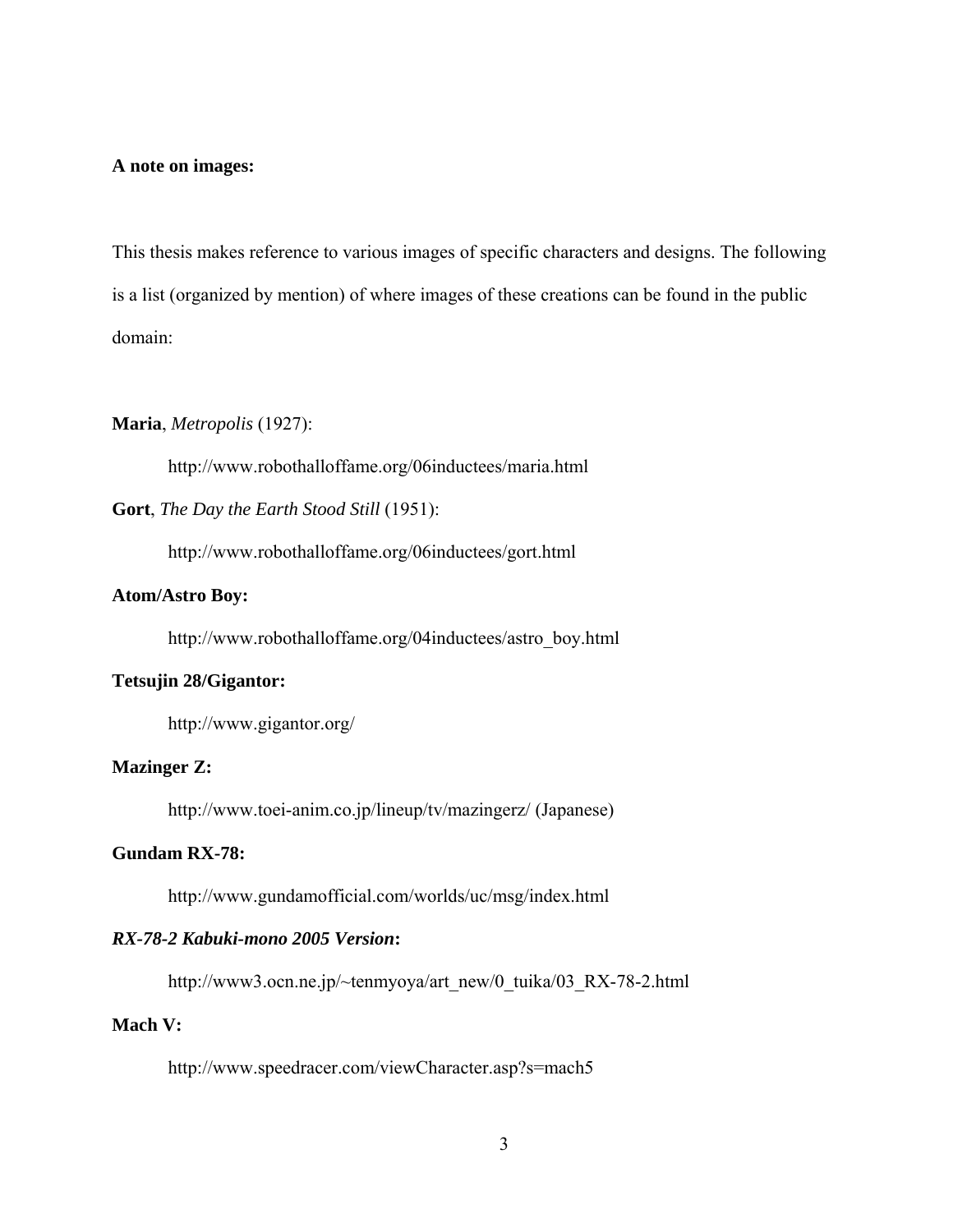# **ED:209:**

http://www.robocoparchive.com/info/making1-ed209.htm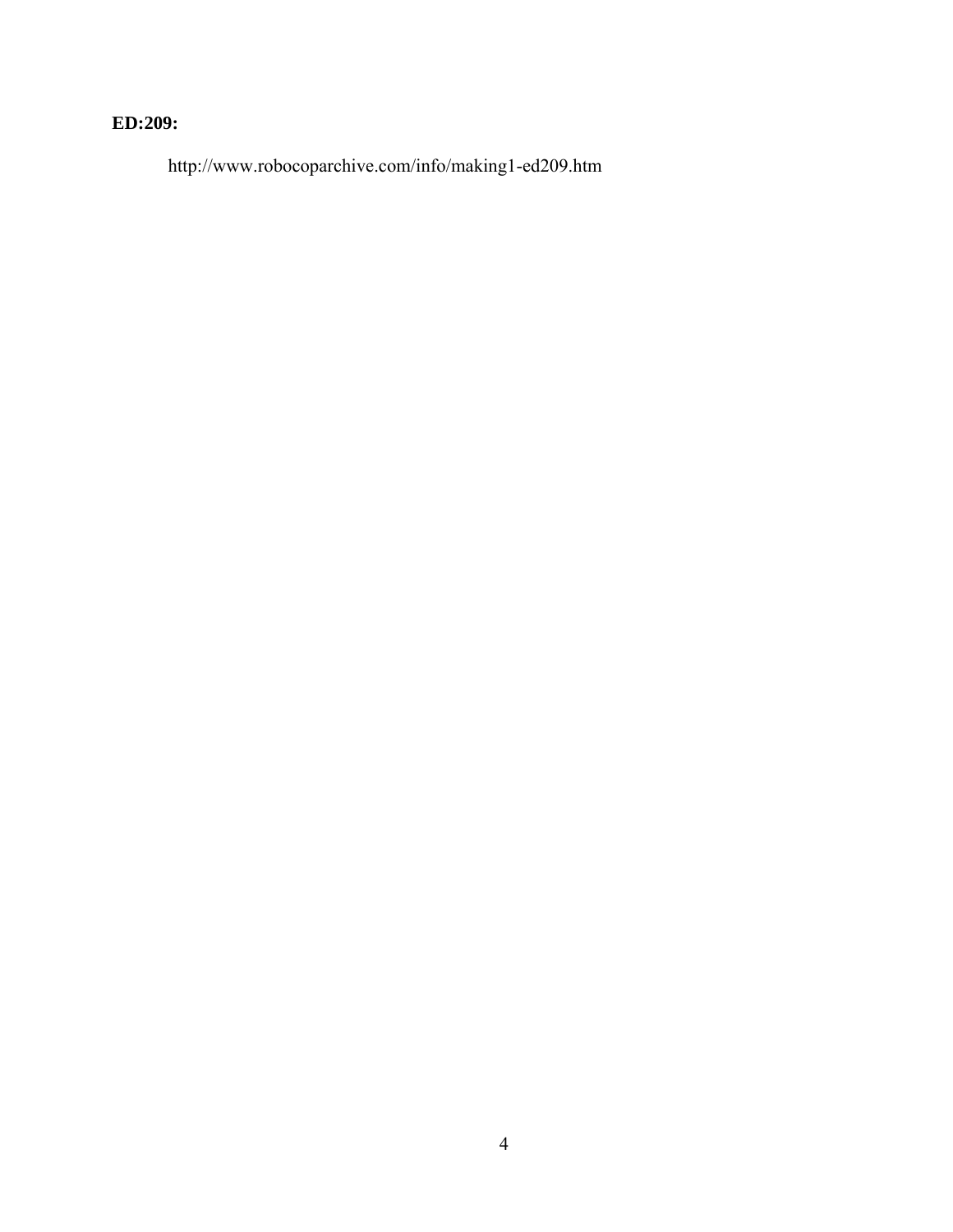#### **INTRODUCTION: SCIENCE FICTION**

<span id="page-11-0"></span>For even the most advanced modern civilization, the boundaries of technological capability will eventually draw near and become frustrating obstacles, but these realities do not douse the spark of imagination. Just because we cannot yet make something does not mean that a superior mechanism is outside our collective consciousness. We want to build better, faster, more useful or more deadly devices. When science isn't fast enough, this urge is channeled into science fiction. Science fiction is an emotional and intellectual sluice gate, an outlet for the inexorable urge to develop, channeling impetus and erudition into creative, imagined works of written word and visual design. Sci-fi exists alongside real-world science and technology as a cultural chronicle—guiding it, shaping it, giving commentary and reaction to it, and even predicting it. As a result, science fiction has become the mythology of technological peoples.

Science fiction in its essential form is the product of the industrialized nineteenth century. The genre was born out of humankind's need for a new literary method to relate to us "the new models of the universe described by science, and to the new possibilities suggested by technology".<sup>2</sup> As E. E. Fournier D'Albe writes:

The "mechanical age," which to some appears as the very negation of the soul, is, on the contrary, the age of supreme psychical achievement. Science and invention

<sup>&</sup>lt;sup>2</sup> Warrick, "Science Fiction Myths and Their Ambiguity," p. 5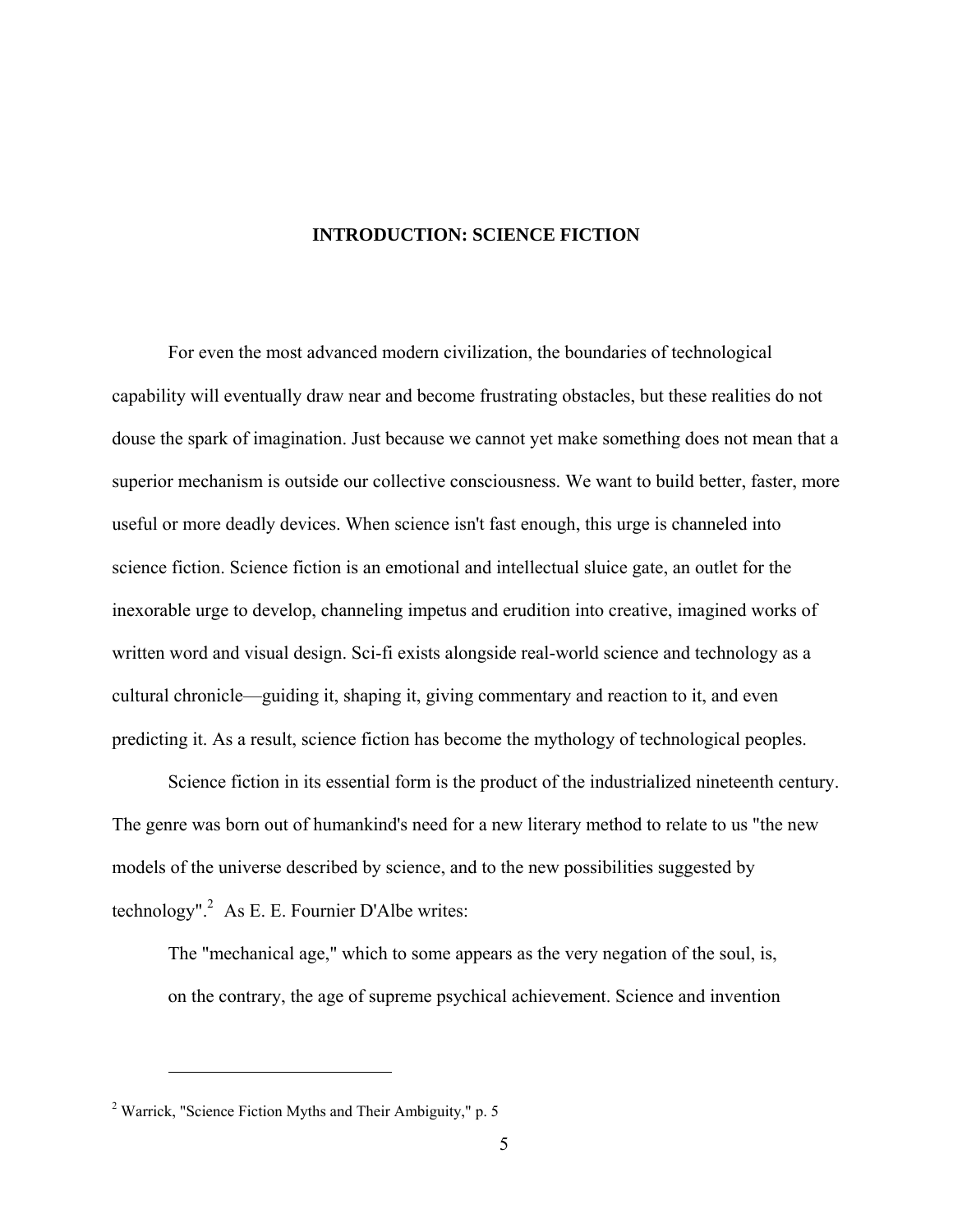are for ever annexing fresh regions of the universe and subjecting them to the free play of our mental faculties. $3$ 

Thus sci-fi's scope is by definition broad, owing both to the inexhaustibility of the human imagination and to the infinite technological horizon of modern times. Due to its fusion of reality and fantasy, a work of science fiction will fall between two creative premises: the logical extension of current technological principles, and the whimsical imagination of alternate realities unbounded by any real-world constraints.

The genre has been subject to debate by both critics and authors. Some, like Isaac Asimov, argue that science fiction should maintain a more rational standard with regard to established scientific knowledge. According to Asimov, the science fiction story will increase the current level of technology but never displace established principles of natural law. Others, such as Tzvetan Todorov, allow for a more fantastic mode of science fiction. His interpretation puts no strict limits on the strange and illogical. Instead, he views science and science fiction as an analogous relationship in which supernatural elements are judged according to how similar they are to things in our own reality. $4$ 

#### **Sci-fi Myths**

1

It is apparent that the very use of the term "science fiction" can be a question of semantics. Nevertheless, whether we assign a broad or narrow definition to science fiction, there

<sup>&</sup>lt;sup>3</sup> E. E. Fournier D'Albe,  $\frac{Hephæstus}{h}$ , p. 36-37

<sup>&</sup>lt;sup>4</sup> In the introduction to Science Fiction Cinema, Christine Cornea examines a variety of proposed definitions from top sci-fi authors and scholars. They are left mostly unexplored in this thesis as only the most basic working definition is required, but the reader should be aware that science fiction is a multifaceted an encompassing topic with boundaries yet uncharted.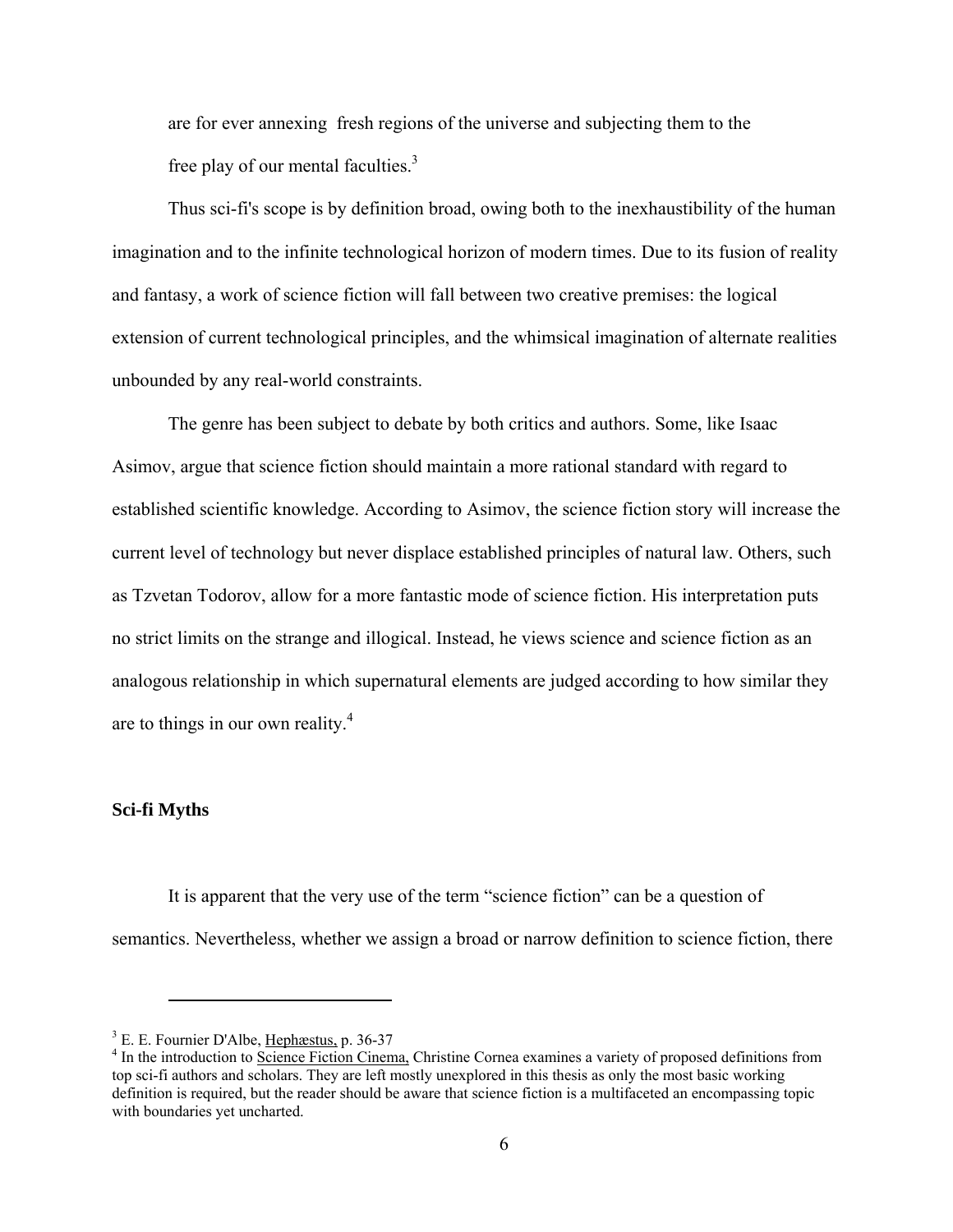continues to be a body of work categorized as belonging to that genre. Although there are problematic works of fiction on the periphery, if we go to a book or movie store and locate the science fiction shelf, this grouping will remain fairly consistent from one store to the next. Out of this, some recurring "myths" have emerged that characterize the genre.

Patricia Warrick describes a myth as "a complex of stories which a culture regards as demonstrating the inner meaning of the universe and of human life."<sup>5</sup> A myth is the way in which people relate to the world around them, created to explain that which the mind cannot immediately experience; a myth speculates, wonders, and reflects on the mysteries of the cosmos, satisfying the human impulse to contemplate beyond that which is readily available. If a myth is truly made up of, as Warrick puts it, "the collective dreams of mankind," then science fiction is where these thoughts on the human condition are collected and transcribed. In this way we can think of sci-fi as the myths of human progress.

Like the genre of science fiction, sci-fi myths<sup>7</sup> have their own defining qualities. First, unlike the timeless nature of traditional lore, the science fiction myth is not eternal. Science fiction myths are usually set in the future, or a specific time or reality that is decidedly different from our own. For the sci-fi myth, time is always moving forward, progressing into the unknown. A second element of the science fiction myth is how humankind copes with the uncertainty that the future brings. In the sci-fi myth, humankind imagines what this future might be like when it arrives, occupying it in order to become better acquainted. It doesn't matter that these science fiction myths are untrue; their power lies in their believability, providing a reasonable assessment of the unknown. Lastly, science fiction myths are morally ambiguous.

<sup>&</sup>lt;sup>5</sup> Warrick, "Science Fiction Myths and Their Ambiguity," p. 2<br><sup>6</sup> Ibid, n. 2

 $6$  Ibid., p. 3

<sup>&</sup>lt;sup>7</sup> The editors of <u>Science Fiction: Contemporary Mythology</u>, along with nineteen other sci-fi writers, scholars, and critics, outline ten of them in total. p. xv-xviii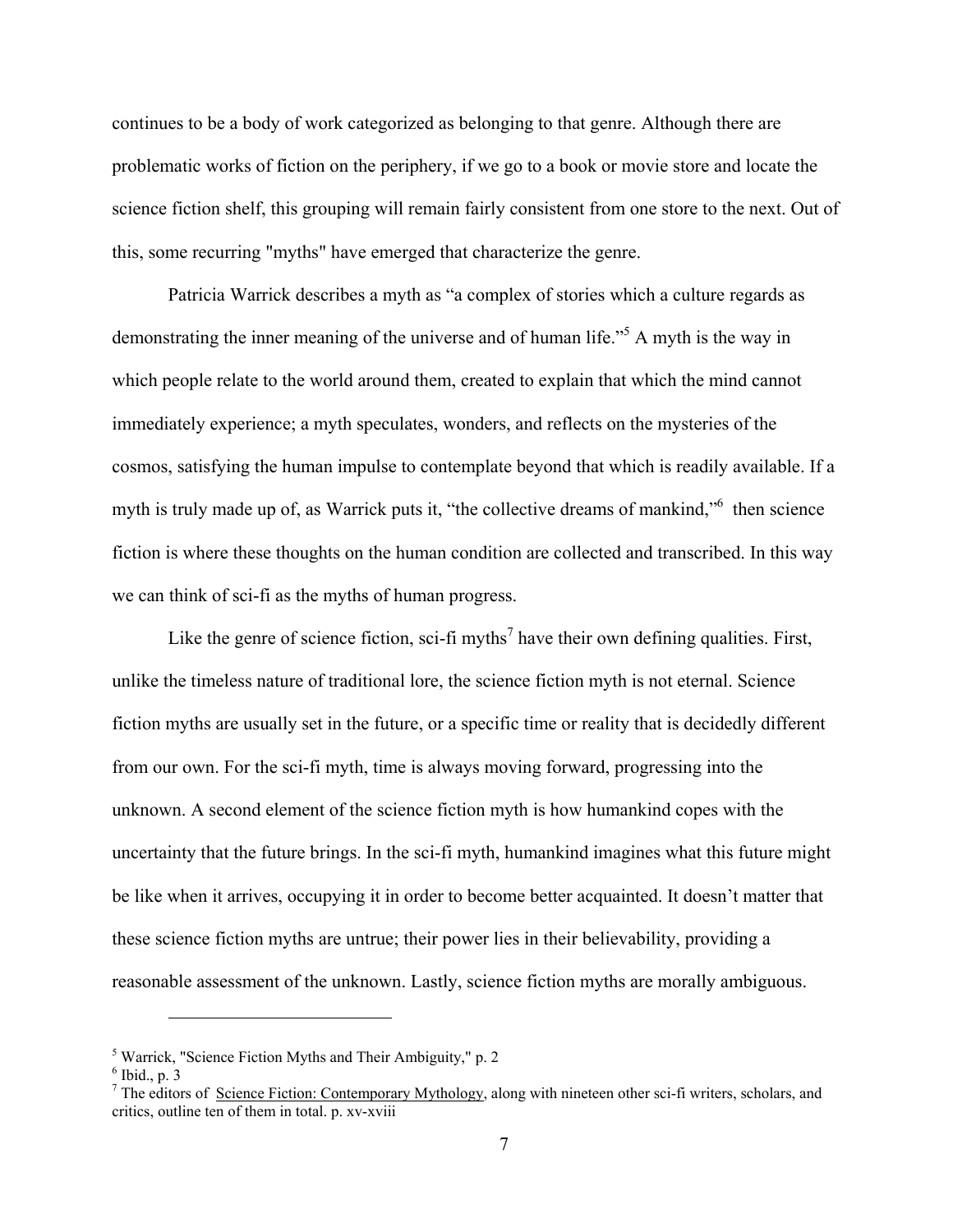Unlike biblical tales of good and evil, it is unclear what constitutes good and evil in the future. The sci-fi myths are uncertain about humankind's relationship to the world, recognizing that what we know about the universe changes over time. This uncertainty means that we can't in absolute terms predict what might be universally right or wrong.<sup>8</sup>

One myth of science fiction is that of "The Machine and the Robot:" The machine, continually more complex, sophisticated, and powerful, is a recurring myth. It is a product of the scientist who develops a technology to implement his theoretical constructs. The machine can accomplish all kinds of feats involving both physical and intellectual work. The attitude towards the machine, like that toward the scientist, is ambiguous. The machine may release man from the slavery of hard work, but it may also enslave man, exceeding him both in physical and mental power and control.<sup>9</sup>

The machines in science fiction are not simply current technology transplanted into a makebelieve story setting. These staples of science fiction expound on the familiarity of everyday life and accelerate our perspective into a new reality. In science fiction, machines build our cities, sustain our way of living, and cultivate lifelong friendships as intelligent equals. Machines subjugate our enemies, then rebel against us and become our greatest fear. Machines penetrate our bodies, mesh with us, augment organic tissue and bring to light questions about the very meaning of humanity. Machines, in the end, are often humankind's last hope for survival against outside forces with technologies far surpassing our own.

 $^8$  Warrick, "Science Fiction Myths and Their Ambiguity," p. 6-7<br><sup>9</sup> Warrick, "Introduction" p. vyij

Warrick, "Introduction," p. xvii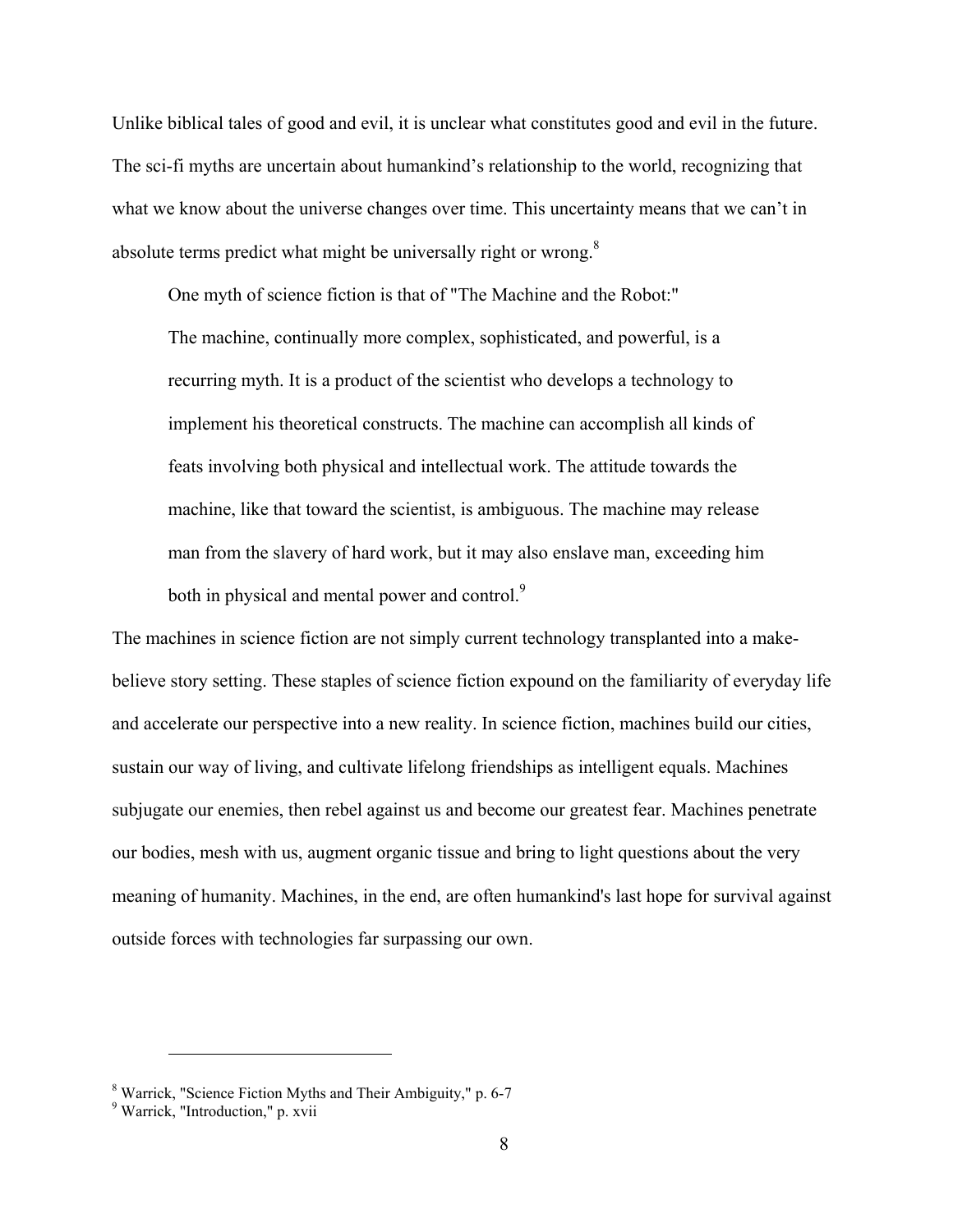#### **CHAPTER 1: THE MACHINE SOUL**

<span id="page-15-0"></span>The origin of the machine myth begins with a preliminary inquiry, as expressed by E. E. Fournier D'Albe in Hephæstus; or, the Soul of the Machine:

 Who was that audacious man who first took upon himself the divine privilege of making tools and weapons for himself, instead of waiting for "nature" to provide them for him? $10$ 

To answer this question, imagine that one day this early "man" has found himself the victim of unfortunate circumstance, confronted by a dangerous, wild beast (for D'Albe, a wild boar). In a moment of biting clarity the man considers the severity of the situation in which he, the human species, finds himself a creature with no fang, tusk, claw, nor any other evolved implement of violence that he can wield in defense. Desperately, he grasps a nearby stone and hurls it at his animal aggressor. The human prey requites the threat of violence, turning the tables on his predator. The animal flees, confused at this new resistance. The end result of this very possible confrontation is the first mechanical utility, the use of an external device to allow a human to function beyond natural human capability. This single, pivotal motion forever changes humankind's position within the natural world, initiating a shift in physical and psychological status. Thus:

<sup>10</sup> E. E. Fournier D'Albe, Hephæstus, p. 14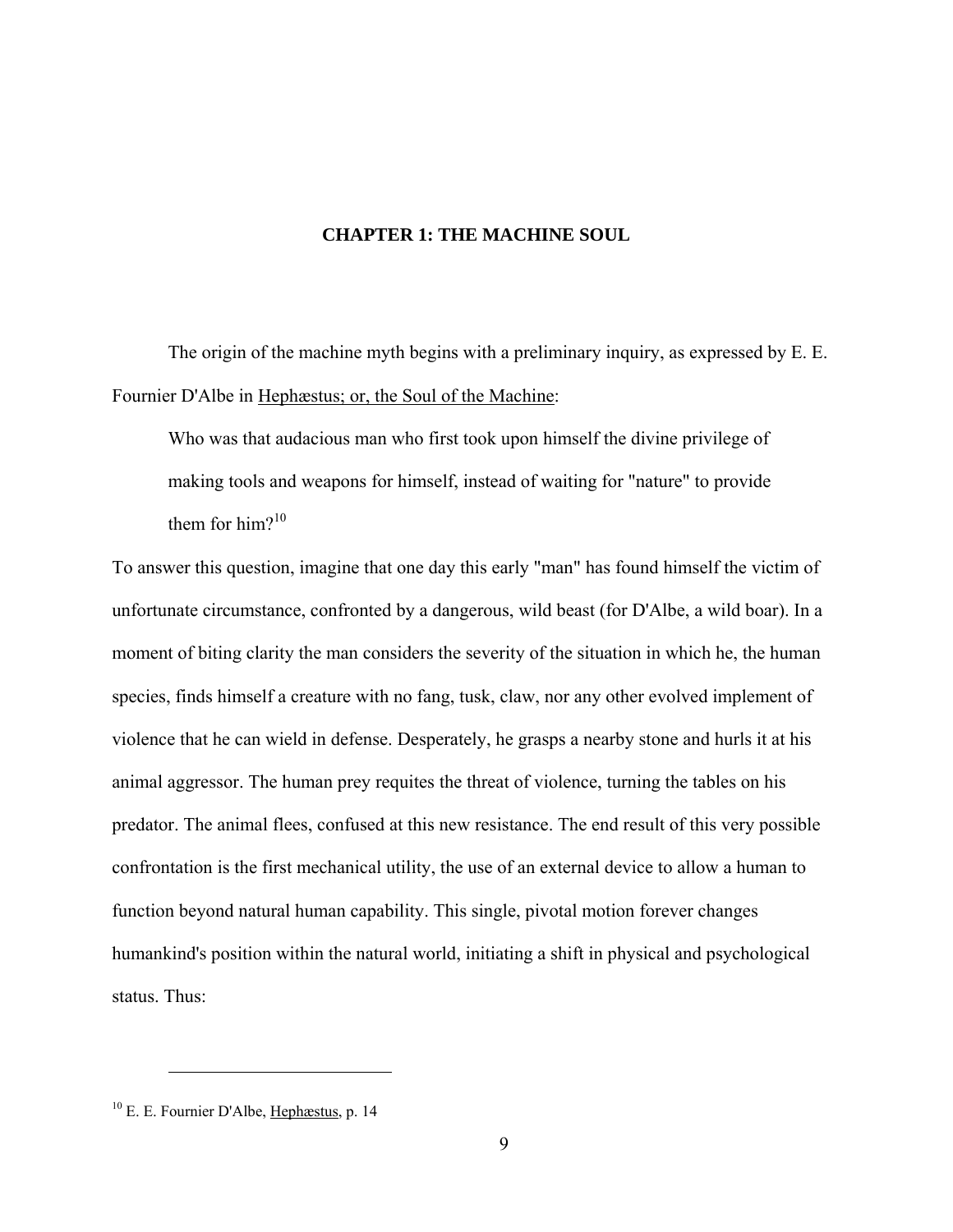The adoption of mechanism was a turning point in evolution, and an event the significance of which can only be classed with such far-reaching innovations as the birth of life itself or that adoption of locomotion as an aid to nutrition which gave rise to the animal kingdom.<sup>11</sup>

For this early man there was no turning back. Now able to succeed through the manipulation of his environment, this effect, irreversible and irresistible, set into motion his *mechanical destiny*. From this new authority came the mastery of fire, the six simple machines, iron, steam and, with practice, steel, electricity, and plastics. With each generation the natural is twisted and rebuilt to our liking, fashioned to satisfy the omnipresent desire of humankind to express itself beyond the limitations of our human bodies; mortal bodies that are soft, slow, relatively frail and un-enduring. Tools, weapons, machines—all were at any point constructed to compensate for or enhance the capacities of the human species:

 He took a piece of the outside world and made it temporarily a part of his person, a part which could be detached and resumed at a moment's notice, a temporary attachment or extension of his body which required no blood-vessels to keep it in repair and which, if broken or injured, would inflict no pain upon himself.<sup>12</sup>

As D'Albe points out, the mechanized human weapon or tool is unique by comparison with those of other creatures. The manmade weapon is not a biologically integrated part of the organism that wields it. Unlike a tusk or beak, it can be removed, replaced, broken or changed without consequence to the body. When a mechanical weapon is lost or destroyed the human body suffers no real physical damage. Additionally, the human has the option of procuring a new

<sup>&</sup>lt;sup>11</sup> E. E. Fournier D'Albe, <u>Hephæstus</u>, p. 14<sup>12</sup> Ibid., p. 8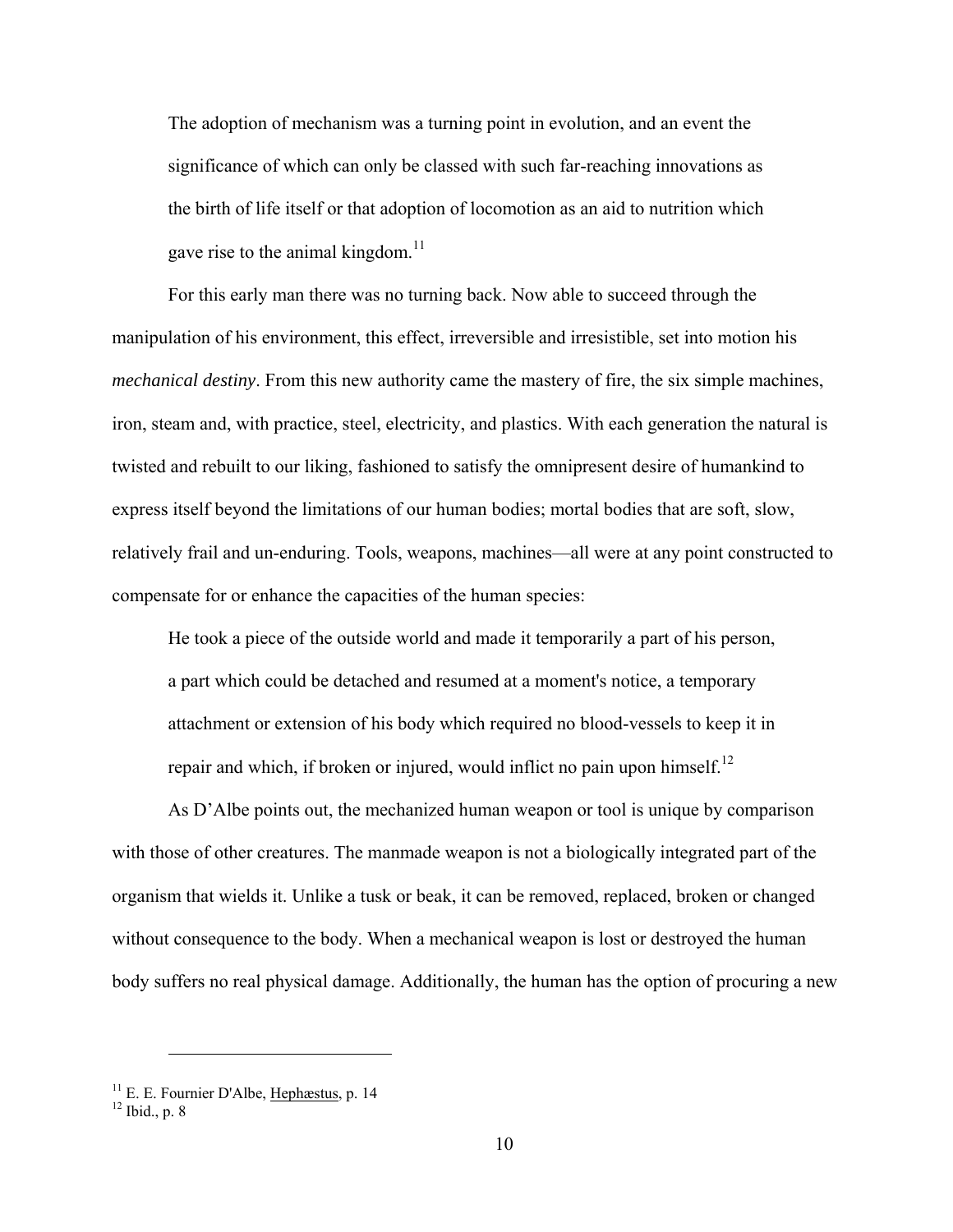weapon, effectively making them invulnerable.<sup>13</sup> A machine is useful to us because it is not of us, in the sense that it is not limited by evolution. From this end, humankind is able to take on an infinite variety of forms and shapes. Our arms can be widened into oars, our legs can be modified into wheels, and the lenses of our eyes can grow many times in diameter until we can see for miles.<sup>14</sup> These concepts of "meta-physical" augmentation are a driving impulse behind our progress and development as a technologically conscious civilization.

The functional advantages gained from the mastery of machines should be obvious; but, the biological or physical detachment that contributes to a machine's practical usefulness should not imply a lack of sentiment towards that machine. As our relationship with technology becomes more intimate, we continue to project more of ourselves onto our machines:

 Any weapon which a man may use may therefore be regarded as a limb of the man's body, so long, that is, as it is in active use. And if a "soul" animates that man's body and drives it to perform deeds of valour, the same soul will animate

his weapons. The soul of the weapon is the soul of the man who uses it."<sup>15</sup> Machines that necessitate human interface become extensions of the body, whether they share the same "blood" or not. All of these machines, whether a rock, chariot, or firearm embody a human thought and purpose, and when the user adopts that purpose through a mechanical interface, the machine is imbued with a soul.<sup>16</sup>

As technology becomes more advanced, the material criterion for what constitutes a satisfactory "interface" within this human-machine relationship becomes unclear. Because it is the nature of machines to reduce human effort, this process results in the reduction and

<sup>&</sup>lt;sup>13</sup> E. E. Fournier D'Albe, <u>Hephæstus</u>, p. 17-18 <sup>14</sup> Ibid., p. 67

 $15$  Ibid., p. 19

 $16$  Ibid., p. 20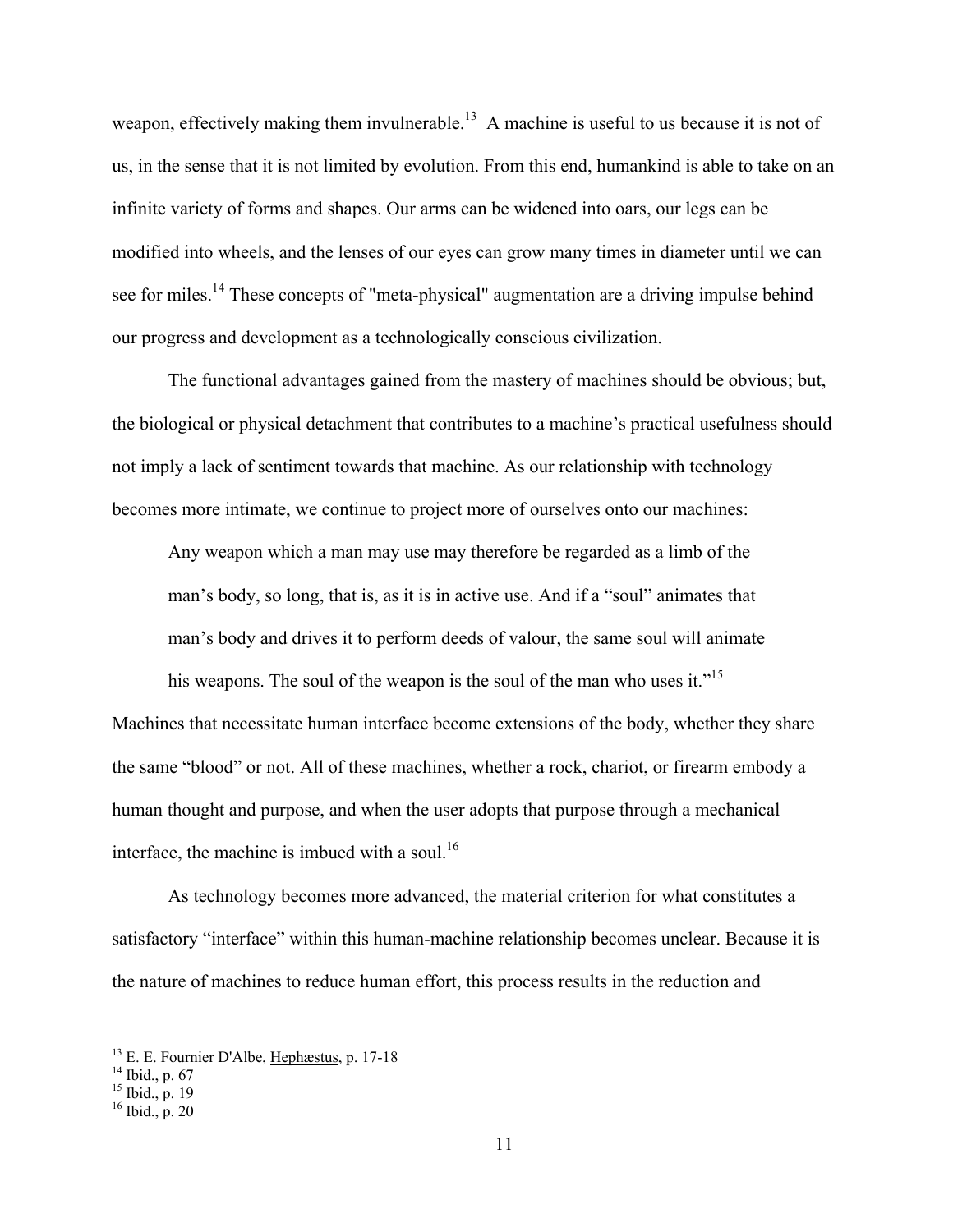simplification of human bodily involvement in carrying out these purposes and this effect increases as machines become more complex. We can then rate the mechanical essence of a device in terms of its performance in relation to human control. Of this phenomenon, Isaac Asimov writes:

The further a device is removed from human control, the more authentically mechanical it seems, and the whole trend in technology has been to devise machines that are less and less under direct human control and more and more seem to have the beginning of a will of their own.<sup>17</sup>

Following Asimov's logic, a spear that leaves the hand is more mechanical than a club, a rifle is more mechanical than a spear, and a modern missile, which is able to be fired from miles away with a press of a button, is more mechanical than the rifle.

The application of Asimov's standard inevitably results in two extremes. An artificial limb or biomechanical implant is the most severe example of a direct mechanical interface/embodiment, and, as a direct physical extension of human will, it is easy to apply the principles of the machine soul. Opposite is a machine that is able to function independent of physical human touch. In science fact and science fiction, this migration towards total mechanical autonomy leads to the ultimate, yet classic pursuit of artificial intelligence. In science fiction, robotic machines that operate without human interference are more and more out of our control, this lack of control eventually leading to fear and hate.

<sup>&</sup>lt;sup>17</sup> Asimov, "The Machine and the Robot," p. 244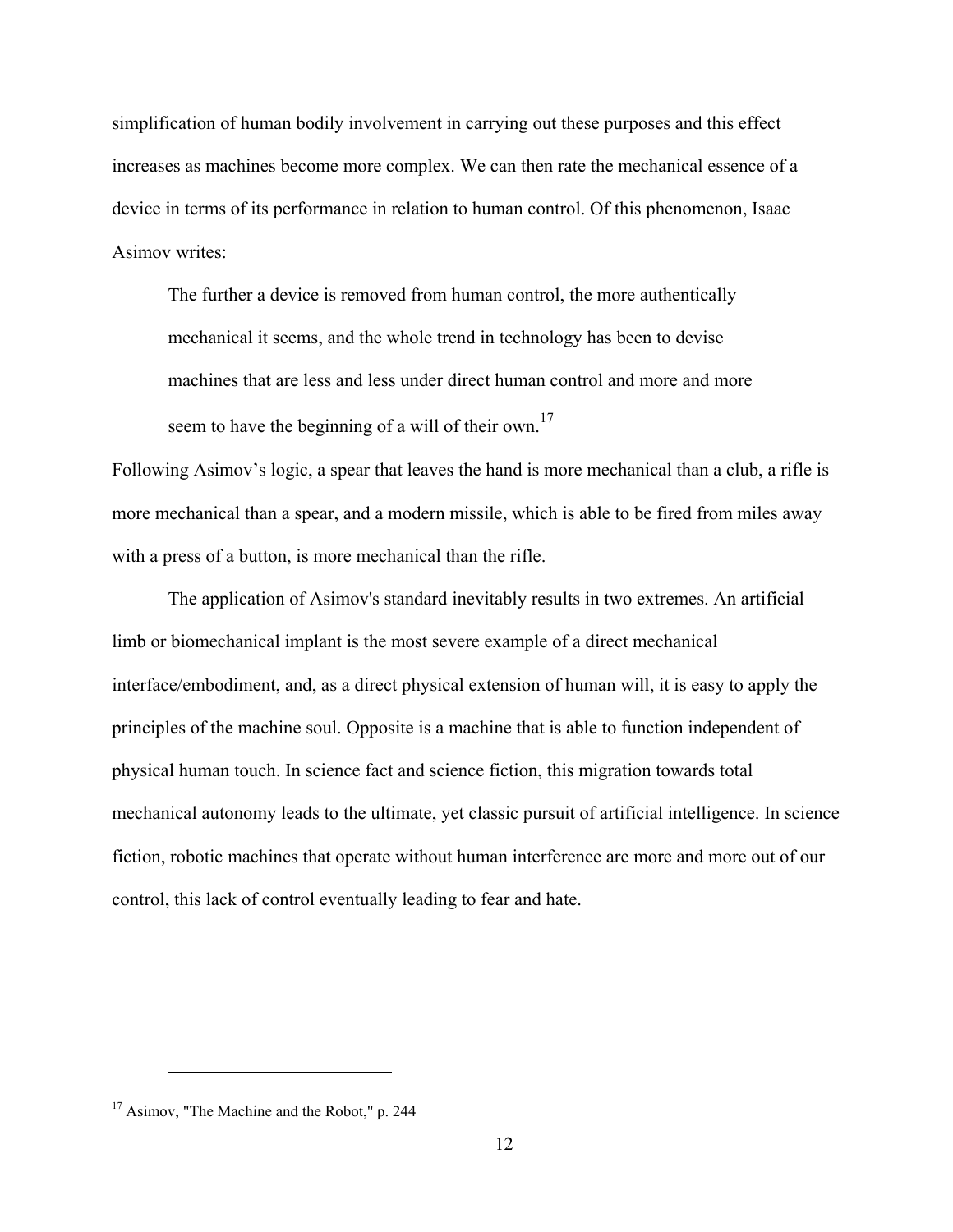#### **CHAPTER 2: AUTOMATON**

<span id="page-19-0"></span>We consider the mechanical men and women of science fiction to be a relatively modern idea, but the concept of an artificial body in motion has always been with us. Ancient authors refer to the *Automaton*, from Greek *autómatos*, meaning a self operating machine or mechanism.<sup>18</sup> Norbert Weiner writes that "the ability of the artificer to produce a working simulacrum of a living organism has always intrigued people. This desire to produce and study automata has always been expressed in terms of the living technique of the age."19 This is apparent from the drawings and models of real-life ancient *automata*, such as the walking, teacarrying Japanese *karakuri* dolls and Hero of Alexandria's pneumatic animals (a tradition that reached a modern milestone with 18<sup>th</sup>-century inventor Jacques de Vaucanson's mechanical duck, the first *automaton* to digest food).<sup>20</sup> But the history of antiquity also features fantastic stories of *automata* that were the product of imagination and extrapolation, not invention, existing beyond the "living technique" of any real-world science or technology.

<sup>18</sup> Automaton

<u>.</u>

 **<sup>1.</sup>** *lit.* Something which has the power of spontaneous motion or self-movement.

 **<sup>2.</sup>** A living being viewed materially.

 **<sup>3.</sup>** A piece of mechanism having its motive power so concealed that it appears to move spontaneously. From L. *automaton*, from Gk. *automaton*, neut. of *autómatos* "self-acting," from *autos* "self" + *matos* "thinking, animated," "Automaton." Oxford English Dictionary

 $19$  Wiener, p. 39

<sup>&</sup>lt;sup>20</sup> Schodt, Inside the Robot Kingdom, p. 55-56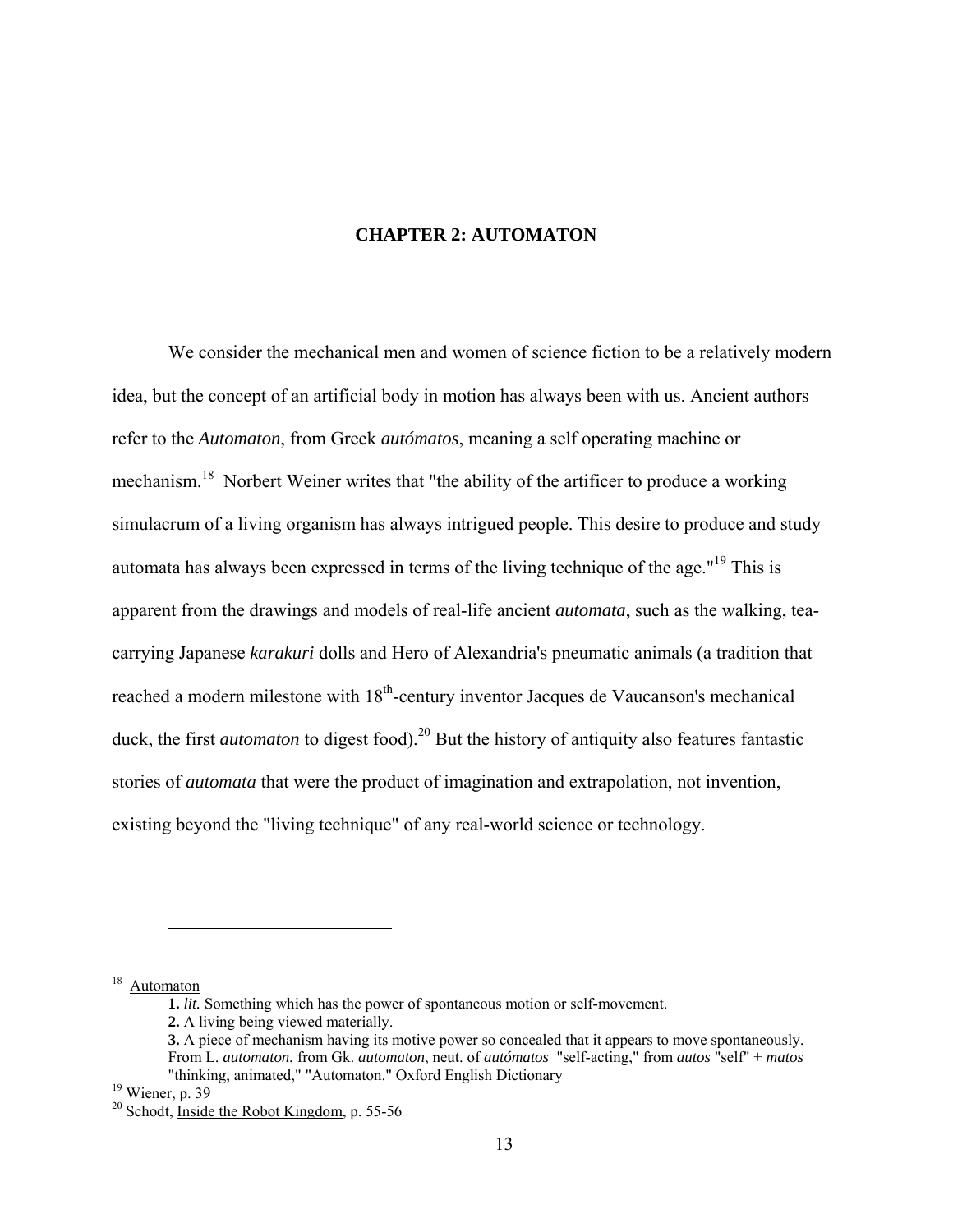Legend speaks of an *autonomous* meta-human—artificial "others" constructed from inanimate material, larger-than-life mechanisms "formed by man in man's own image" (or the image of Gods, animals, and all varieties of irregular beast). Imbued with life and energy, yet soulless and unconstrained, these walking automatons could crush mortals, wielding a power that was truly their own. Or, if suppressed through human ingenuity, automata could be harnessed to attend to the needs of civilization. The rest of the human race stands in awe of them, curious, sometimes terrified, but ultimately inspired as they bear witness to the power fashioned by human hands.

Consider Hephæstus, Greek god of the forge. In the *Iliad*, he is described as having constructed a series of golden mechanical women to serve him in his daily work:<sup>21</sup>

There were golden handmaids also who worked for him, and were like real young women, with sense and reason, voice also and strength, and all the learning of the immortals…22

Hephæstus was something of a mad scientist, his hunched figure toiling away in a fireproof workshop, creating unnatural wonders that surpassed any Earthly device. His gilded servants were a whole new breed of *automaton*, combining lifelike realism and a divine technology that allowed them to move about under their own power, their golden skin being the only real indication of their mechanical nature.

As the great Olympian builder, Hephæstus was often contracted to produce devices for other Gods and mortals. For King Aetes of Colchis, he built two bronze bulls that breathed fire through their nostrils. For the warrior-god Achilles, he constructed a great bronze shield, a force

 $21$  Asimov, "The Machine and the Robot," p. 245

 $22$  Butler, "The Iliad by Homer."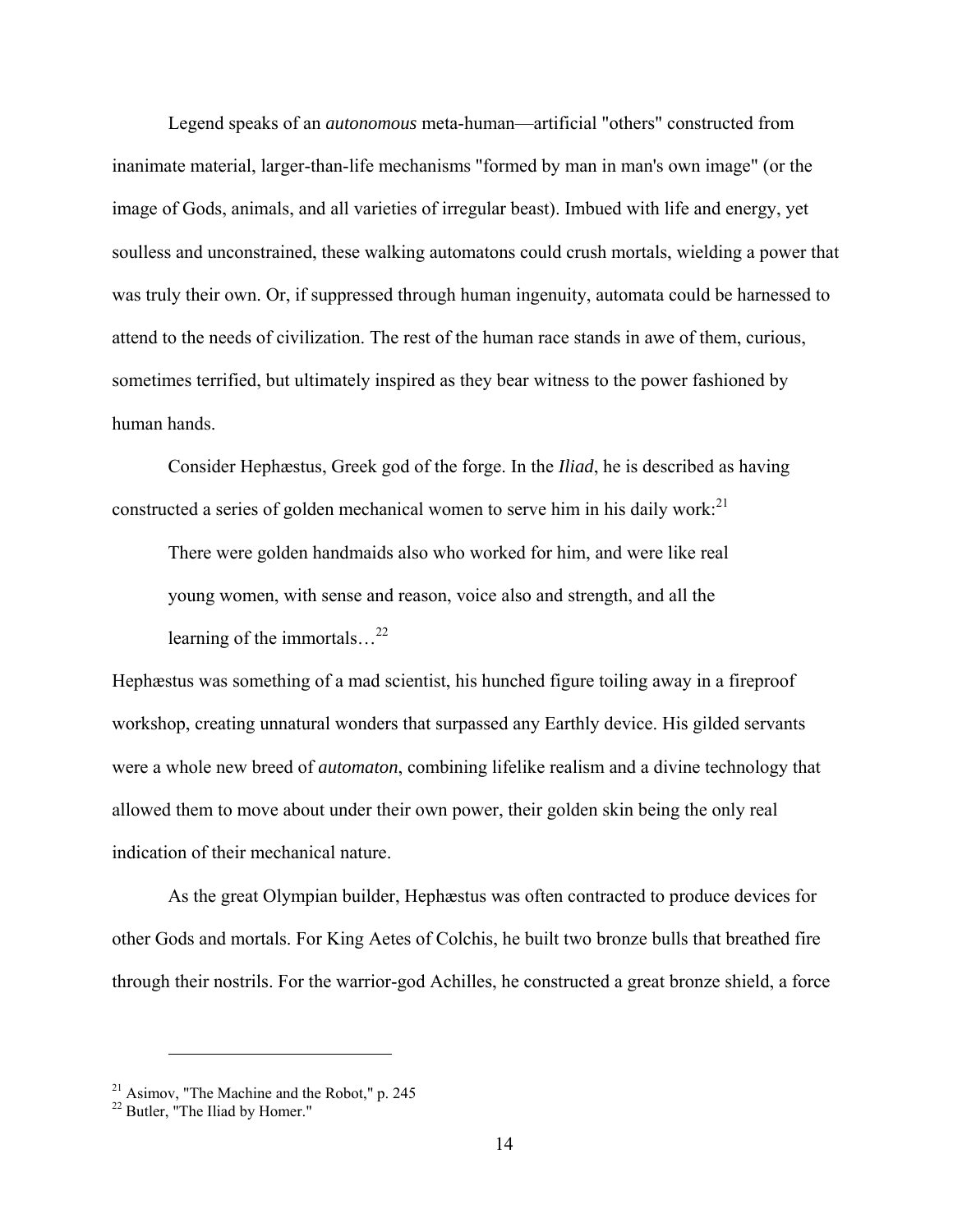field which no mortal weapon could penetrate,<sup>23</sup> and for Alkinoös, king of the Phaiakians, he constructed two metal guardian dogs:

… and there was a silver lintel above, and a golden handle, and dogs made out of gold and silver were on each side of it, fashioned by Hephaistos in his craftsmanship and cunning, to watch over the palace of great-hearted Alkinoös, being themselves immortal, and all their days are ageless." $^{24}$ 

 Although Hephaistos' skill was revered by gods and mortals alike, he was not the only ancient inventor skilled enough to create lifelike automatons. Daedalus, characterized by Asimov as the "Thomas Edison" of Greek myth, was also a builder of mechanical beings. Daedalus' contribution to mechanical mythology is Talos, a bronze warrior designed to guard the shores of Crete. Like a Hellenistic *Robocop*, he patrolled the island daily to intercept enemy intruders. In a likely homage to Achilles, the fluid that kept Talos operational was sealed inside by a plug in his heel $^{25}$ 

 Whether created by human or god, the invention of automata is not exclusive to one culture. The Golem is an automatous creature from the tradition of Jewish folklore. The body of the Golem was first constructed from earthen materials, usually mud and sticks, in the image of a person, and then given the ability to move through written or spoken enchantments. Although often created with a devious intent, the purpose of the Golem was to function as its creator's servant and protector and its role in narrative is like that of the *robot* in modern story and film.<sup>26</sup>

<sup>&</sup>lt;sup>23</sup> E. E. Fournier D'Albe, <u>Hephæstus</u>, p. 20<br><sup>24</sup> Richmond Lattimore, <u>The Odyssey of Homer</u>, p. 113

<sup>25</sup> Asimov, "The Machine and the Robot," p. 245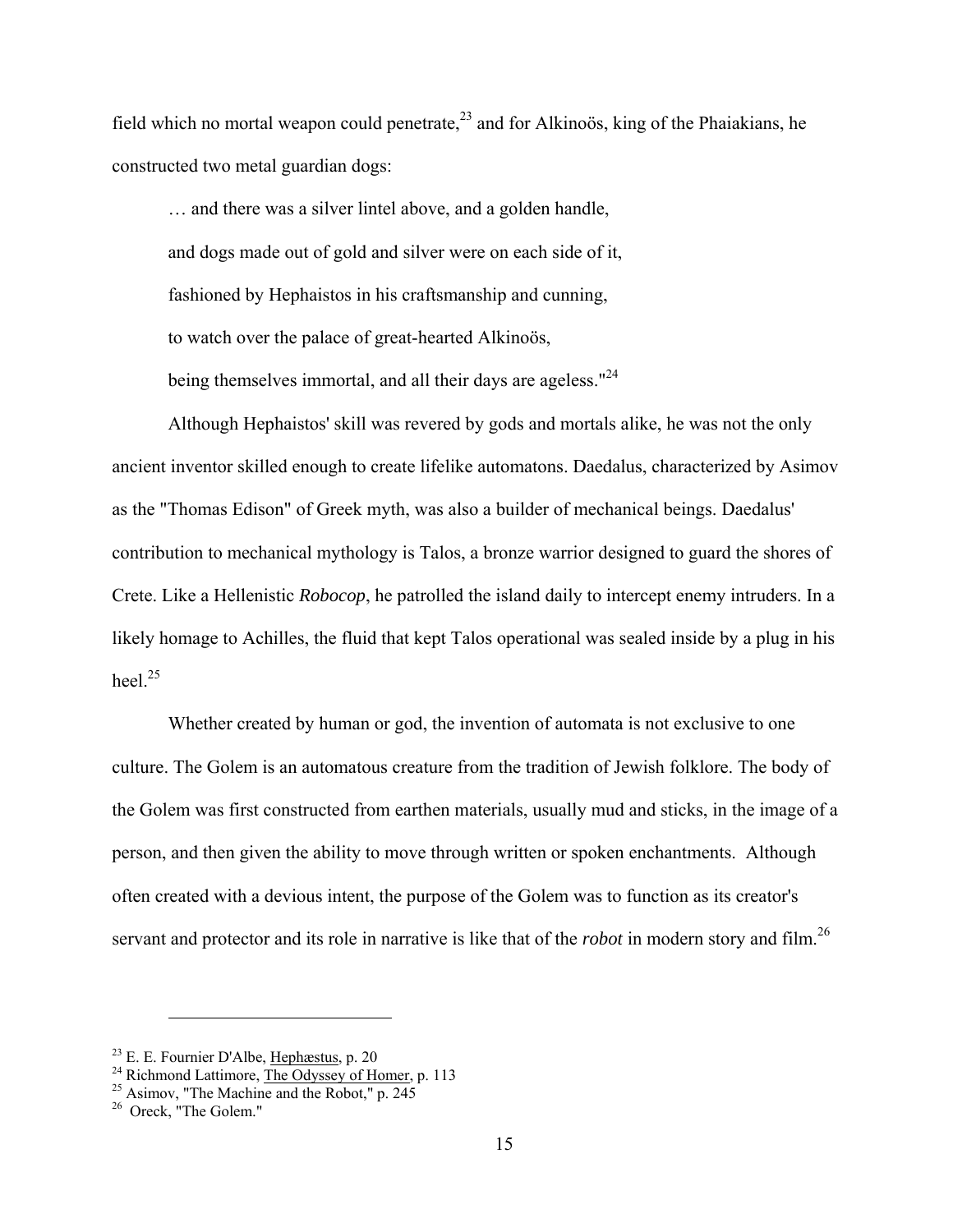#### **Connecting the Past**

In the end, what do ancient literary descriptions of imagined anthropomorphic forms have to do with contemporary sci-fi machines? Is it appropriate to call these constructed machines, statues, or mythical beings that were said to walk about ancient sci-fi? It is difficult to apply our modern techno-centric viewpoint, but the same principles are present. Ancient people had the concept of an artificial body as metaphor, and articulated stories based on this concept, elaborating on the world around them. As Asimov says, "the fact that a myth is a sort of vague and distorted recall of something actual does not alter its function of indicating a way of human thinking."27 Today, our functional and technological expectations are far greater but that does not negate any fundamental connection. The builders and writers of ancient mechanical myth simply utilized the understanding, knowledge and materials of their time.<sup>28</sup> The principles of science fiction apply to any civilization with the capability to create and communicate, regardless of their relative level of scientific development. Isaac Asimov writes:

 Why not? After all, if a human smith makes inanimate metal objects of the base metal iron, why should not a god-smith make far more clever inanimate metal objects of the noble metal gold? It is an easy extrapolation, of the sort that

Although relying on magic, the Golem serves as a proof-of-concept in a time when technology was in its infancy. The tradition of such an artificial being can be traced back to Talmudic legend in which Adam, created by God, is in fact the first golem.

<sup>27</sup> Asimov, "The Machine and the Robot," p. 246

<sup>&</sup>lt;sup>28</sup> With regards to the great disparity between ancient mechanism and what we consider high-technology, we need to remember that back then it was marvelous enough in the minds of the people if a Golem, fire-breathing bull or giant Colossus could just *stand* there without falling over.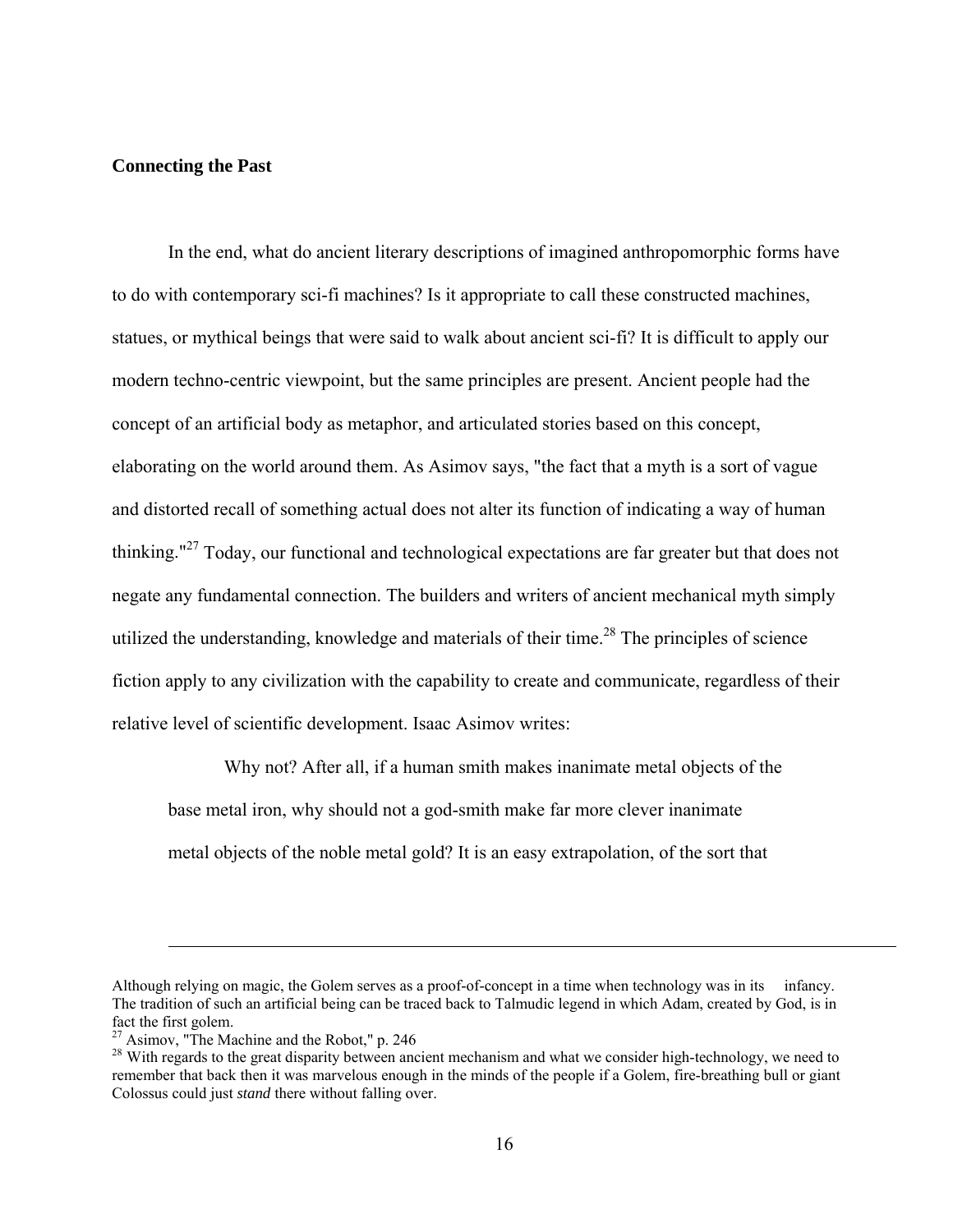comes as second nature to science fiction writers (who, in primitive times, had to be myth-makers, in default of science).<sup>29</sup>

Thus, *automatons* in science fiction exist on a continuum. Artifacts of ancient myth are different from  $20<sup>th</sup>$  century science fiction, which are in turn different from the objects of 21st century sci-fi. Ancient science fiction is filled with visions of bronze, gold, and horses (all threatening and enlightening high-technology at the time.) Current sci-fi is populated with steel, circuitry, and spaceships. The cutting edge science fiction devices of the 50's and 60's weren't even up to par stylistically and functionally to every day 21st century appliances.

<sup>29</sup> Asimov, "The Machine and the Robot," p. 245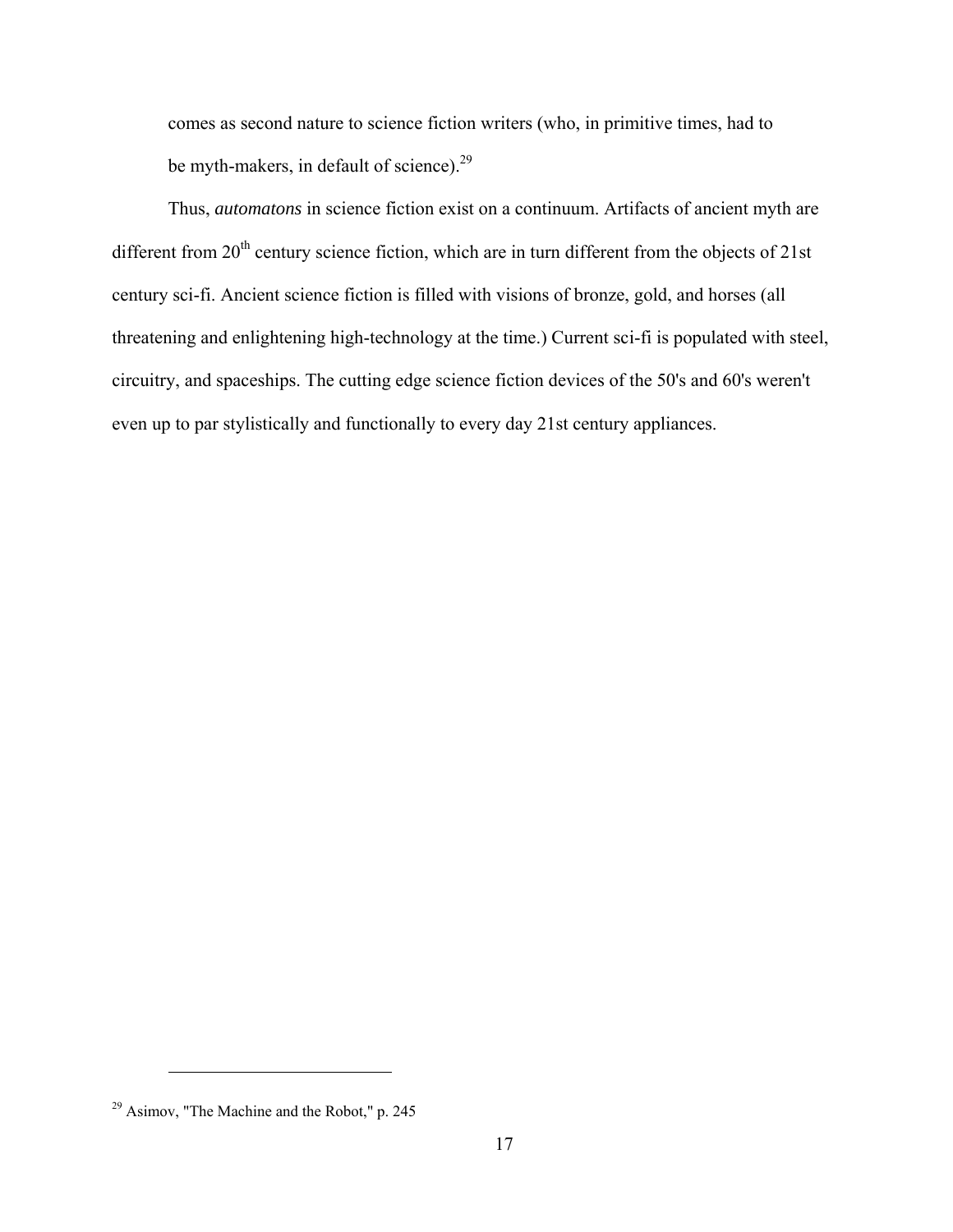#### **CHAPTER 3: ROBOT**

<span id="page-24-0"></span>As Western civilization began to develop industry in the late  $19<sup>th</sup>$  -early  $20<sup>th</sup>$  centuries, a rise in the overall level of technology caused a natural increase in sci-fi literature and imagery as well as the sophistication with which these ideas were presented. The new genre of fiction was ready to confront the moral and social ambiguity of the machine age, and writers and filmmakers needed a model on which to base their stories. The legends of *automata* had nurtured a curiosity for invention that would soon inspire one of sci-fi's most fashionable themes. This new invention is the *Robot*, the product of industrialized invention along with the imaginative stories that have made them such an endearing part of popular culture.

 Industry and language struggled with the concept of a robot*.* When Joseph Engelberger, inventor and father of the first industrial robot, Unimate, was asked "What is a robot?" Engelberger's replied: "I may not be able to define one, but I know one when I see one."<sup>30</sup> Japanese robotics engineer Shotaro Ozaki's commented similarly:

What is a robot? A machine that does work in place of man? Mechanization of human labor? Zen riddles of this sort will satisfy few…Everyone has his own image of what a robot is. They are all right, and all wrong.<sup>31</sup>

Officially, the Oxford English Dictionary defines a robot as:

<sup>&</sup>lt;sup>30</sup> Schodt, <u>Inside the Robot Kingdom</u>, p. 43<sup>31</sup> Ibid., p. 29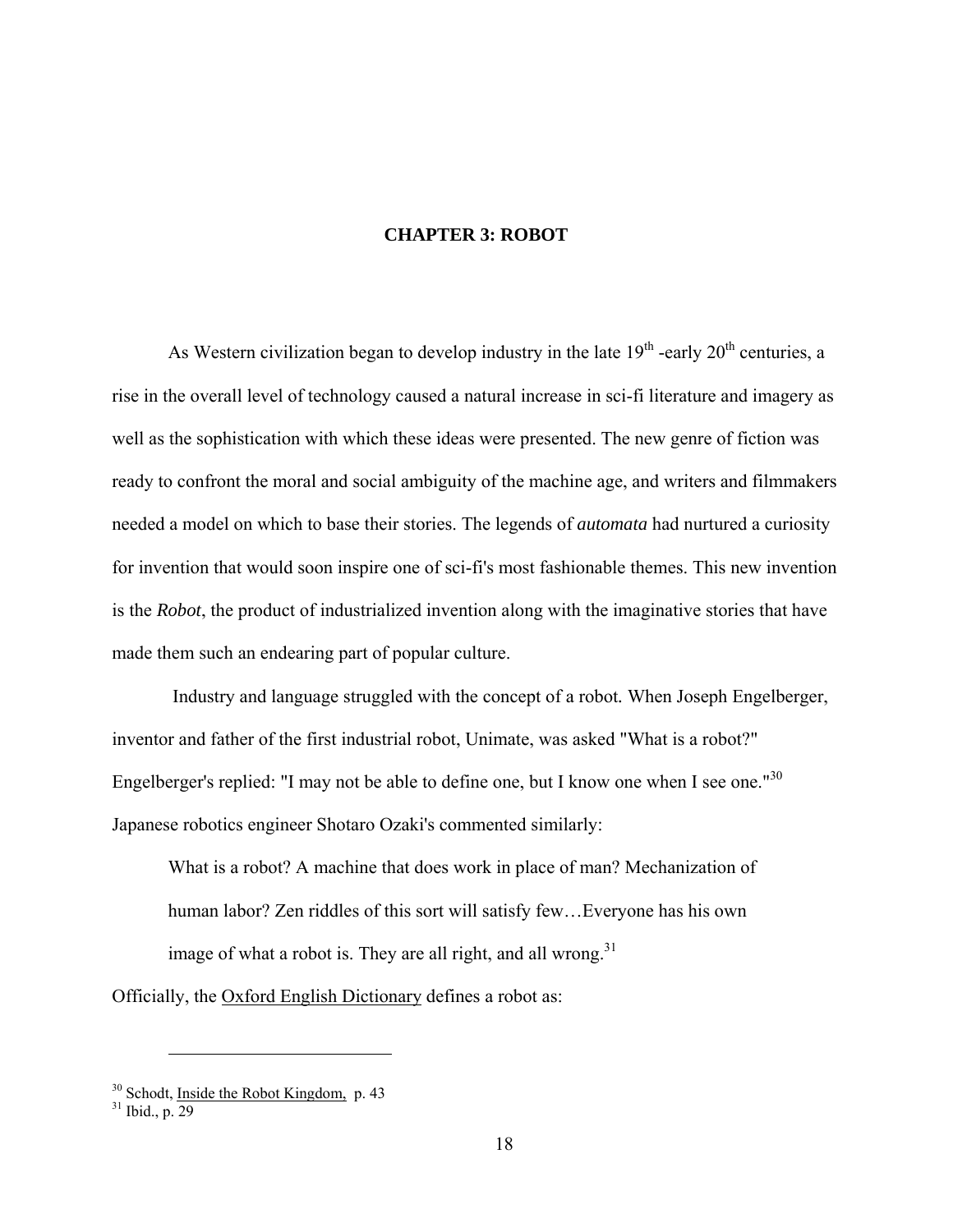1. a. a machine (sometimes resembling a human being in appearance) designed to function in place of a living agent, esp. one which carries out a variety of tasks automatically or with a minimum of external impulse.

b. A person whose work or activities are entirely mechanical; an automaton.<sup>32</sup> These attempts to define don't give a clear picture of what is being described, and as robots have become more varied the functional and aesthetic distinctions between machines of robotic and non-robotic caliber have remained unclear, but whether you consider a desktop calculator or vacuum cleaner a robot or not is less inspired than what it means to be a robot in science fiction.

#### **The Science Fiction** *Robot*

Robots existed in literature for years before motorized arms and industrial computers. Out of the industrial revolution came the machine age and science fiction, and from the beginning there were robots. English author H.G. Wells' alien tripod from the revolutionary 1898 novel The War of the Worlds is acknowledged to be the first cast of modern sci-fi or fantasy robotics. Well's account of the alien tripods reads like a  $19<sup>th</sup>$  century version of the ancient poems of gods and giants:

And this Thing I saw! How can I describe it? A monstrous tripod, higher than

<sup>&</sup>lt;sup>32</sup> "Robot." Oxford English Dictionary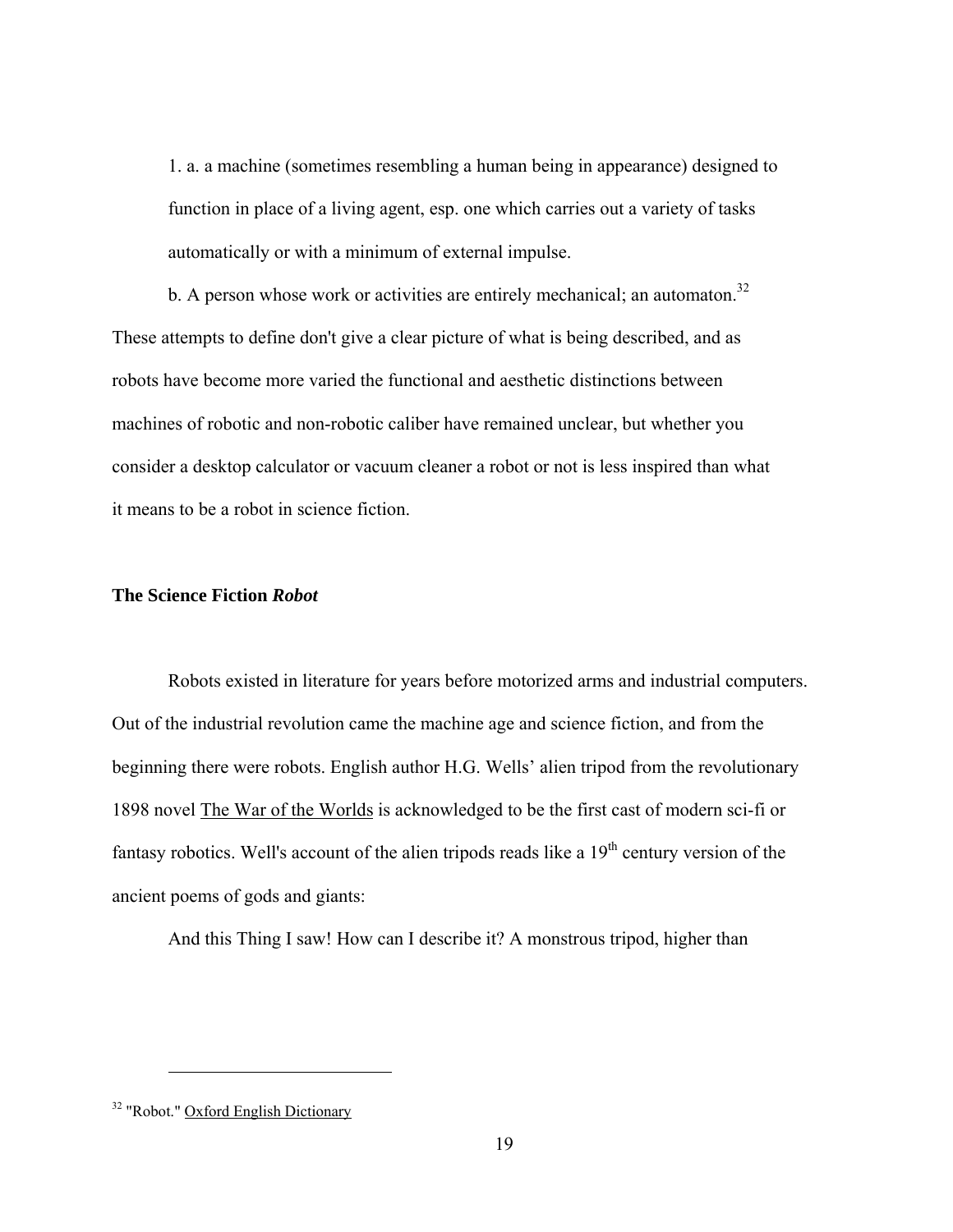many houses, striding over the young pine-trees, and smashing them aside in its career; a walking engine of glittering metal, striding now across the heather; articulate ropes of steel dangling from it, and the clattering tumult of its passage mingling with the riot of thunder.

Seen nearer, the Thing was incredibly strange, for it was no mere insensate machine driving on its way. Machine it was, with a ringing metallic pace and long, flexible, glittering tentacles (one of which gripped a young pine-tree) swinging and rattling about its strange body. It picked its road as it went striding along, and the brazen hood that surmounted it moved to and fro with the inevitable suggestion of a head looking about. Behind the main body was a huge mass of white metal, like a gigantic fisherman's basket, and puffs of green smoke squirted out from the joints of the limbs as the monster swept by me.<sup>33</sup>

In The War of the Worlds, humankind is in awe of a technology it does not understand, an advanced machinery that is beyond its grasp. Here Wells' describes alien machines that no current technology is able to match. Neither divine nor obedient, the tripods were a new literary image for a civilization poised for scientific achievement. Wells' terrifying tripods wreaked havoc not through magic or divine influence but through the Martian's absolute mechanical dexterity and heat-ray *science.* Nevertheless, Wells' tripods were not referred to as robots—the term *robot* was first coined in Czech writer Karel Čapek's 1920 play *R.U.R.* (Rossum's Universal Robots) to describe humanlike beings called "robots" that were constructed at Rossum's universal robot factory. The very existence of the robots was a challenge to God. They were sold as a cheap labor replacement for human workers, doing monotonous, dirty jobs and allowing the

<sup>&</sup>lt;sup>33</sup> Hughes and Geduld, A Critical Edition of the War of the Worlds, p. 84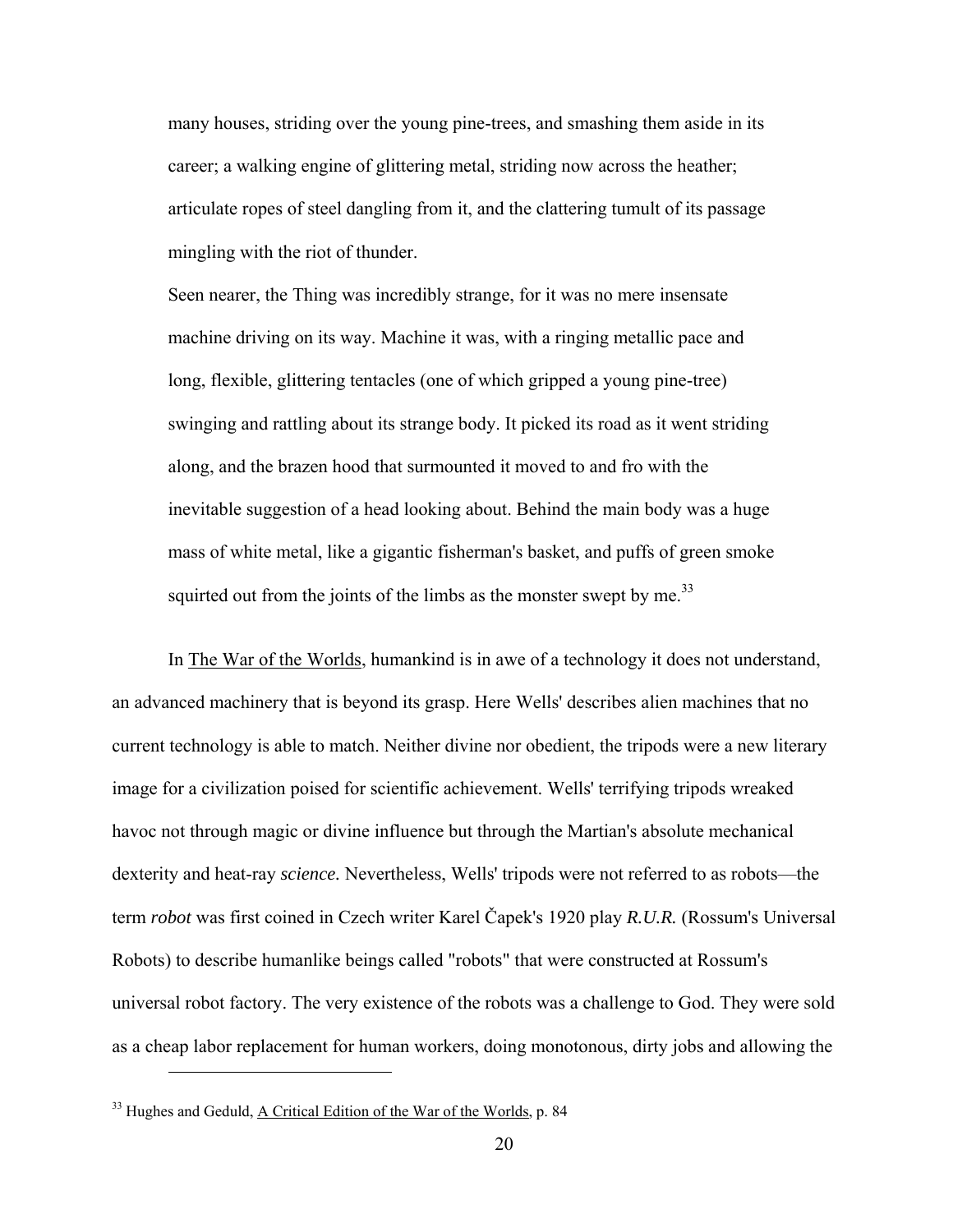rest of society to live in leisure. All was well until a sympathetic researcher at the factory gave the robots the ability to think and feel on their own—a human soul. The robots, made aware of their advanced capabilities, rose up and declared war on the lazy and weakened human race. Their leader, Radius, proclaimed "The age of mankind is over. A new world has begun! The rule of the Robots!"<sup>34</sup> In the original version of the play, the robots were not steam or electricpowered metal men but more akin to organic homunculi (later adaptations would utilize the "tin man" motif). Nevertheless, this story about *robots*, machines built to serve humankind through preprogrammed tasks and actions, is the first significant account of humanoid robots in the  $20<sup>th</sup>$ century.35

Since Čapek coined<sup>36</sup> the term in 1920, the robot in science fact and fiction has developed a rich history too complex to be examined here. Western science fiction has developed a certain ideology of otherness regarding anthropomorphic robots. Čapek's story of supplantation, the Created rising against the Creator, was not a new theme. Greek myths describe a continuing struggle in which one set of immortals is replaced by another: Chaos was supplanted by Ouranos, who was succeeded by Kronos, who was unseated by Zeus.<sup>37</sup> Appearing just after World War I, *R.U.R.* presented a disillusioned view of technology that seemed to offer promise but also the possibility of bringing human civilization great despair.

Like the *automaton*, the *robot* is the product of its time. As Western culture experienced the deadly dual nature of machines, there emerged the great fear that out-of-control machines

<sup>&</sup>lt;sup>34</sup> Hornyak, Loving the Machine; the Art and Science of Japanese Robots, p. 32-34

Note: Capek was not the inventor of the word *robot* like most people believe. The word *robot* is modified from "robota," the Czech word for labor. The term was originally coined by cubist painter and writer Josef Capek, Karel's older brother.

<sup>35</sup> Ibid., p. 34

<sup>&</sup>lt;sup>36</sup> A discussion of this is outside the scope of this paper but can be found in Frederick Shodt's Inside the Robot Kingdom, in which Schodt examines all categories of robotic development, tracing the lineage of early machine tools to the modern factory.

<sup>&</sup>lt;sup>37</sup> Asimov, "The Machine and the Robot," p. 250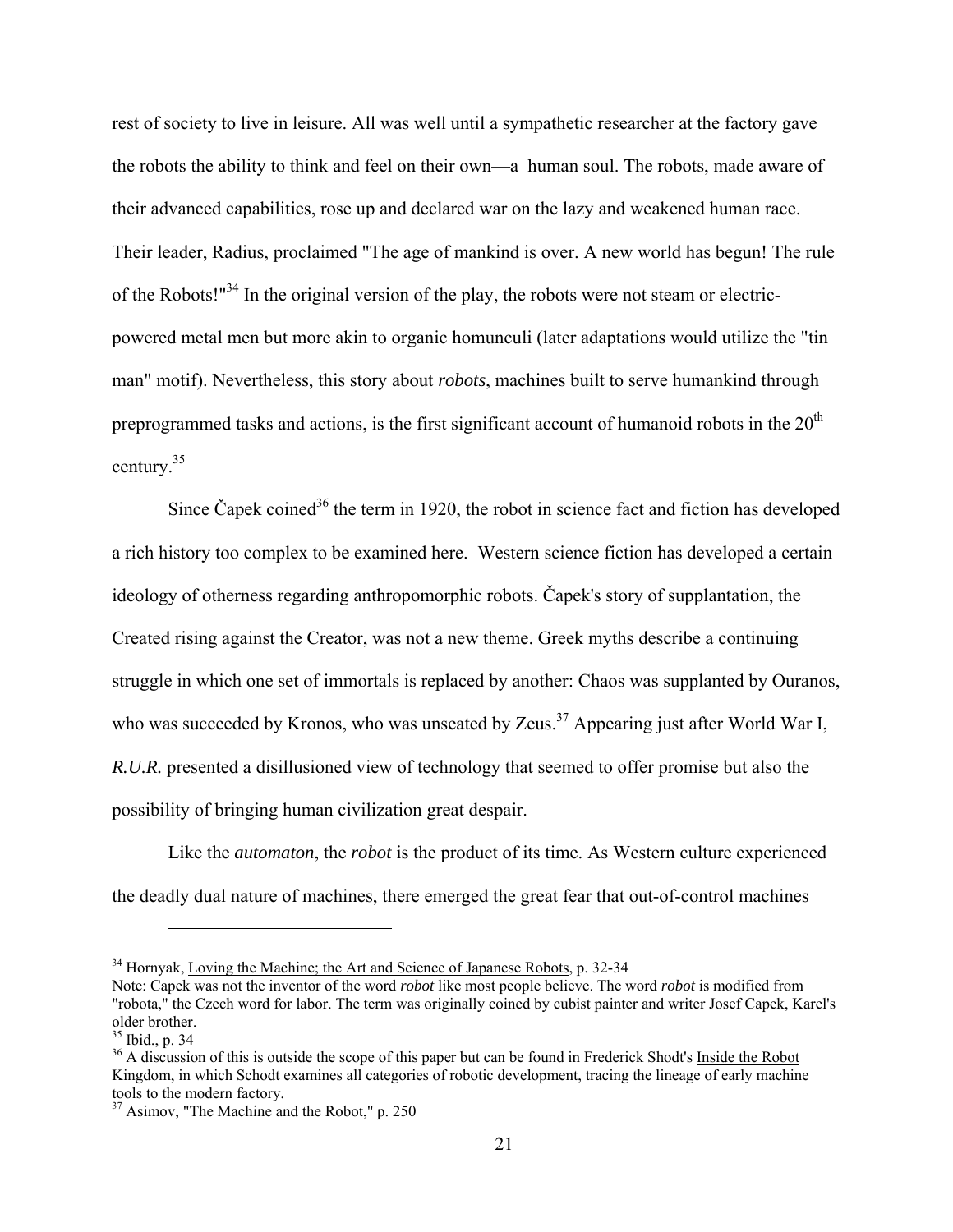would someday cause great harm. "We are in the grip of industrialism," wrote Čapek. "A product of the human brain has at last escaped from the control of human hands."<sup>38</sup> Years later, Isaac Asimov voiced the same fear: "Even when the human control is not visibly decreasing, or is doing so at an excessively low rate, it is a simple task for human ingenuity to look forward to a time when the machine may go out of control altogether, and the fear of that can be felt in advance."39 We find the same attitudes towards industrialism in Austrian filmmaker Fritz Lang's 1927 *Metropolis*, where the gynoid robot Maria seduces the working-class of Metropolis and stirs rebellion in the hearts of men, and over twenty years later in Robert Wise's 1951 classic *The Day the Earth Stood Still*, wherein the metallic-suited, laser-shooting alien bodyguard Gort becomes an epicenter of irrational violence and a universal fear of the unknown. According to the robot's master, Klaatu, "There's no limit to what he could do. He could destroy the earth."40

Optimistic and pessimistic science fiction attitudes battled each other in the early-to-mid  $20<sup>th</sup>$  century but, in the postwar period, pessimism won out.<sup>41</sup> Even more frightening machinery was developed and, if the atom bomb didn't annihilate us, the computer, seeming to have all the answers, threatened to replace us. Furthermore, sci-fi authors lacked the necessary scientific background and attention to detail to remain sympathetic to technology in this time of uncertainty.<sup>42</sup>

Robots of this era exhibit distinct anthropomorphic features. Frederik Schodt writes:

 $38$  Hornyak, Loving the Machine; the Art and Science of Japanese Robots, p. 34  $39$  Ibid., p. 246

<sup>&</sup>lt;sup>40</sup> Heldreth, "In Search of the Ultimate Weapon: The Fighting Machine in Science Fiction Novels and Films," p. 133<br><sup>41</sup> One should be careful not to ignore the rich history of humans and robots getting along in science f constant alternative vision of the future perpetuated to the end by writers such as Asimov. Yet even when humans and robots welcomed each other, any meeting between the two only served to highlight their differences. 42 Asimov, "The Machine and the Robot," p. 252

In spite of this pessimism, we will never abandon technology. Humankind has always chosen to counter out of control technology with more technology—bullet-proof armor, missile-proof defense, cleaner automobile exhaust, and so forth. No matter how treacherous our machines become, only the threat of immediate, personal harm will cause us to question their place in society. Ibid., p. 247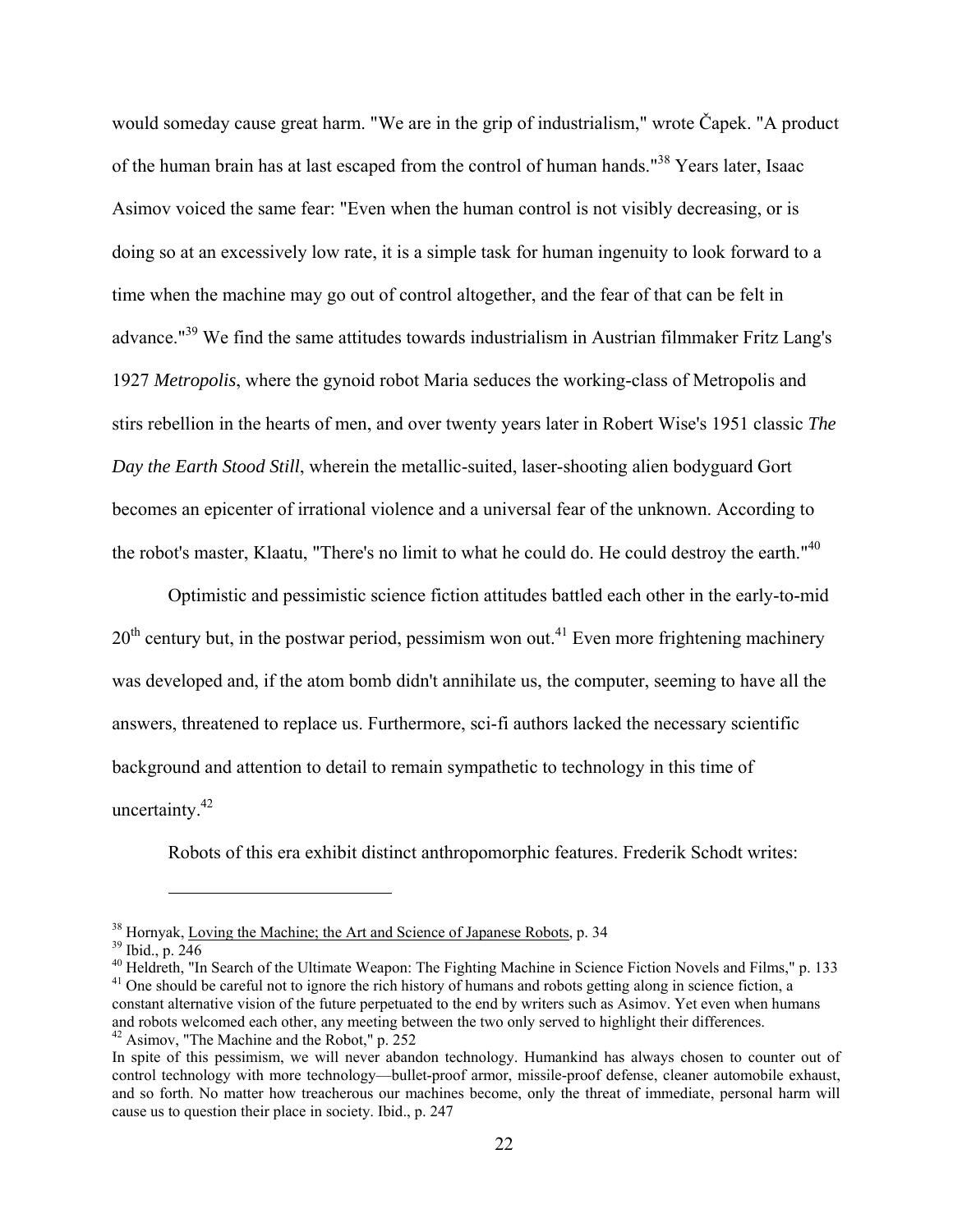Today there are fantasy robots in science fiction, industrial robots in factories, and autonomous robots in laboratories, but to most people around the world a robot in some way approximates the physical movements or shape of a human (or animal), yet it is a machine. $43$ 

The anthropomorphic form is especially common in science fiction, where robots exhibit traces of humanity imparted by those who desire to build machines in their own image. Yet compared to their human counterparts, robots are stiff, rigid and inorganic, woefully restrained by the technology (or lack thereof) that created them. The word retro is often used in reference to the relatively quirky obsolescence of postwar-era design trends and techno-mechanical primitives: Maria's cutting-edge art-deco design, Gort's sleek metallic costume, and the lights and sounds of special effects centerpiece Robby the Robot from MGM's 1956 *Forbidden Planet*. Limited by cinematic technology, creative vocabulary, and a society unaccustomed to robot-human interaction, the design and function of a robot emphasized above all its mechanical, inhuman nature. When we think back on the era of the *robot*, we remember stilted walks, blinking lights, transistor tubes, wires, antennae, and metallic skin. In the era of the *robot*, people were people, and robots were robots, the humanoid machine remained autonomous "other."

 $43$  Schodt, Inside the Robot Kingdom, p. 30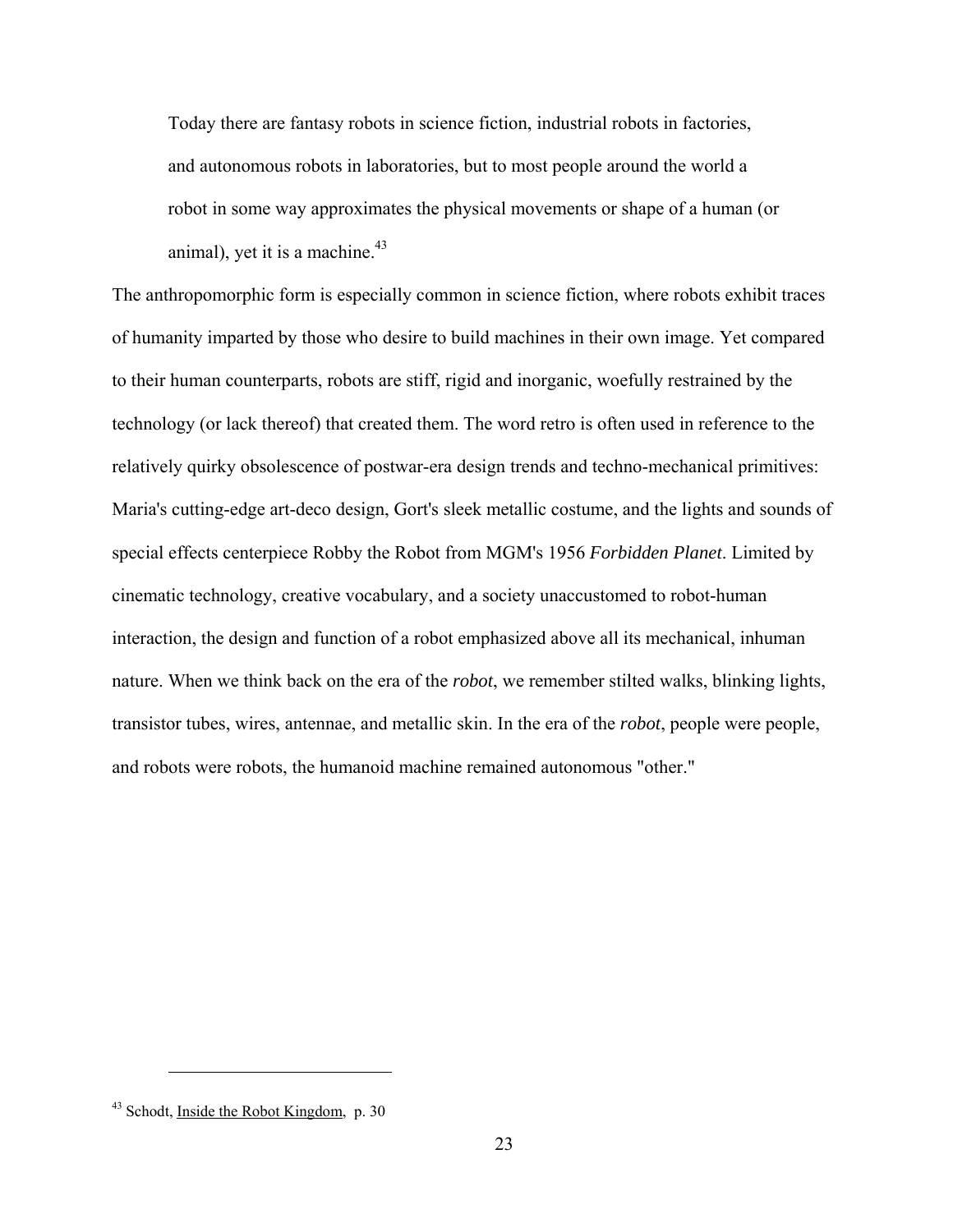#### **CHAPTER 4: MECHA:**

#### <span id="page-30-0"></span>**THE NEW BREED OF WARRIOR ROBOTS**

*It's a robot. You know, like a super advanced robot. It's probably Japanese. Yeah, it's definitely Japanese.*

Sam Witwicky, *Transformers* (2007)

From *automatons* to *robots*, at each stage in development humankind has imagined mechanisms of increasing complexity. As the product of contemporary popular culture, therefore, *Mecha* is a new phenomenon, different from the era of the *robot*, even if the exact name of the shift from *robot* to *Mecha* as a concept is still unclear. What we do know is that *Mecha* is an art form and pop-culture phenomenon that originated and first became popular in Japan.

Japan proudly and unabashedly refers to itself as the "Robot Kingdom"(*robotto okoku*),<sup>44</sup> an appropriate title because nowhere else will you find a culture whose daily lives are so integrated with the *mechatronic*. 45 This affinity for the mechanical device pervades the realm of entertainment, where science fiction robots have been featured since the 1924 Tokyo

<sup>&</sup>lt;sup>44</sup> Schodt, <u>Inside the Robot Kingdom</u>, p. 14.<br><sup>45</sup> The Japanese robotics industry coined the term *mechatronic* to group together all robotic technologies (both hardware and software) under one name. As a result news about *robots* appears in the *mekatoro* (*mechatronics*) section of the Japanese newspaper. Schodt, Inside the Robot Kingdom, p. 42-43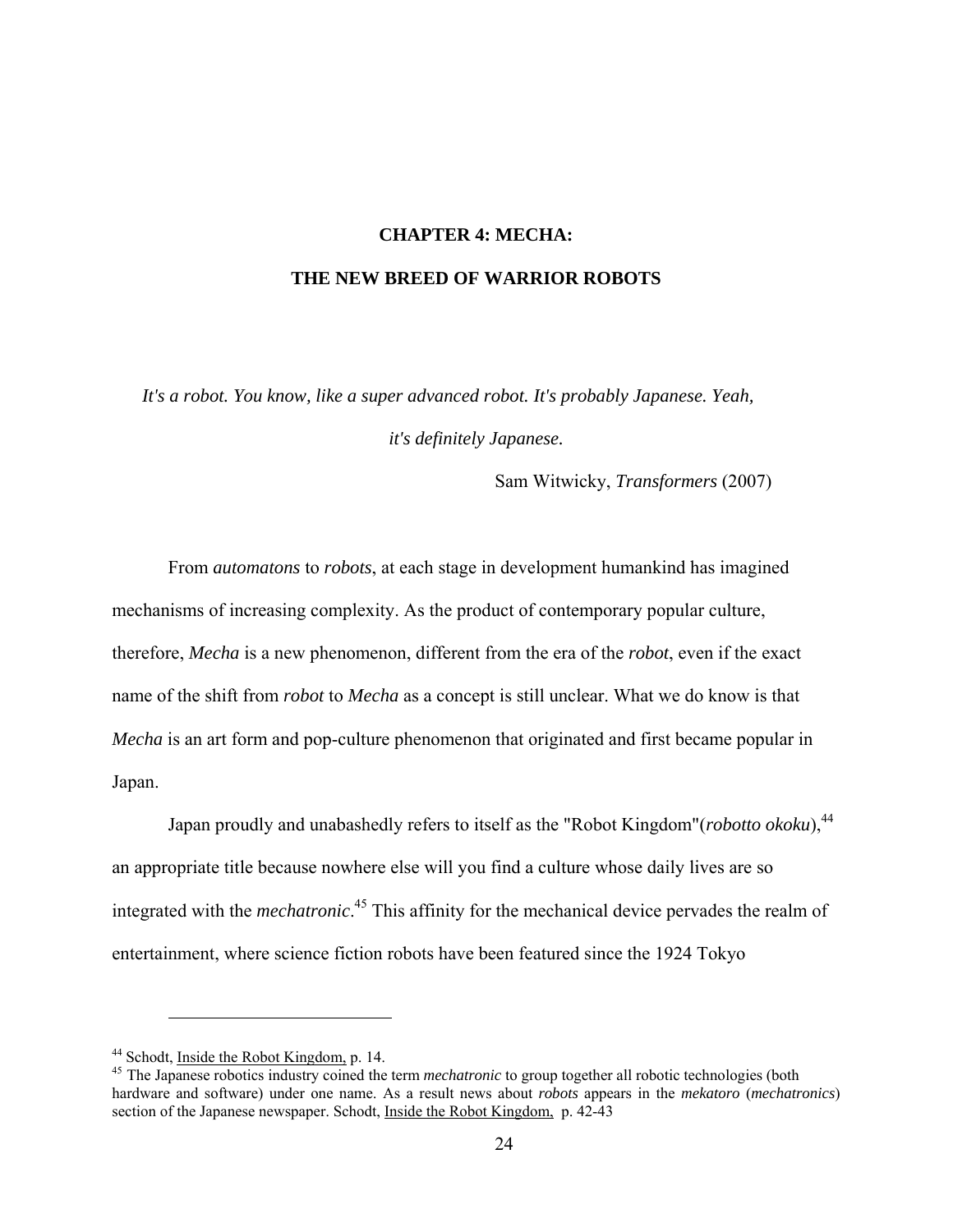performance of Capek's R.U.R. The most popular Japanese robots of the post WW II era were different from their Western counterparts in that they were the product of comics and animation instead of novels and short stories, and they offered more alternatives to the narrative model of "man makes robot, robot kills man." Over a third of all printed matter in Japan is in the form of comics, now read by people of all ages. Depicted in graphic media, as opposed to novels and short stories, Japan's robots were able to achieve a widespread influence over the culture and since 1963 there have been hundreds of animated robot shows serialized for television.<sup>46</sup>

This emergent phenomenon is characterized by the *giant robot*, a new graphic, dynamic machine in the science fiction genre of *Mecha*. As a philosophy of art and design, the *mecha* is as different from the *robot* as the early "rigid" archaic kouros of Greek sculpture is from his *contrappasto* counterpart of the Classical era.<sup>47</sup> This was due in large part to the ease with which robots could be depicted in comics and animation.<sup>48</sup> Unlike machines who had their rhythmic origins in Western live-action film and drama, Japanese *mecha* were free to jump, fly, and take on a variety of appealing transformations, the only limitations being the artist' skill at rendering.

The development of the *mecha* robot came about through four primary works that shaped the contemporary sci-fi robot landscape. In chronological order, these are Osamu Tezuka's *Tetsuwan Atomu*, Mitsuteru Yokoyama's *Tetsujin 28*, Go Nagai's *Mazinger Z*, and Yoshiyuki Tomino's *Mobile Suit Gundam*.

#### **Atom Boy**

<sup>&</sup>lt;sup>46</sup> Schodt, <u>Inside the Robot Kingdom,</u> p. 7<br><sup>47</sup> If dance, the *robot* is represented by "the robot" (naturally), and *mecha* is probably break, swing, or even ballet.<br><sup>48</sup> Schodt, Inside the Robot Kingdom, p. 85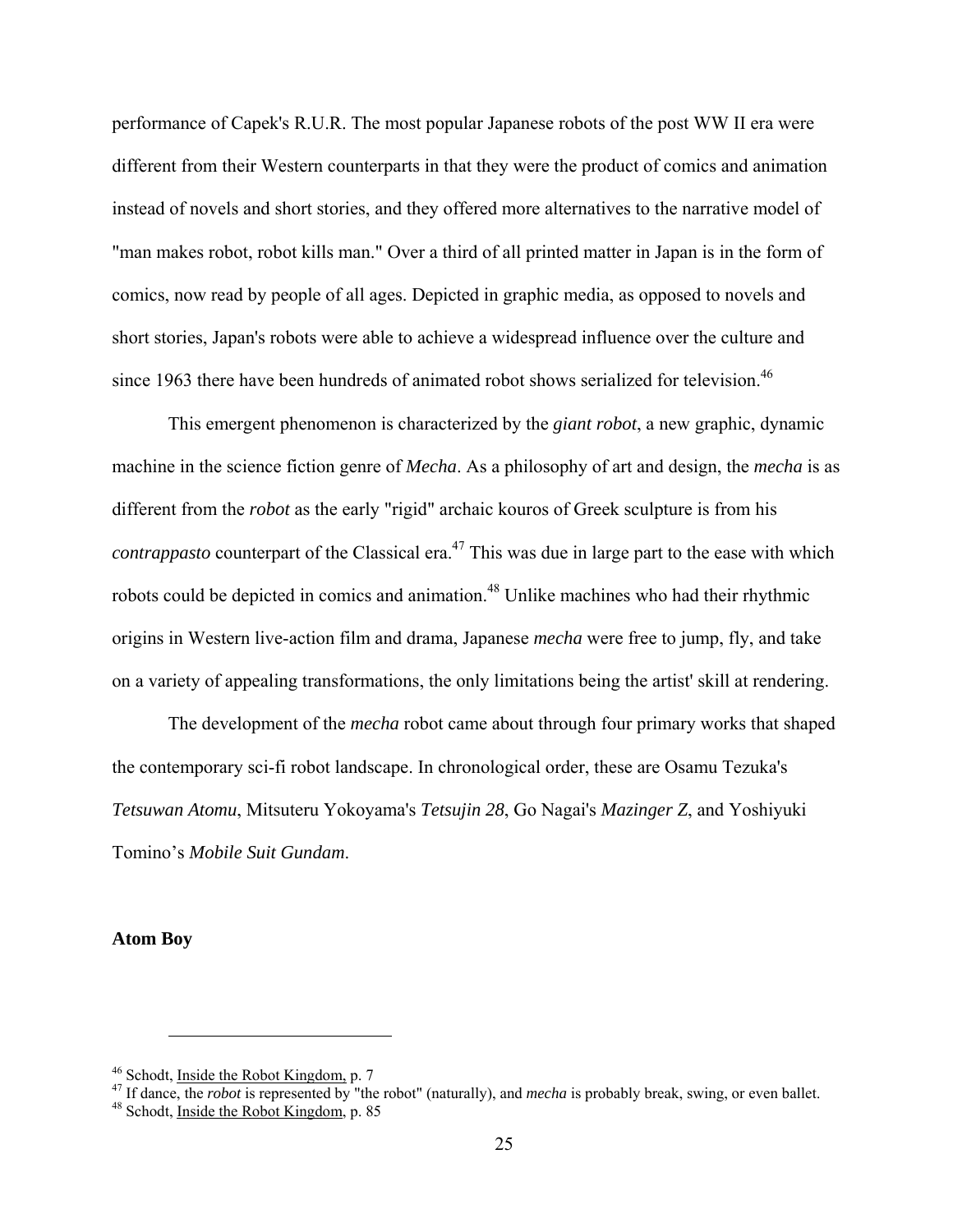Created by the "God of Comics" Osamu Tezuka in 1951, *Tetsuwan Atomu* ("The Mighty Atom") is the best known Japanese robot of all time. Tezuka's Atom achieved two significant firsts for Japan. Originally a fan-favorite comic book serialized for over 18 years, in 1963 the television adaptation was broadcast as Japan's first animated series and then exported to over 50 countries, including the USA.<sup>49</sup> Atom became the prototype for the style of art, animation and storytelling that has become essential to the Japanese *mecha* image.

In Tezuka's original story, Atom was built and programmed by the grief-stricken Dr. Tenma to replace his only son, Tobio, who was struck dead in a traffic accident. An android built to look, think, and feel like a human being, Atom was a true marvel of robotics. Using his "100,000 horsepower strength" and advanced artificial intelligence—Atom could speak over 50 languages—it was Atom's aim help humankind and battle evil robots as the boy next door.<sup>50</sup>

Tezuka's Atom was a new kind of robot, one with a human soul and a strong sense of justice and morality. As a result of this hybrid-humanity, he was tormented by doubt and uncertainty.<sup>51</sup> According to Schodt, he was a reverse "Pinocchio," a near-perfect robot who strove to become more human, and thus more flawed as a machine. However, Atom's ultimate purpose was to function as a bridge between the human and machine worlds.<sup>52</sup> In the end, his suffering over his own destiny is what made him more human.

Although the Atom comics sometimes take a cautionary approach towards hightechnology that reflects Tezuka's own encounters with war and with Western literature, they also demonstrate Tezuka's value-neutral view of technology, where human intent made the difference

<sup>&</sup>lt;sup>49</sup> Schodt, <u>Inside the Robot Kingdom</u>, p. 75<br><sup>50</sup> Hornyak, Loving the Machine; the Art and Science of Japanese Robots, p. 46

 $51$  Ibid., p. 51

<sup>&</sup>lt;sup>52</sup> Schodt, <u>Inside the Robot Kingdom</u>, p. 75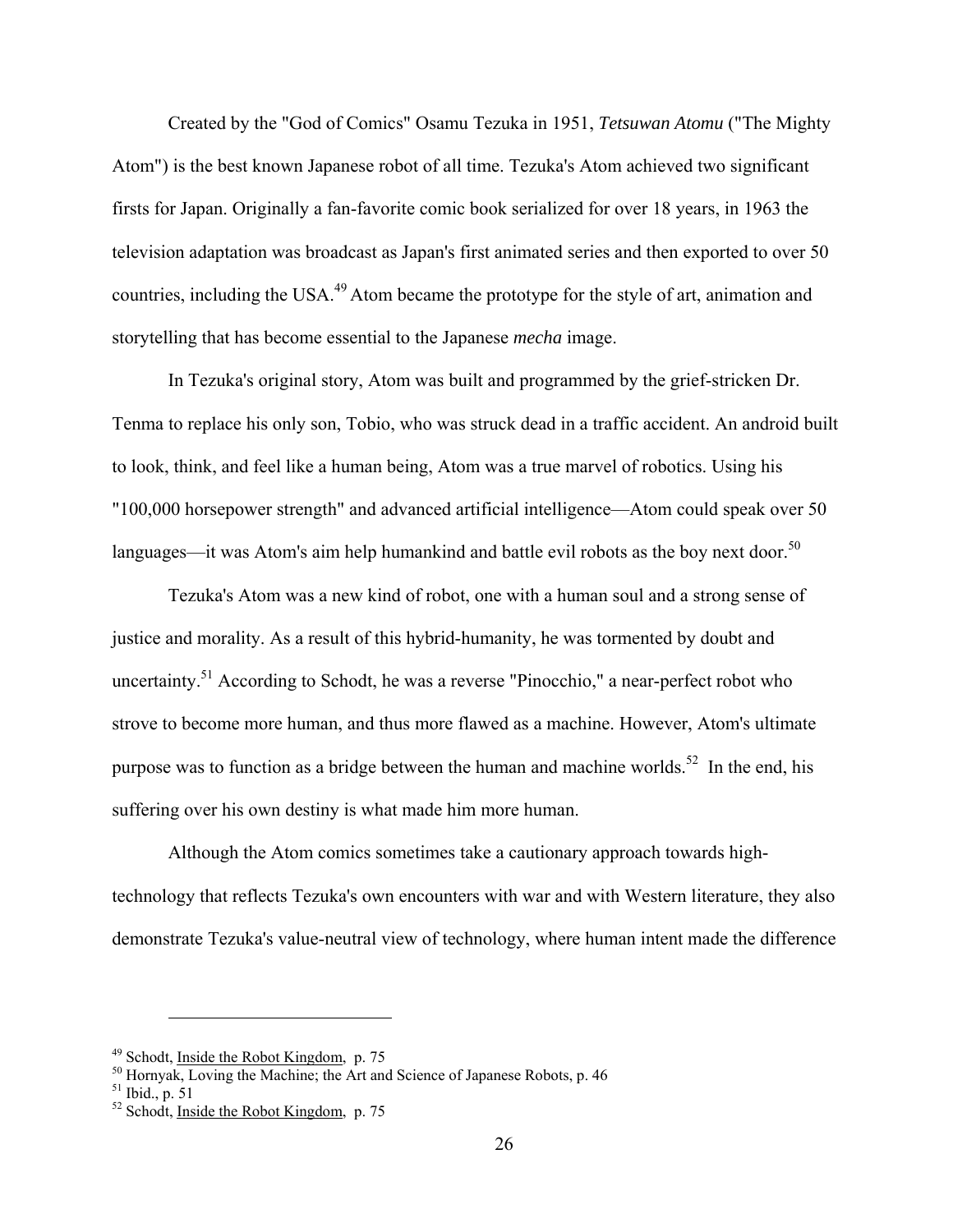between good or evil.<sup>53</sup> In contrast with the "robot kills man" mode of Western sci-fi, Tezuka's Atom was a more positive reflection on futuristic technology than one finds in the Western tradition—a friendly, amicable robot that at heart only wanted to live as a normal person.<sup>54</sup> As Timothy N. Hornyak writes:

Atom embodies a deeply ingrained postwar vision of pacifism and technology, representing the wellspring of an almost universal agreement among theorists, researchers, and engineers that robots can not only be friends with human beings but even be, perhaps, the country's salvation.<sup>55</sup>

As an artist, Tezuka fathered the traditions of what would become the Japanese approach to robots in *manga* (Japanese comics) and animation. After viewing foreign films, Tezuka wrote: "Why are American movies so different from Japanese ones? How can I draw comics that make people laugh, cry, and be moved?" Tezuka was first able to capture the energy and style of the motion picture with his 1947 *Shin Takarajima* (New Treasure Island), a comic that features quick-cuts, dramatic close-ups, and long-shots.<sup>56</sup>

The same cinematic approach was applied to robotics in the Atom series: Atom was given a dynamic body, super strength, flight, and superior agility. At times more human than machine, he shed the clunky walk of his robotic predecessors, fighting as a machine that moved with the fluid grace of an athlete, all precisely illustrated under Tezuka's skilled hand. As he moved, Atom's body was always in a state of flux—his feet transformed into rocket boosters, his arms into giant cannons.

<sup>&</sup>lt;sup>53</sup> Hornyak, <u>Loving the Machine; the Art and Science of Japanese Robots</u>, p. 48-49<br><sup>54</sup> An ideal Western author Isaac Asimov had tried to preserve with his "Three Laws of Robotics."<br><sup>55</sup> Hornyak, Loving the Machine; the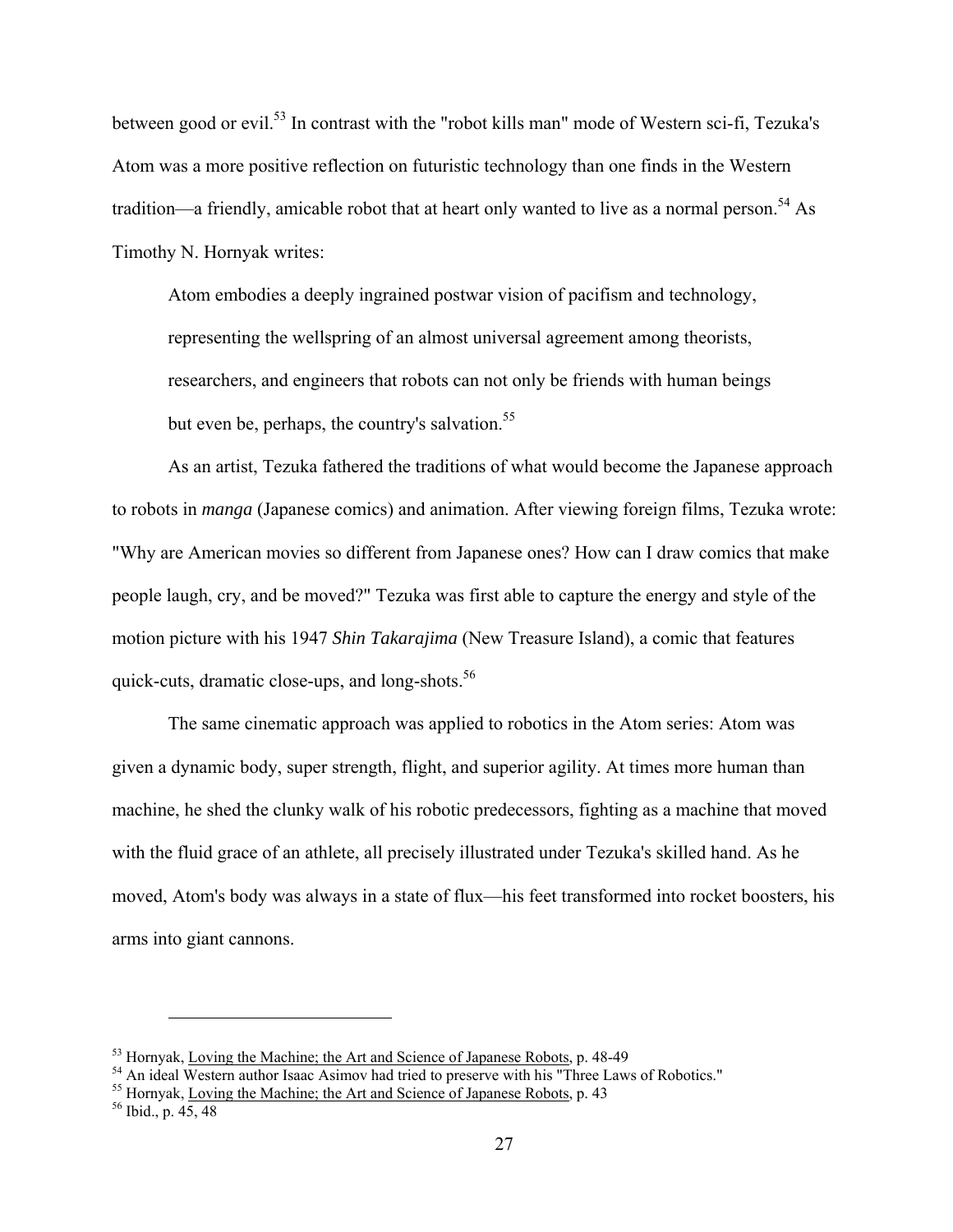As a "child of science," Atom also inspired many contemporary children to pursue electromechanical technology and many would grow up into robotics engineers. This was furthered by Tezuka's depictions of Atom's schematics—a complex network of internal circuitry and mechanical instruments. A famous 1950 drawing shows Atom's atomic reactor, computer, search lights, and rocket propulsion systems, all of which were food-for-thought for young (and old) overactive imaginations. Furthermore, Atom was often damaged in battle and had to be repaired or partially rebuilt by Dr. Tenma, his body shown in various states of deconstruction.<sup>57</sup> Atom could always be rebuilt because he was a machine, and so the real excitement was being treated to a glimpse of what was "under the hood." One can imagine a delight not dissimilar from a son helping his father work on the family car, and his wide-eyed fascination with the many sorts of wires, pumps, gadgets and gizmos he saw there—for some a near transcendental youth experience.

Atom provided a new outlook towards machines—an energetic, vigorous display of technology that partnered itself with humankind as guardian and companion. Atom's subsequent influence on contemporary robotics—in both the scientific and sci-fi spheres—has been immeasurable, so much so that in 2004 Carnegie Mellon University inducted Atom into their own Robot Hall of Fame as "the first robot with a soul."<sup>58</sup> "One of Atom's greatest contributions to the development—and commercialization—of robots in Japan," writes Hornyak, "is the fact that he serves as an almost universal reference point for people inside and outside of robot labs. Atom is a shared idea, a medium through which scientists and the public can communicate."<sup>59</sup> Toshio Fukuda, a Nagoya University robotics professor, notes further that "Although the hurdle

<u>.</u>

 $57$  Schodt, Inside the Robot Kingdom, p. 76<br> $58$  "The Robot Hall of Fame: ASTRO BOY." The Robot Hall of Fame

<sup>59</sup> Hornyak, Loving the Machine; the Art and Science of Japanese Robots, p. 54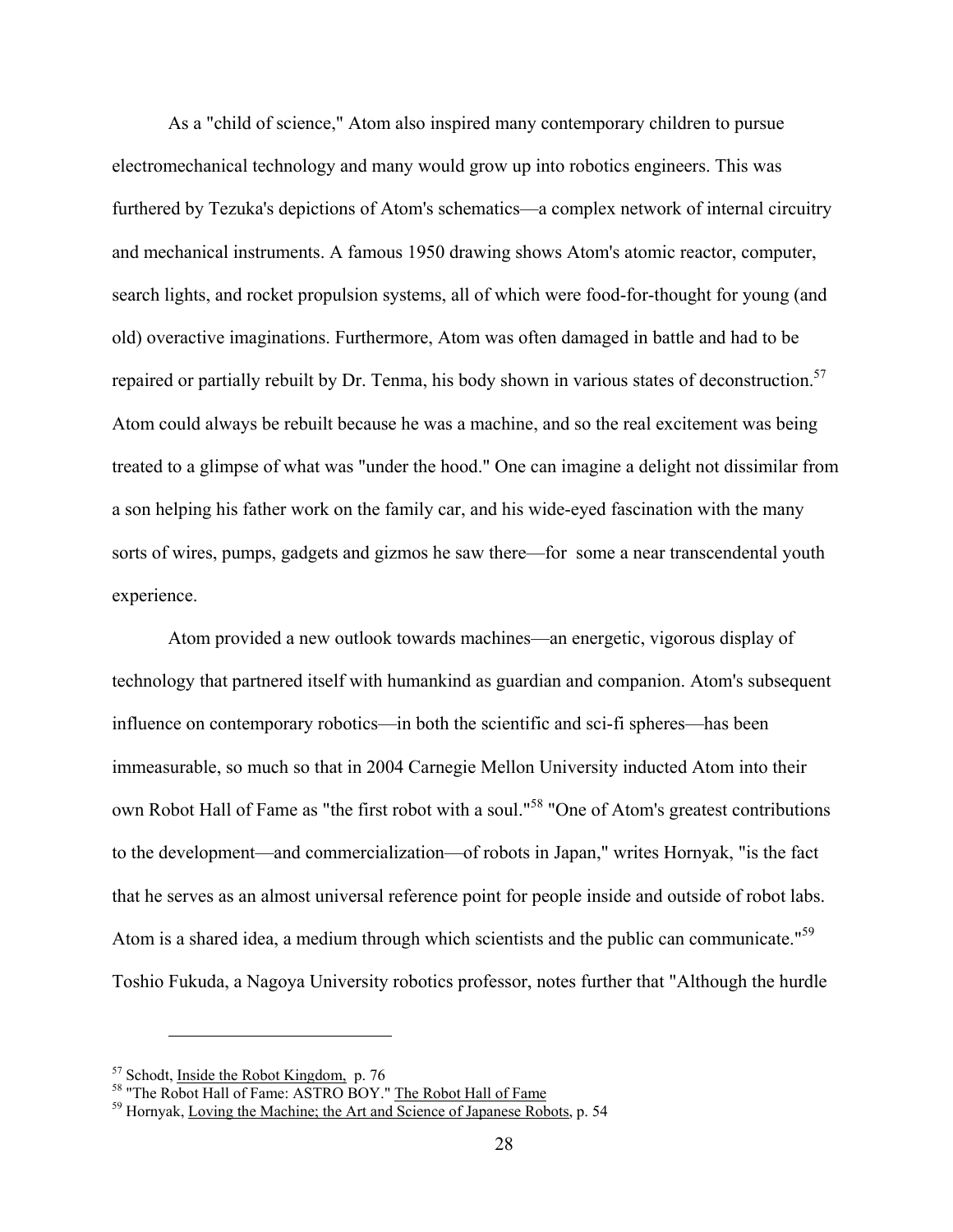of his seven powers is a little too high, the desire to create a robot like Atom exists among Japanese roboticists in varying degrees."<sup>60</sup> Whether in the arena of art, animation, or industry, "Say the word 'robot," says Fukuda, "and the image of Atom will pop into the heads of most Japanese."<sup>61</sup>

#### **Iron Man**

In 1956, inspired by Tezuka's Atom, Japanese artist Mitsuteru Yokoyama began drawing his own robot story, *Tetsujin 28* ("Iron Man No. 28"). Like Tezuka, Yokoyama was influenced by his postwar experience. In the 1995 Magazine *Ushio,* Yokoyama wrote:

When I was a fifth-grader, the war ended and I returned home from Tottori Prefecture, where I had been evacuated. The city of Kobe had been totally flattened, reduced to ashes. People said it was because of the B-29 bombers, the so-called "Flying Fortresses" of the sky. As a child, I was astonished by their terrifying, destructive power.<sup>62</sup>

In Yokoyama's story, Tetsujin 28 was a last-resort secret weapon produced by the Japanese military in World War II. The 27 models leading up to Tetsujin—and the war itself—were failures, and so the needle-nosed "T-28" became a civilian robot.<sup>63</sup> But Tetsujin's heavy metal form represented the terror of industrial technology unleashed, his bulbous body evoking atombomb ordinance. In early installments of the series he runs amok in a Godzilla-like rampage, destroying buildings, military tanks, and other robots.

 $60$  Hornyak, Loving the Machine; the Art and Science of Japanese Robots, p. 54  $61$  Ibid., p. 54

 $62$  Ibid., p. 59

 $63$  Schodt, Inside the Robot Kingdom, p. 79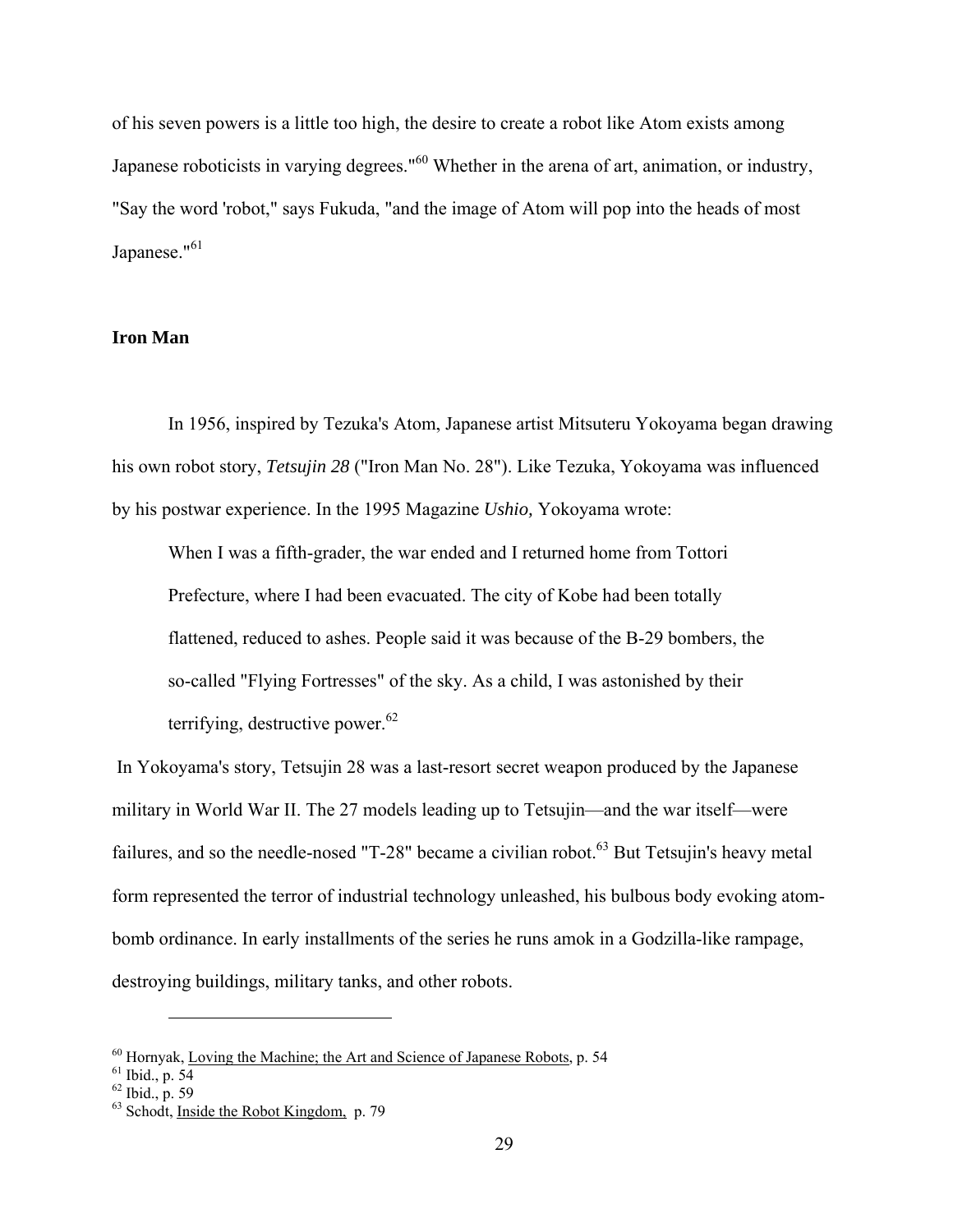Also like Tezuka,Yokoyama was heavily influenced by Western cinema, and one of his first jobs required him to watch over two hundred foreign films. *Tetsujin 28* featured the same "breathless" action frames as Tezuka's Atom, and as University of Tokyo humanoid robot researcher Yoshihiko Nakamura writes, "The story and fast-paced pictures were like scene changes in a well-edited action movie."<sup>64</sup>

Tetsujin 28 was a robot who could fly (with rockets on his back instead of his feet), but unlike Atom, Tetsujin was a metal behemoth, "20 meters tall and weighing 25.08 tons." A step back technologically, his strength came from brute-force punches and kicks used to pummel his adversaries into submission. Unlike Atom, who was an autonomous android with artificial intelligence, T-28 was operated by remote control.<sup>65</sup> Each manipulation of the remote's controls translated to a punch or shot from the Tetsujin. In the comic, twelve-year-old "private detective" Shotaro Kaneda, the son of Tetsujin's developer, used the robot's strength to thwart criminals and defeat enemy robots around the world.<sup>66</sup> Since Tetsujin 28 had no intelligence of his own, the person who controlled the remote wielded the robot's power. Thus, T-28 was simply a tool which could be used for purposes good or evil, reflecting a value-neutral attitude towards machines that according to Schodt made Tetsujin 28 closer to today's industrial robots than he was to Atom.<sup>67</sup>

In 1963 the *Tetsujin 28* comic became the first animated series to feature giant, towering battle robots and it inspired generations of imitators, creating an entire genre of *manga* and *anime* (Japanese animation).<sup>68</sup> When Tetsujin fought, however, it was Tetsujin who was thrown into danger; his operator guided him from the sidelines like a radio-puppeteer. It would take

<sup>&</sup>lt;sup>64</sup> Hornyak, <u>Loving the Machine; the Art and Science of Japanese Robots</u>, p. 59<br><sup>65</sup> Schodt, <u>Inside the Robot Kingdom</u>, p. 78<br><sup>66</sup> Hornyak, <u>Loving the Machine; the Art and Science of Japanese Robots</u>, p. 58<br><sup>67</sup> Schod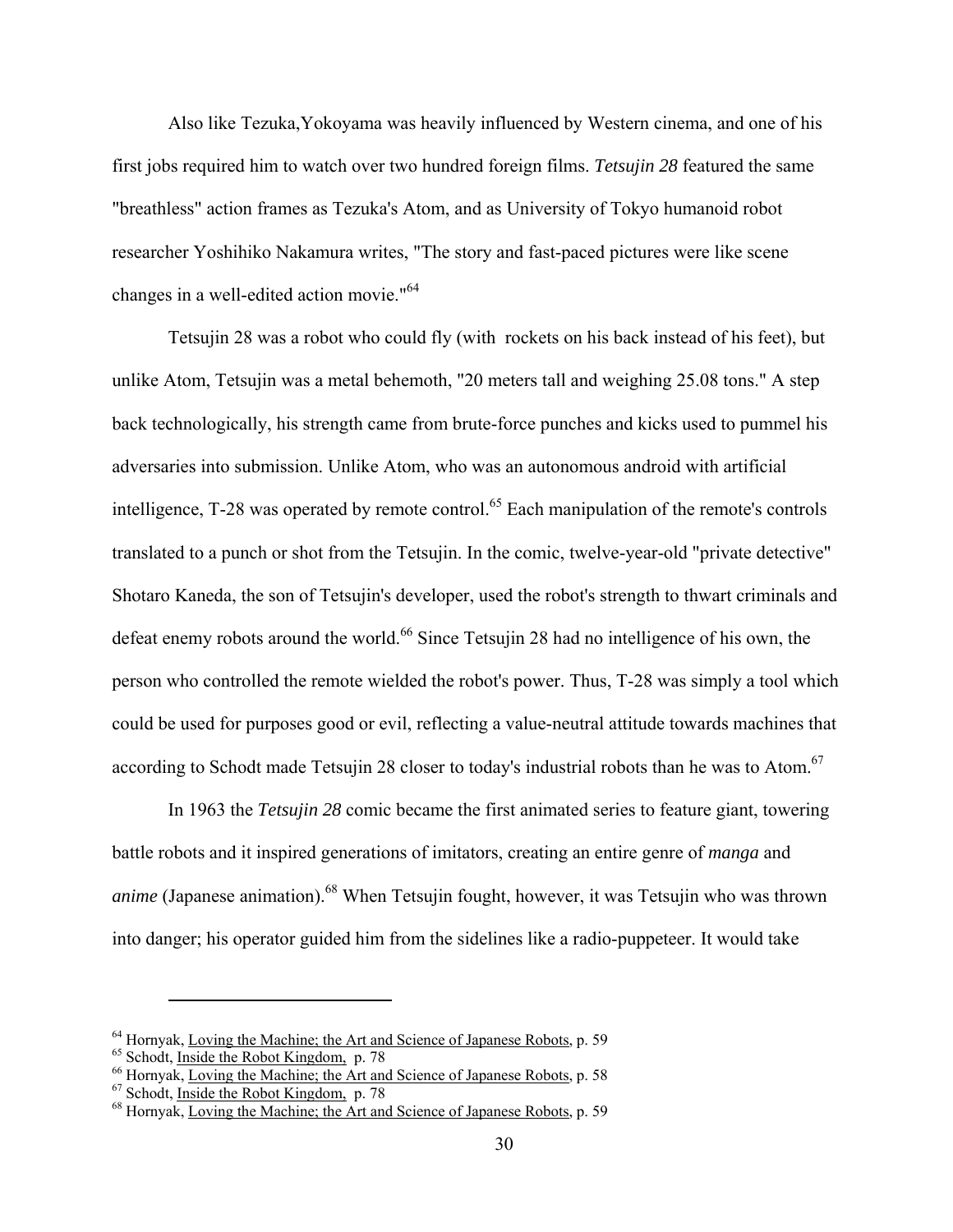another generation to put a human into the driver's seat of the Japanese robot, merging human and machine into a single fighting unit.

#### **The Soul of Chogokin**

Japanese *manga* artist Go Nagai was an industry maverick in the late 1960's. His children's comics featured an unprecedented use of eroticism, hyper-violence, and grotesque imagery. Nagai had read both Atom and Iron Man and, as a young artist, he dreamed of creating his own robot *manga* but he needed an original idea. He found his inspiration while waiting to cross a busy street. As Nagai studied the disgruntled drivers sitting idly in a traffic jam, he thought that they must have wished for some way to get around the barricade of cars. In that instant, he was struck by a vision of a car that could sprout legs and arms, like a robot, and simply walk out of the traffic jam.<sup>69</sup> From this came a natural extrapolation—a giant robot could be piloted from inside its own body instead of controlled from a distance via remote control. "All the robot comics," says Nagai, "were either like Atom—humanoid—or like Iron Man No. 28 remote controlled. I wanted to create something different, and I thought it would be interesting to have a robot that you could drive, like a car." $70$ 

The concept of an exoskeleton-style robot that could be driven by a human was not new in science fiction. Stories by Issac Asimov (*Runaround*, 1942) and Osamu Tezuka (*Atom*, 1954) had featured people riding on or inside robots.<sup>71</sup> A few years later, Robert Heinlein's 1959 sci-fi novel Starship Troopers featured a squad of futuristic "mobile infantry" who dropped into battle

<sup>&</sup>lt;sup>69</sup> Hornyak, <u>Loving the Machine; the Art and Science of Japanese Robots</u>, p. 59-60<br><sup>70</sup> Schodt, <u>Inside the Robot Kingdom</u>, p. 83<br><sup>71</sup> Schodt, Inside the Robot Kingdom, p. 83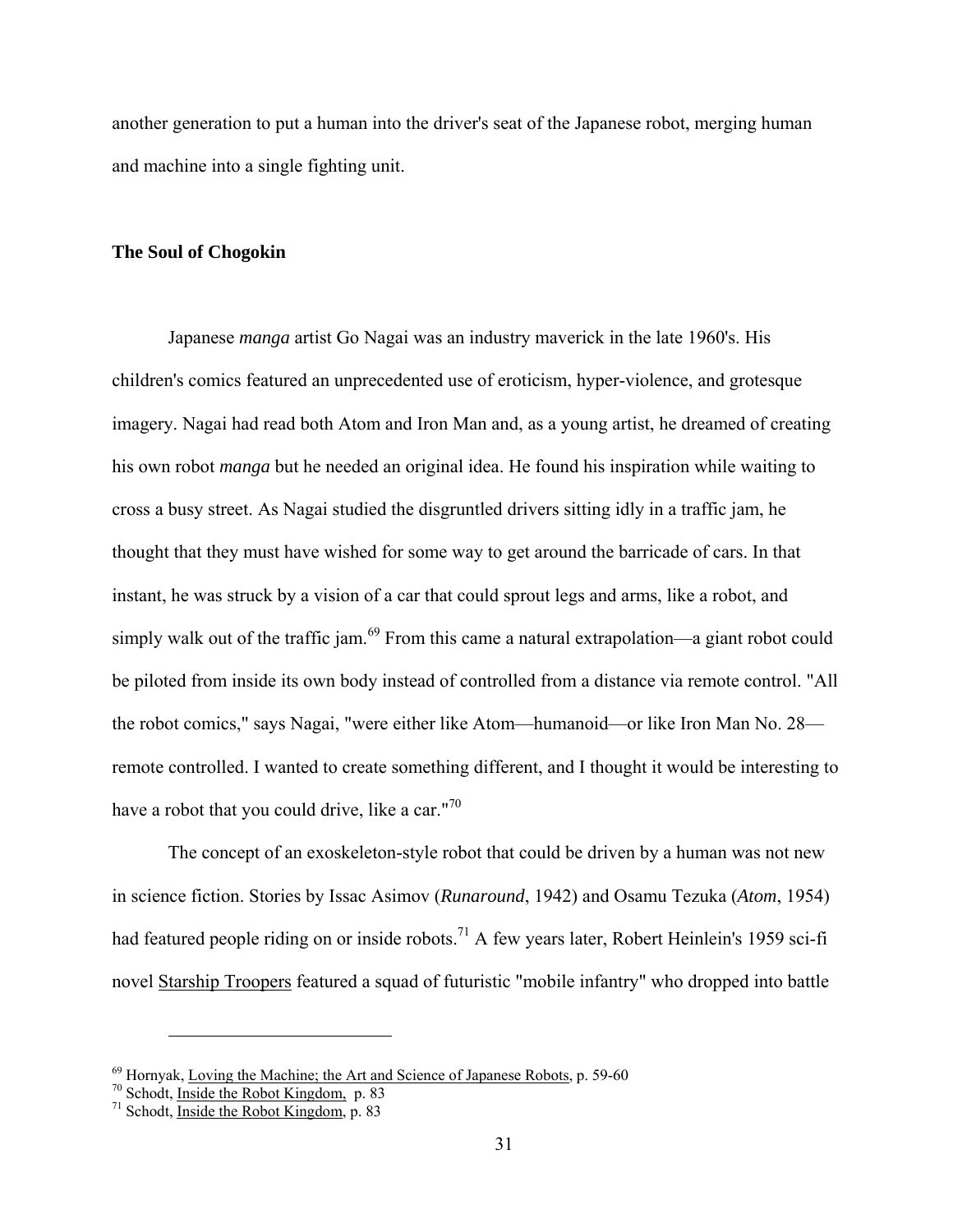wearing high-tech suits of robotic powered armor. Heinlein took great care—and an entire chapter—to detail the various functions of these suits, describing them as gorilla-like armor with artificial musculature and advanced feedback sensors that allowed the suits to be worn like clothes or a second skin. Since the suit was worn, not driven, these sensors facilitated naturalistic movement and allowed the soldier inside to focus his attention entirely on the fight. The suits offered the wearer better eyes, better ears, stronger backs, better legs, more "intelligence" (militarily speaking), more firepower, greater endurance and increased protection.<sup>72</sup> Nevertheless, it was the artist Nagai who best articulated this concept in visual fantasy.<sup>73</sup>

In 1972 he launched his new creation as *Mazinger Z,* serialized in the comics magazine *Shonen Jump* and airing as an animated series on Fuji TV on December 3 in a 7:00 P.M. primetime slot.74 The *Mazinger* series star Koji Kabuto, an orphaned, motorcycle-riding Japanese schoolboy. After an earthquake uncovers his grandfather's secret underground laboratory, Koji, whose name means "helmet," discovers the seven-story tall robot Mazinger Z. His grandfather, mortally wounded in the collapse of the workshop, tells Koji that the Mazinger will allow him to become a superman.<sup>75</sup>

At the same time, mad scientist Dr. Hell is bent on conquering Earth with his legion of robotic monsters. At times acting more like demons than machines, each of Dr. Hell's robots are unique in appearance and in special powers such as earth-shattering supersonic waves and the ability to shoot lighting bolts. Koji Kabuto agrees to pilot his grandfather's Mazinger Z as Japan's last defense against Dr. Hell and his minions. Each episode ended with the climactic explosion of one of Hell's robots and his promises of "I'll get you next time!" as a bruised and bloodied Koji

<sup>&</sup>lt;sup>72</sup> Heinlein, <u>Starship Troopers</u>, p. 80-81<br><sup>73</sup> Schodt, <u>Inside the Robot Kingdom</u>, p. 83<br><sup>74</sup> Patten, Watching Anime, Reading Manga; 25 Years of Essays and Reviews, p. 293-294<br><sup>75</sup> Hornyak, Loving the Machine; the Art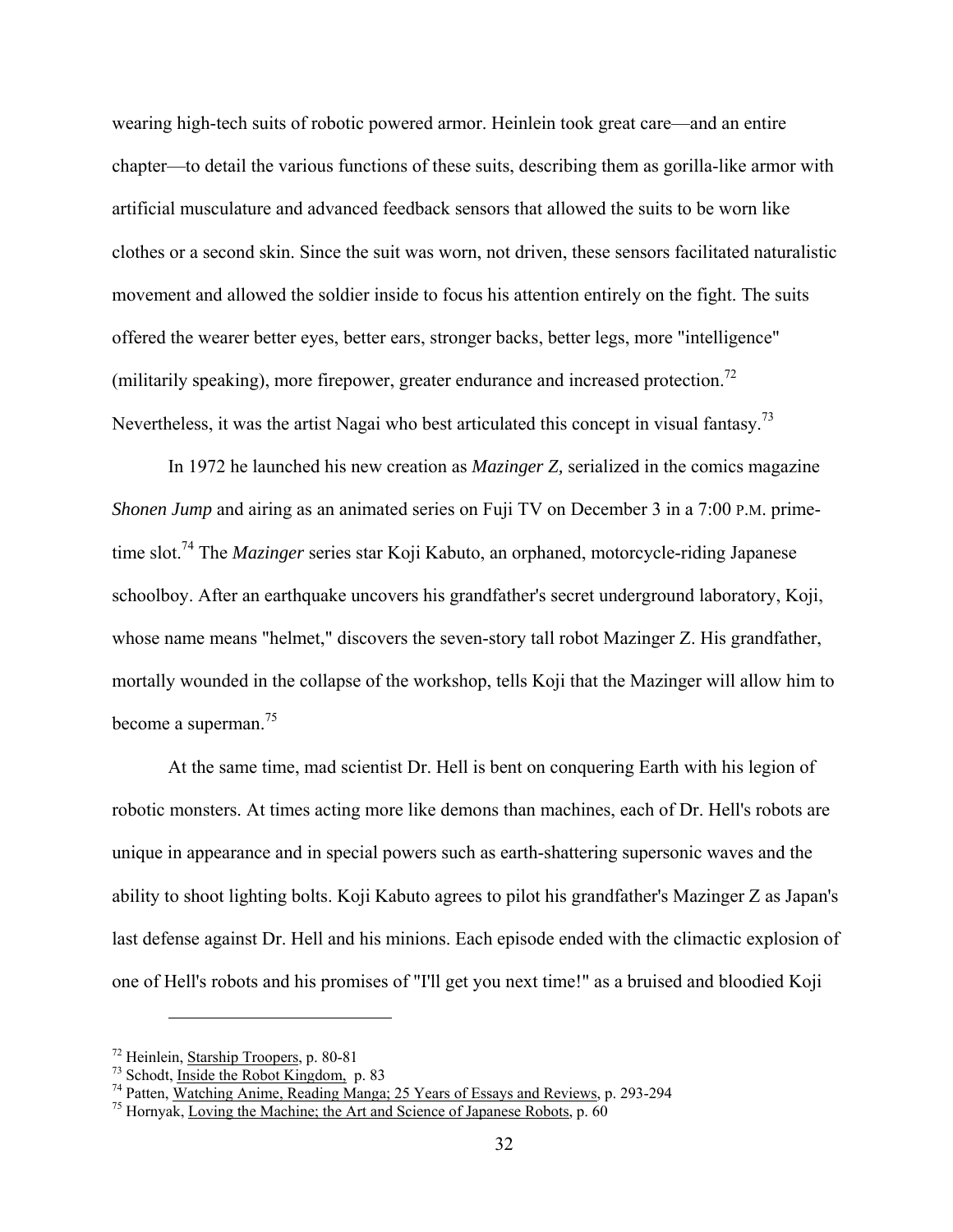returned Mazinger to the nearby Tokyo Research Center for repairs. With Koji, Nagai popularized the character of the conflicted teenager in robot anime. Torn between moral and social obligations to pilot *mecha* and his own youthful interests, he struggled to fulfill his superhero duties while maintaining his grades and a love life.<sup>76</sup>

At the time, Mazinger's visual style was trend-setting. Instead of the monochrome deco so long associated with being "robotic," Nagai's robot was brightly colored with bright reds and blues and glowing yellow eyes. Mazinger also had large red wings that sprouted from his back and hornlike protrusions on his chest and helmet, evoking the Japanese samurai tradition and the childhood pastime of stag beetle collecting. "Most Japanese artists, including Nagai, incorporate these images unconsciously," writes Schodt. "For young boys in Japan, samurai and samurai armor images have always had a romantic air about them, and so have insects…prized for their strength."<sup>77</sup>

The eye-catching style of Nagai's Mazinger Z ushered in another trend in sci-fi robotics: merchandising. In the animated T.V. series, Mazinger had near-invincible armor made out of the fictitious super-metal "Chogokin Z." In February of 1974, Japanese toy company Popy released the "Chogokin" Mazinger Z toy, promoted as having been cast from the same Chogokin "superalloy" used to build Mazinger in the animated series. The 5 inch figure was actually molded from near-solid die-cast zinc alloy and featured a colorful, shiny enamel paintjob and spring loaded "rocket punch" fists. Super #1 Robot author and longtime Japanese toy fan Matt Alt writes: "The satisfying heft of the die-cast Mazinger Z perfectly channeled the power of the on-screen character." Combined with Popy's ingenious marketing plan, "This one-two punch was like a straight shot into the brain stems of Japan's increasingly robot-crazed children and quickly grew

<sup>&</sup>lt;sup>76</sup> Patten, Watching Anime, Reading Manga; 25 Years of Essays and Reviews, p. 294  $^{77}$  Schodt, Inside the Robot Kingdom, p. 84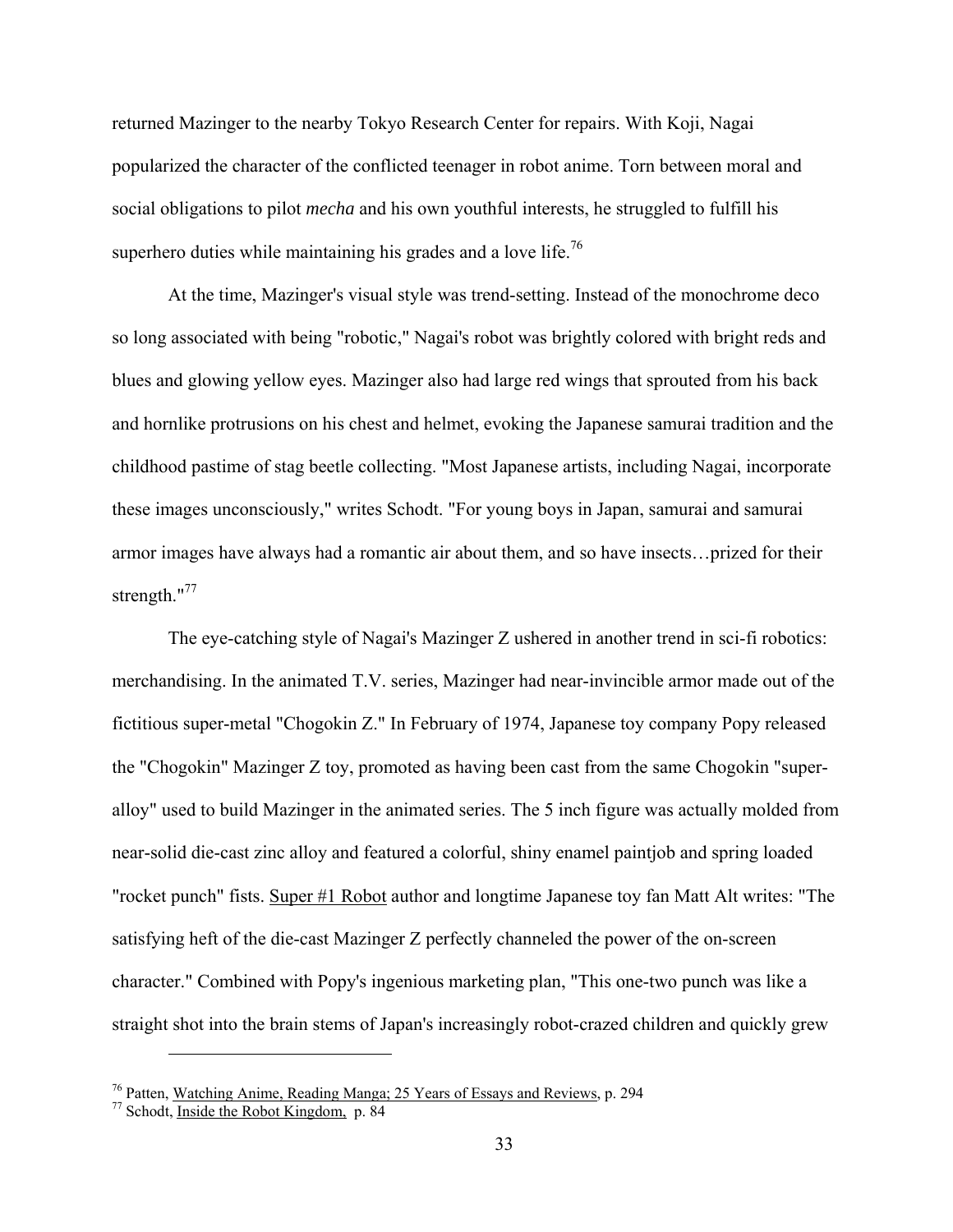into a full-blown fad."78 The Popy Mazinger set a new standard in the world toy industry for accuracy and quality, and Nagai claims that the "Chogokin" brand became so popular that laboratories in Japan began receiving serious inquiries about whether the material actually existed $^{79}$ 

 Like Tetsujin 28*,* Mazinger had no default sense of justice. The name "Mazinger" comes from the Japanese word *majin*, meaning "genie." "The basic concept," says Nagai, "was of a machine that can be used for either good or evil, that when human will is transferred to it, becomes even more powerful than a human."<sup>80</sup> Koji pilots the Mazinger by docking a small red hovercraft vehicle called the "Pilder" inside it's head, becoming the robots "brain"<sup>81</sup> and forming a cybernetic link with the machine. This was different from Dr. Hell's robots that featured electric brains run amok.

Unlike Shotaro, Koji put his life on the line every time he stepped into the Mazinger's cockpit. According to Schodt, "The man-robot symbiosis that Mazinger Z symbolized helped solve an old problem in robot fiction—the problem of personifying the machine while still preserving its mechanical identity. When the robot became, like a car, a machine that could be jumped in and driven, it had a powerful appeal to young boys."82 In writing about Robert Heinlein's power suits, Leonard G. Heldreth discusses the effects this element of personification has on our relationship with piloted machines: "Because man's connections with the combat suits are literally more intimate than with most of his other weapons, he therefore feels positive, or, at worst, neutral towards them: they are an extension of himself. But as these suits undergo

<sup>&</sup>lt;sup>78</sup> Alt, <u>Super #1 Robot,</u> p. 11.<br><sup>79</sup> Hornyak, <u>Loving the Machine; the Art and Science of Japanese Robots</u>, p. 61 <sup>80</sup> Ibid., p. 83

<sup>81</sup> Ibid., p. 58

 $82$  Schodt, Inside the Robot Kingdom, p. 83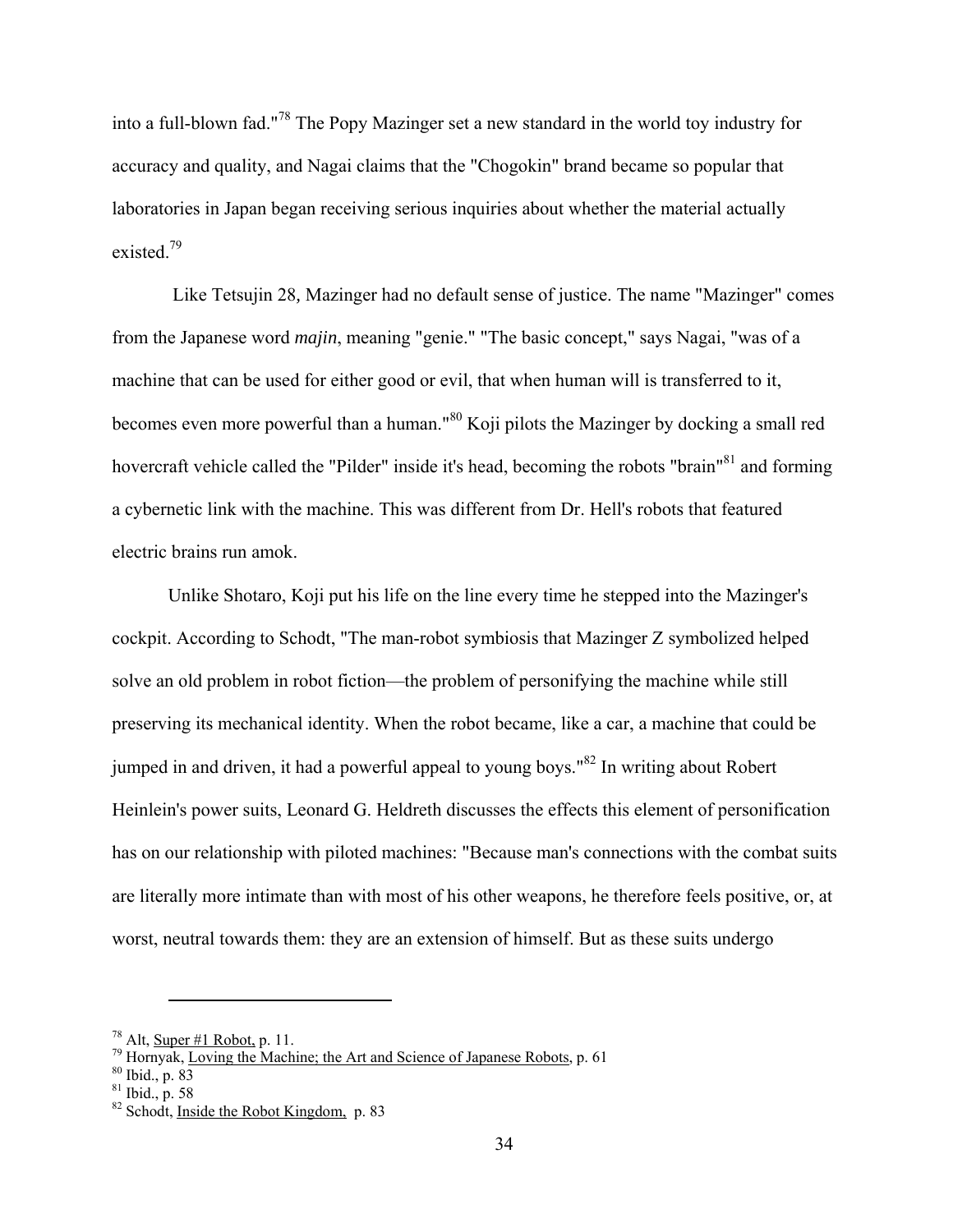permutations into the tank and the [autonomous] humanoid robot, his emotions sometimes change to fear and hate."<sup>83</sup>

Giant robots were fundamentally different from Western icons such as Superman and Batman—muscled athletes who fought evil with superhuman abilities or the assistance of crime fighting gadgetry. "Made in Japan," this new evolution of a powerful, symbiotic human-machine interface is what Japanese Animation scholar Fred Patten refers to as "The new breed of warrior robots."84 An entertainment and merchandising industry now worth billions of yen, Timothy Hornyak considers larger-than-life *super robots* like Mazinger and his descendants the apotheosis of the Japanese concept of *mecha*. "After all," says Hornyak, "what boy can resist the idea of skyscraper-sized machines bristling with arms and battling it out like the samurai of old?"85 Frederik Schodt, who served for years as Osamu Tezuka's translator, considers these works a "healthy outlet for the aggressive tendencies of normal young boys." He cautions that the popularity in Japan of giant robots battling it out should not be misinterpreted as a love of war. As written in their American-drafted constitution, Japan was a nation that "renounces war" and, because of this, the traditional "war hero" stories were absent (usually censored) from postwar Japanese fiction. But as Schodt reminds us, traditional American-style war stories have never been popular in Japanese comics and, whether by law or by preference, the stories most often featured were those of average humans fighting alien monsters, mad scientists, and evil robots*—*but not other nations—with superior technology and samurai-style fighting machines.

<sup>&</sup>lt;sup>83</sup> Heldreth, "In Search of the Ultimate Weapon: The Fighting Machine in Science Fiction Novels and Films" p. 133

<sup>84</sup> Patten, Watching Anime, Reading Manga; 25 Years of Essays and Reviews, p. 293-294 85 Hornyak, Loving the Machine; the Art and Science of Japanese Robots, p. 58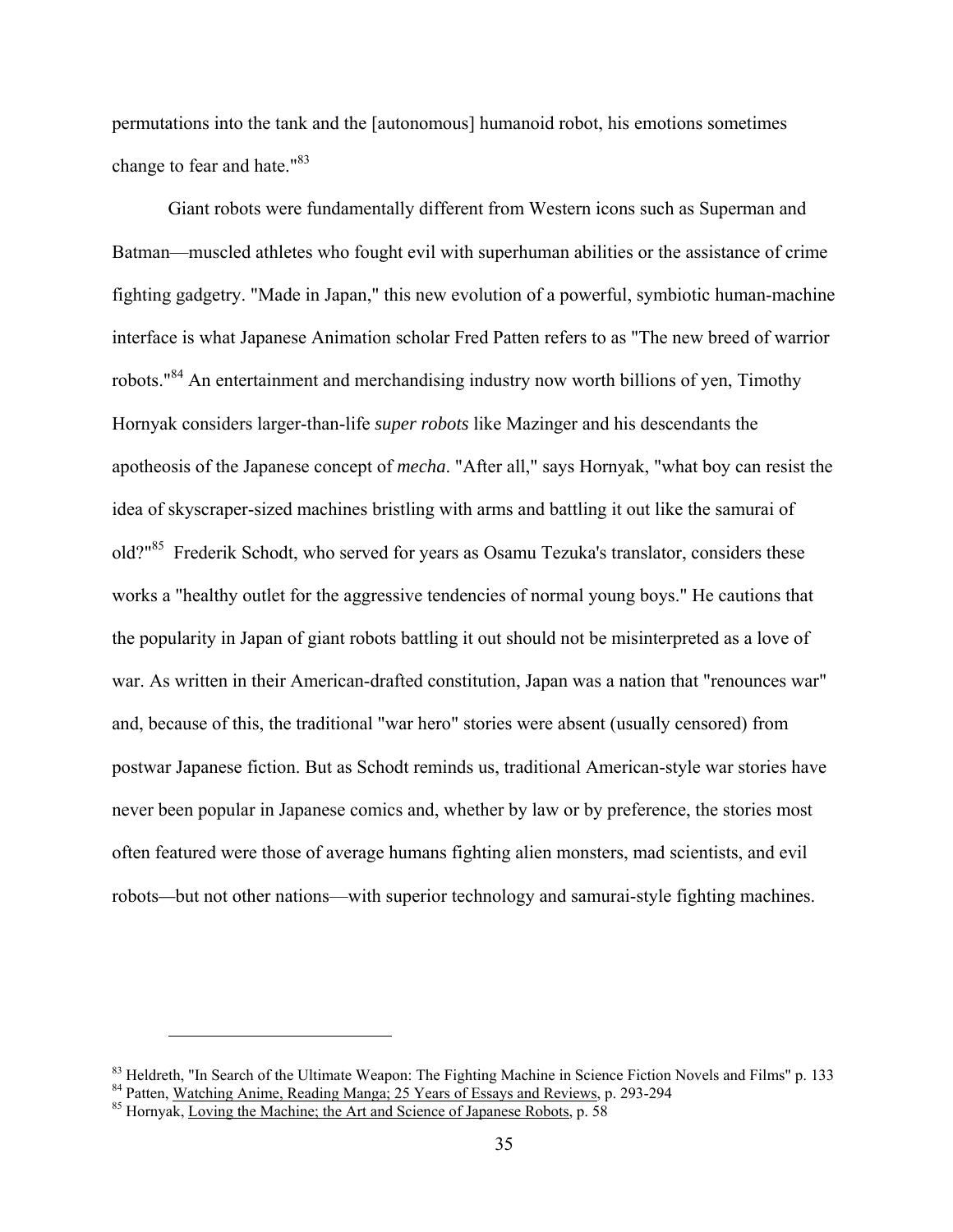As Go Nagai says: "Besides, if we drew comics about World War II, we'd always have to show the Japanese losing, and who'd like that?"<sup>86</sup>

#### **Mobile Suit**

Considered a minor deity of Japanese anime, robot animation director Yoshiyuki Tomino is a man who takes robots very seriously. Said to have spent part of his wedding day storyboarding, his outspokenness and passionate opinions have caused him to be described in one Japanese expression as a man "whose teeth are unclothed." While working for the animation company Nihon Sunrise, Tomino became disenchanted with what he called the act of "making advertising films for toy stores."<sup>87</sup> This was the post-Mazinger trend of super robot cartoons that degenerated into "thirty minute toy commercials, filled with explosions and fight scenes" at worst, or, as some in the industry said, a "synonym for bad taste."<sup>88</sup> In his autobiography, Tomino writes about his experience working on the Sunrise series *Brave Raideen* and describes the creative limitations of a toy-driven industry:

You introduce a powerful opponent for Raideen, show them fighting the first round, and then show how Reideen polishes him off. That's the basic ingredient. Then you add a little story each episode. The most important thing is to show what weapons Raideen uses, and…you have to have lots of scenes that the kids think are cool—showing Raideen finishing off his enemies, and posing.<sup>89</sup>

<sup>&</sup>lt;sup>86</sup> Schodt, <u>Inside the Robot Kingdom,</u> p. 82<br><sup>87</sup> Hornyak, <u>Loving the Machine; the Art and Science of Japanese Robots</u>, p. 63<br><sup>88</sup> Schodt, <u>Inside the Robot Kingdom</u>, p. 86<br><sup>89</sup> Schodt, Inside the Robot Kingdom, p. 86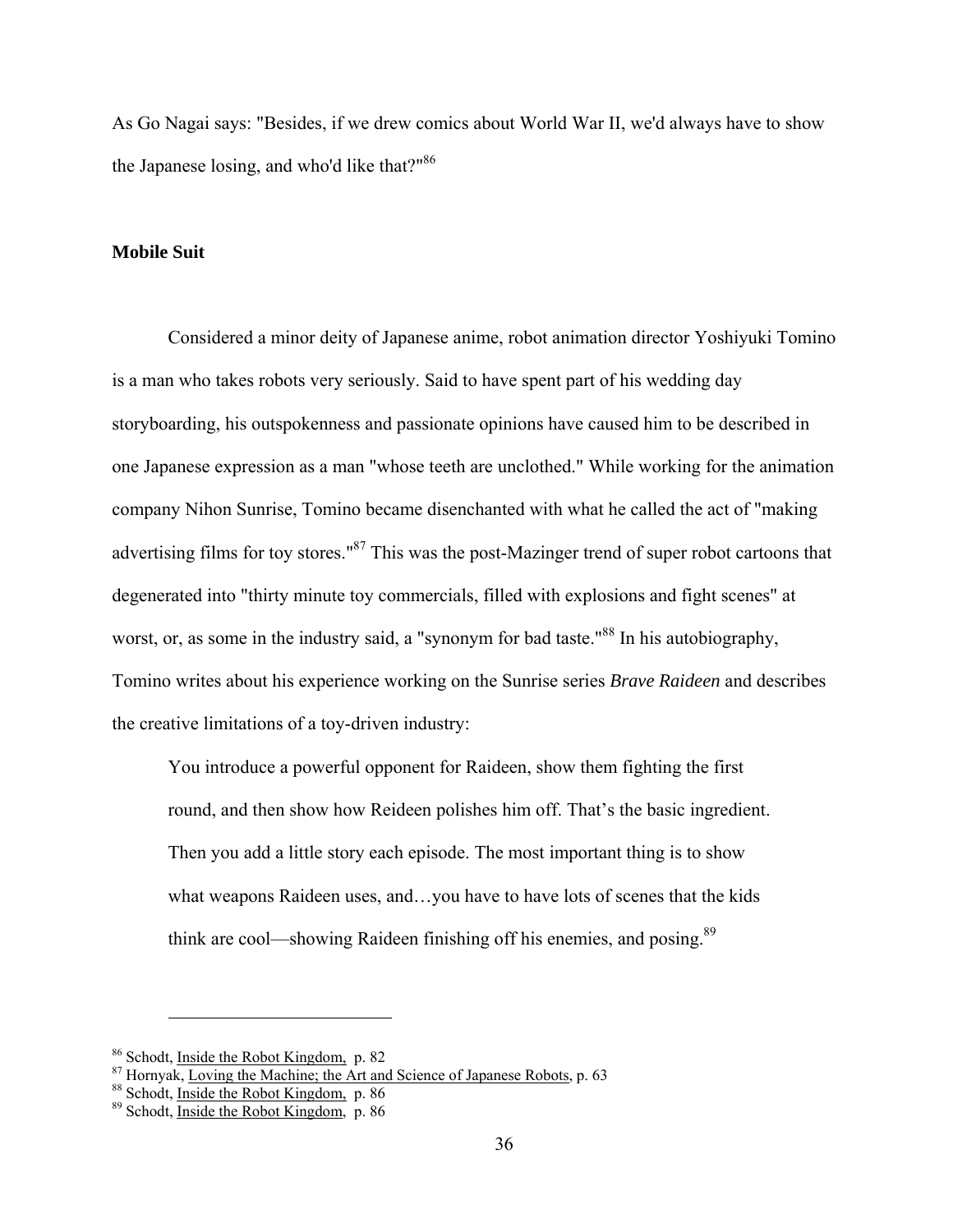The predictable, menace-of-the-week storylines and heavily commercialized super robot genre was as Hornyak puts it, "ripe for innovation."<sup>90</sup> On April 1, 1979 Tomino had his "artistic revenge" and released the influential space-saga *Mobile Suit Gundam.* Working under many of the same limitations, Tomino was able to bring a new level of realism and maturity to the giant robot genre. $91$ 

*Mobile Suit Gundam* is set in "Universal Century" calendar year 0079. In Tomino's future, overpopulation on Earth causes famine, epidemics, and civil conflict. Much of humankind has moved to outer space to seek a new life in giant orbiting colonies. Resenting what they view as oppression from their Earth Federation government, a faction of rebel colonies form the Principality of Zeon (resembling Nazi Germany in style and method) and begin their war for "spacenoid" independence by releasing one of the colonies from orbit and dropping it onto the continent of Australia. The hero of this story is teenage engineer Amuro-Ray, whose Earth Federation colony comes under attack by monstrous Zakus, a new type of giant humanoid weapon employed by Zeon. In the confusion, Amuro discovers the RX-78-2 Gundam, the Federation's own experimental battle robot designed by his scientist father (in the tradition of patriarchal robot hand-me-downs harking back to *Iron Man #28*) along with its instruction manual. Amuro climbs into the cockpit and disposes of the terrifying Zakus with ease. Amuro's mechanical intuition and the need for able bodies of all ages leads him to become an ace Federation pilot in the inter-colonial One Year War as well as the bitter rival of Zeon ace commander Char Aznable. $92$ 

<sup>&</sup>lt;sup>90</sup> Hornyak, Loving the Machine; the Art and Science of Japanese Robots, p. 61  $\frac{91}{91}$  Schodt, <u>Inside the Robot Kingdom</u>, p. 86  $\frac{92}{92}$  Hornyak, Loving the Machine; the Art and Science of Japanese Robots, p. 61-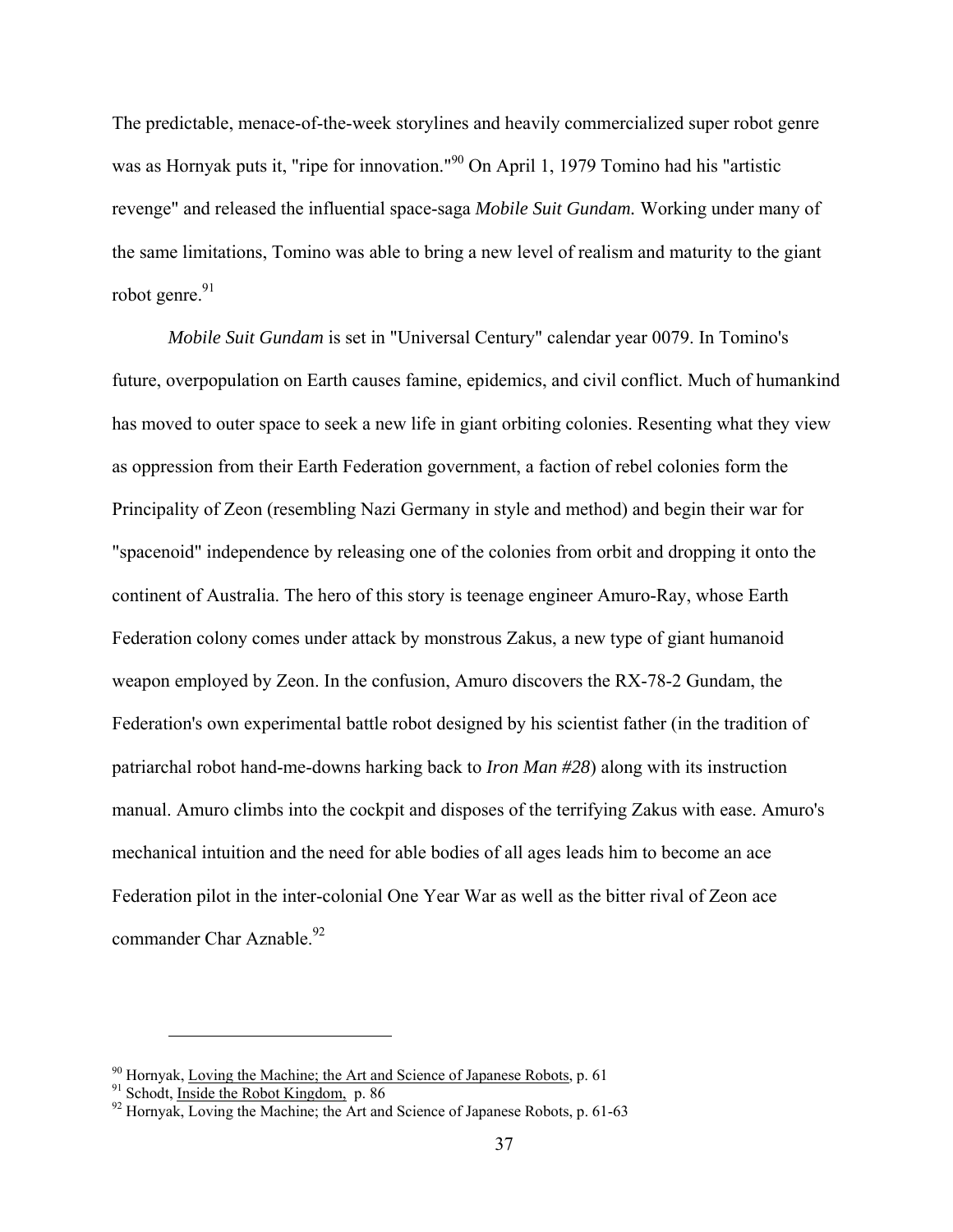The series' signature machine was Amuro's eponymous and now-iconic RX-78 Gundam, designed by artist Kunio Okawara under Tomino's guidance. Like Mazinger, Gundam was a humanoid robot many stories tall with samurai-style armor. Tomino, however, took a different, more realistic approach to *mecha* than his predecessors. "I wanted to make a science fiction, futuristic movie in which humanoid robots are used as tools," says Tomino. "I first thought of these humanoid robots as vehicles. I thought they could be giant vehicles the size of fighter aircraft or tanks and be mass produced." $93$  Instead of using the term robot, Tomino called his gritty war machines "Mobile Suits," and abandoned the physics-defying transformations and mystical energies of super robots. Unlike Mazinger's invulnerable "Chogkin-Z" armor, the Gundam could be easily damaged by weapons of current technology.

Schodt claims that Tomino's idea for mobile suits was inspired by the hard sci-fi exoskeletons of Heinlein's own **Starship Troopers.**<sup>94</sup> Tomino rejects that notion, explaining that he arrived at his concept through simple logic. In the frightening emptiness of space, it would be comforting for people to work alongside machines with a familiar human shape. He associates this desire for anthropomorphism with Japan's long religious history of worshipping carved images of Buddha. With humanoid space suits and tools as his inspiration, Tomino adds that "Mobile suits in Gundam are just weapons. Of course they can seem more than just a tool because Mobile Suits have a human form."95

In the end, all giant robots and most smaller fantasy *mecha* are impractical in the sense that we have no immediate need for real-life versions. Furthermore, if we did have the need, we do not have the technological and resource capability to build them to the level they assume in

<u>.</u>

 $\frac{93}{94}$  Ibid., p. 63-64<br> $\frac{94}{94}$  Schodt, <u>Inside the Robot Kingdom</u>, p. 87

<sup>&</sup>lt;sup>95</sup> Hornyak, Loving the Machine; the Art and Science of Japanese Robots, p. 64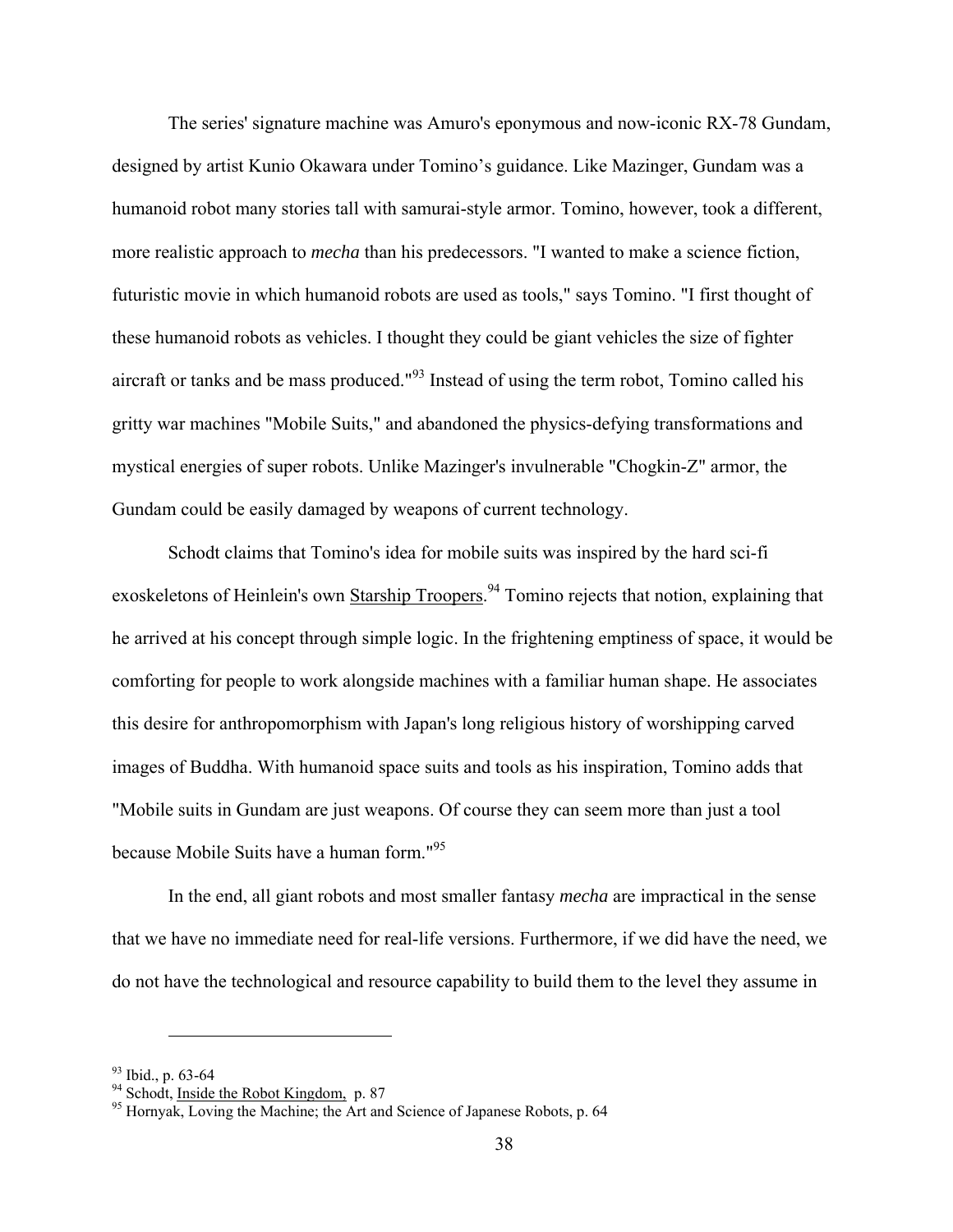sci-fi. Given the current implausibility of battle robots, the study of form and function in science fiction is about an implied realism. Function is based on story setting and plot, especially the setting of situations that allow such *mecha* to exist. What made *Gundam* a revolutionary *mecha* series was the way this concept of implied realism was used to present the piloted robot dynamic.

To rationalize the idea of giant humanoid robots fighting in close—often hand-to-hand combat, Tomino proposed the discovery of a new scientific particle called the "Minovsky Particle" that powered the Mobile Suit's fusion reactors and rendered long-range radar inoperable.<sup>96</sup> With some creative license, Mobile Suits obeyed the general laws of physics and their names featured coded alpha-numeric model numbers. "RX-78-2" for example, means that the Gundam is a second generation prototype rolled out in the year Universal Century 0078. As Hornyak writes, "They [these suits] are products of industry, with prototypes and mass production—manufactured commodities that can be repaired or replaced when damaged."<sup>97</sup> Although they come in a variety of forms from tank-like ground models to birdlike flight units, they are essentially the corporate tools of a military at war. In the end it was these realistic, technical aspects of *Gundam* and the way they were presented visually that made it so appealing. Today, the Gundam Museum just outside Tokyo displays meticulously-written scientific treatises on *Gundam* technology, like one paper that describes and illustrates the various mechanical difficulties in developing the Gundam RX-78-2's "60mm caseless triple-barreled vulcan cannon, manufactured by TOTO Cunningham Inc."98

<sup>&</sup>lt;sup>96</sup> Schodt, <u>Inside the Robot Kingdom,</u> p. 88<br><sup>97</sup> Hornyak, Loving the Machine; the Art and Science of Japanese Robots, p. 64<br><sup>98</sup> Hornyak, Loving the Machine; the Art and Science of Japanese Robots, p. 65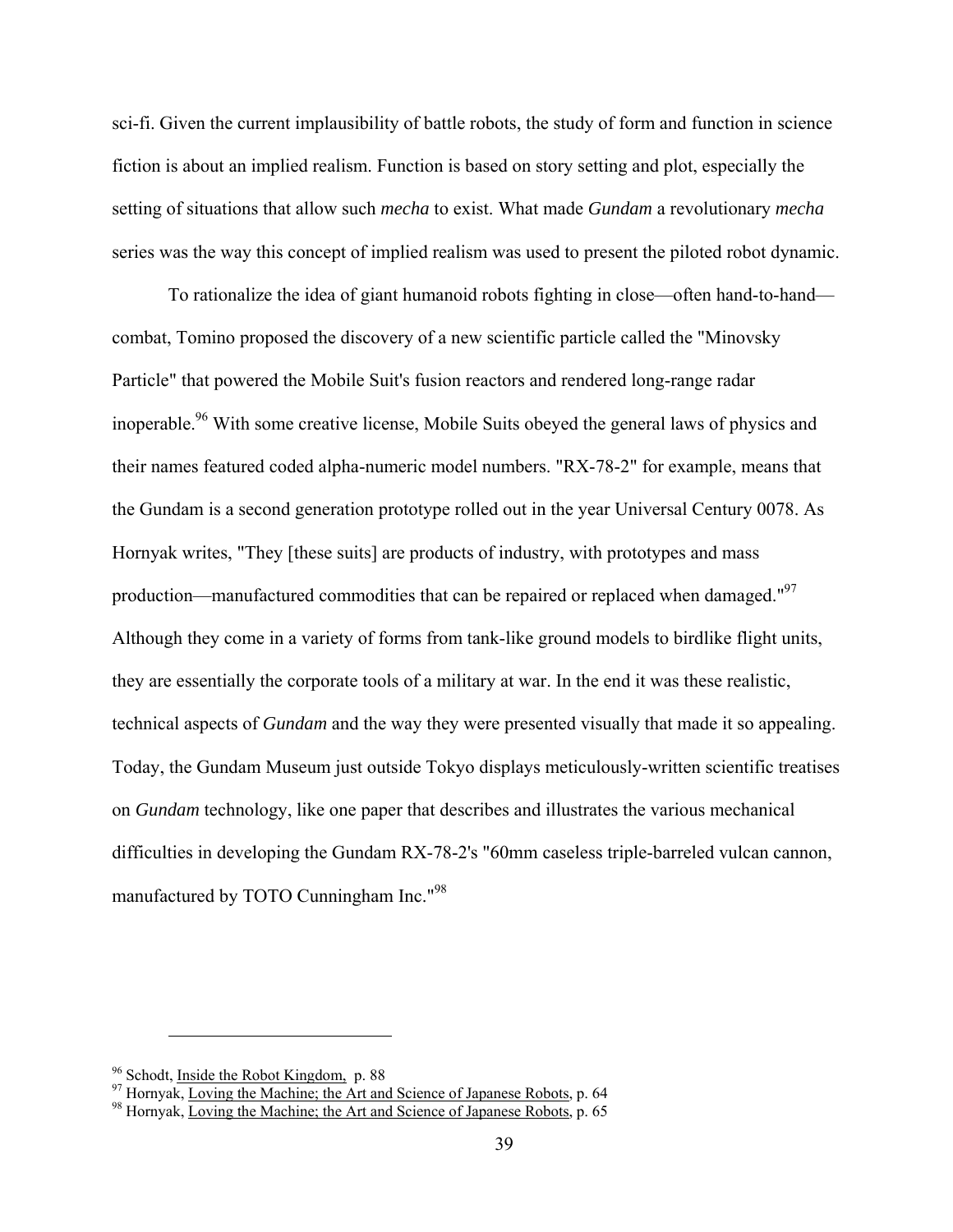Gundam made popular the gritty "real robot" genre featuring giant robots that are realistic pieces of hardware, often sporting oversized weaponry."<sup>99</sup> The series avoided making the robots themselves superheroes. Instead, Tomino focused on the human element of war, presenting complex characters with an uncertain sense of right and wrong. The good guys died alongside their sympathetically human enemies, presenting a view of futuristic warfare that was shockingly realistic to an audience raised on "lesser fare."<sup>100</sup> This earned Tomino his nickname of Minagoroshi, or "Kill 'em all."101 Timothy Hornyak questioned the heroic qualities of the characters in *Gundam*: "(But) can they become heroes only by encasing themselves in a massive machine, sealed off from the environment?" Tomino replies: "Think of it like a Formula One driver. It's a symbol of the relationship between human and the tool. The characters themselves are just common people. But influenced by a machine, there is something heroic about them." $102$ 

As an inspiration to generations of Japanese, *Mobile Suit Gundam* is one of the most significant works of contemporary science fiction. It is perhaps ironic, given Tomino's disdain for commercialism, but *Gundam*'s popularity led to over two-dozen animated series, films, video games, and a toy and model franchise worth billions of Yen. In fact, when plastic models of the RX-78 Gundam robot first went on sale, several people were injured in a riot at a Tokyo department store.<sup>103</sup> Nevertheless, Tomino was "very pleased" when *Gundam* was featured as an example of modern art in the 2005 Osaka and Tokyo exhibition entitled "Gundam: Generating Futures," in which young artists were given the opportunity to present their own visions of what Gundam meant to them. Perhaps nothing sums *Gundam* better than Hisashi Tenmyouya's *RX-78-*

 $\frac{99}{100}$  Ibid., p. 68<br> $\frac{100}{100}$  Schodt, Inside the Robot Kingdom, p. 88

<sup>&</sup>lt;sup>101</sup> Hornyak, <u>Loving the Machine; the Art and Science of Japanese Robots</u>, p. 68 <sup>102</sup> Ibid., p. 64 <sup>103</sup> Schodt, Inside the Robot Kingdom, p. 88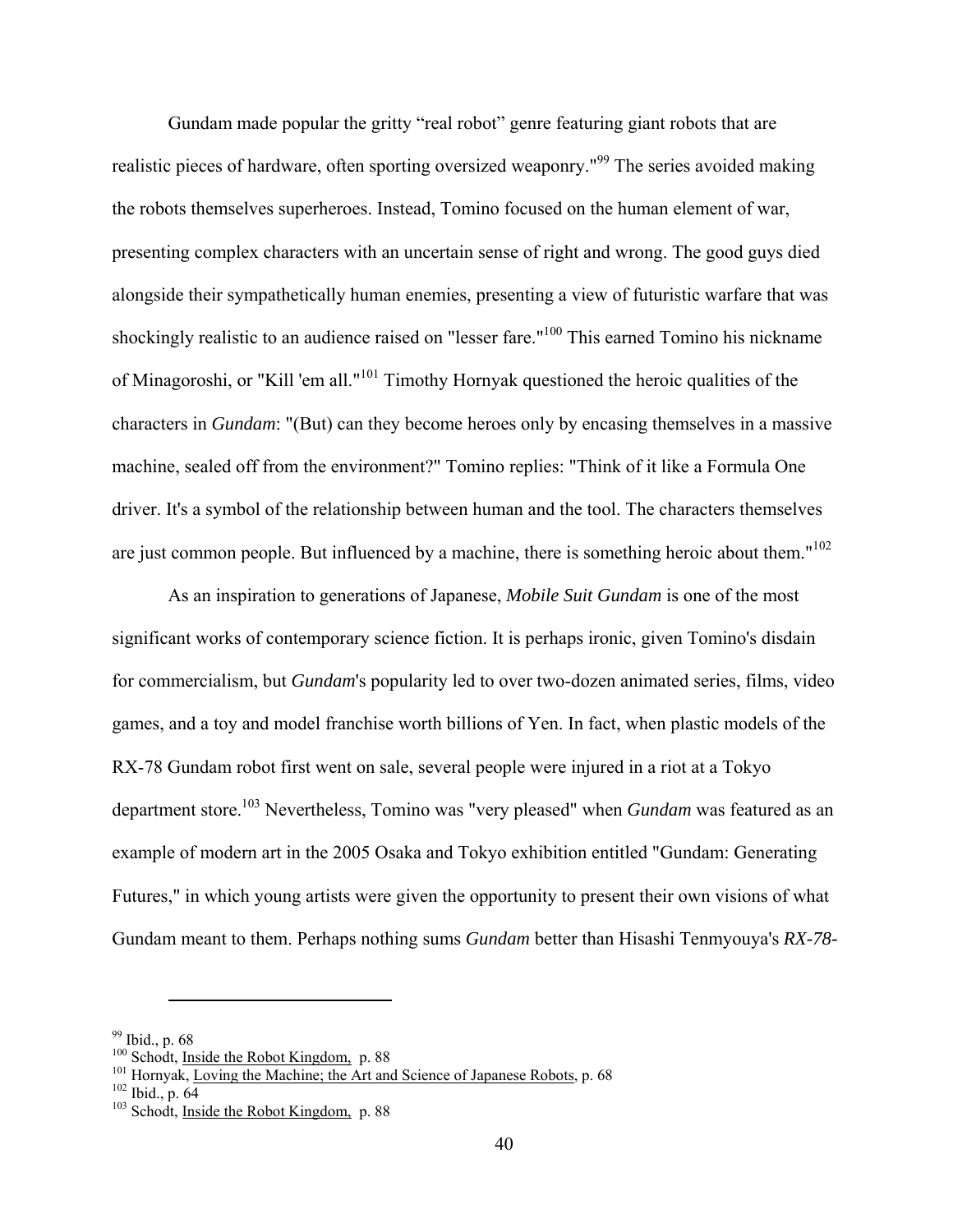*2 Kabuki-mono 2005 Version*: Tenmyouya's piece is a traditional Japanese screen painting featuring a tattooed RX-78 Gundam with a coiled dragon emerging from its cockpit. His piece illustrates the essence of the Japanese robot tradition, a fusion of centuries-old philosophy with contemporary *mecha*-chic. "Because I encountered Gundam in my adolescence," says Tenmyouya in an *Art It* magazine interview, "unconsciously it's become part of my flesh and blood. Etched in my memory is an episode from my first year at high school when I asked the girl I was going out with at the time, 'Who is your favorite celebrity?' The answer she gave wasn't a celebrity but [Gundam pilot] Amuro."<sup>104</sup>

<sup>&</sup>lt;sup>104</sup> Hornyak, Loving the Machine; the Art and Science of Japanese Robots, p. 68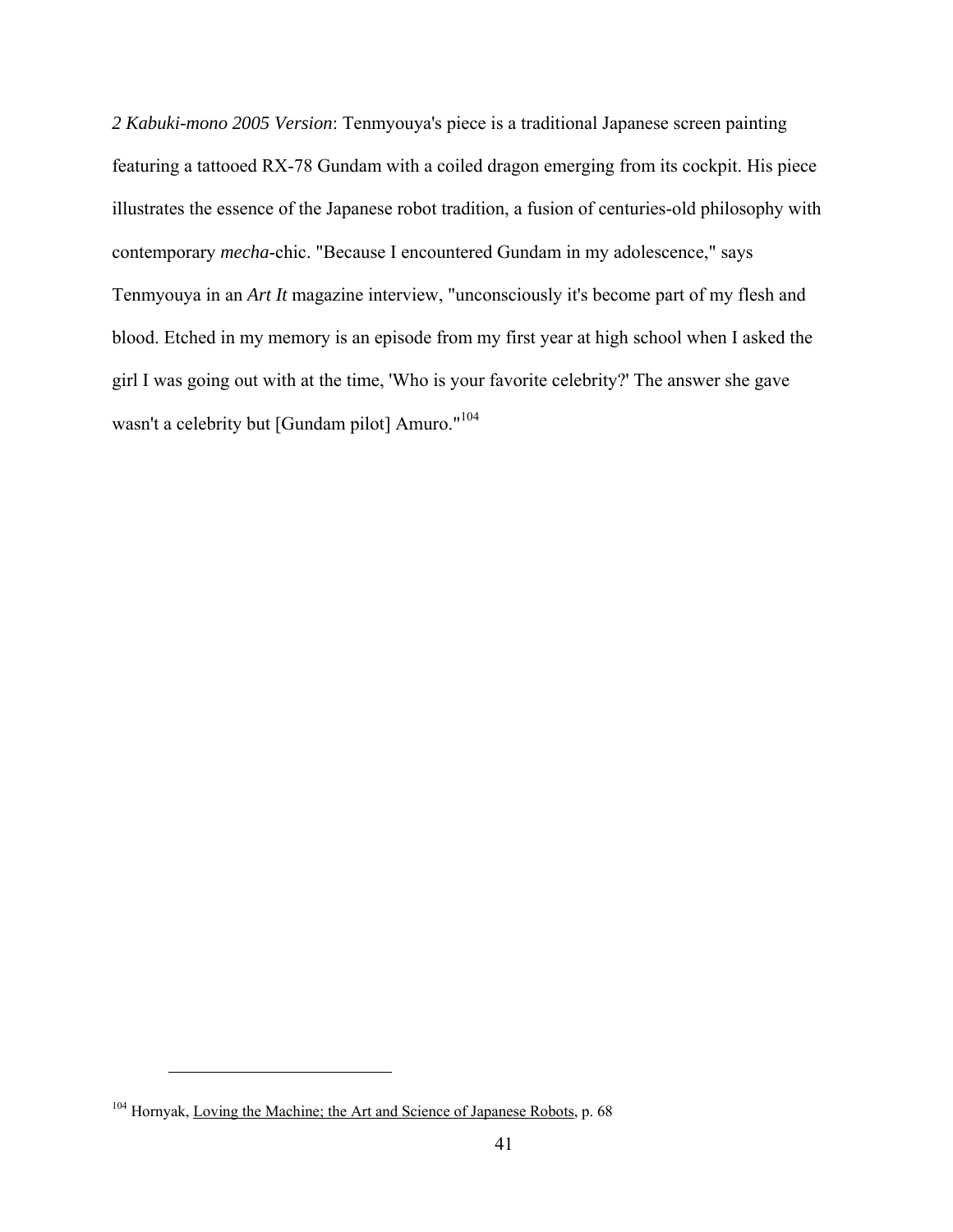#### **CHAPTER 5: DEFINING MECHA**

<span id="page-48-0"></span>The era of giant robots and their heroic pilots meant two things: first, the presentation of the science fiction machine with an unprecedented dynamism and visual flair, and second, the reunion of human and machine in a dualistic, symbolic partnership. The evolution of the giant robot as a contemporary phenomenon is clear. Nevertheless, like many of the terms in science fiction, the use of the term *mecha* can be problematic.

The function of the term *mecha* is a delicate and complex process of linguistic ping-pong and cross-cultural confrontation. The origin of the word *mecha* is traditionally recognized as a Japanese abbreviation (meka) of the English word *mechanical,* or *mechanism*. 105 The word as a noun is both singular and plural. You can have "a *mecha*" or "five *mecha*." It is also an adjective (ex: "*mecha* story" or a "*mecha* toy"). In its original defining context as a derivation of mechanical, the Japanese use the term to refer to *any* machination, real or fantasy. The car you drive to work, the robot that built it, and the coffee maker in your kitchen are all *mecha* under the literal, denotative use of the word. In fact, the "*mecha* designer" for any work of visual fiction in Japan will be credited as such whether he was responsible for conceptualizing robots and spaceships, automobiles and airplanes, or teapots and cell phones.

When referring to their skill with machines, the general public will describe themselves as "strong" or "weak" at *mecha.* Here the Japanese have coined a term that reinforces their

 $105$  Schodt, Inside the Robot Kingdom, p. 42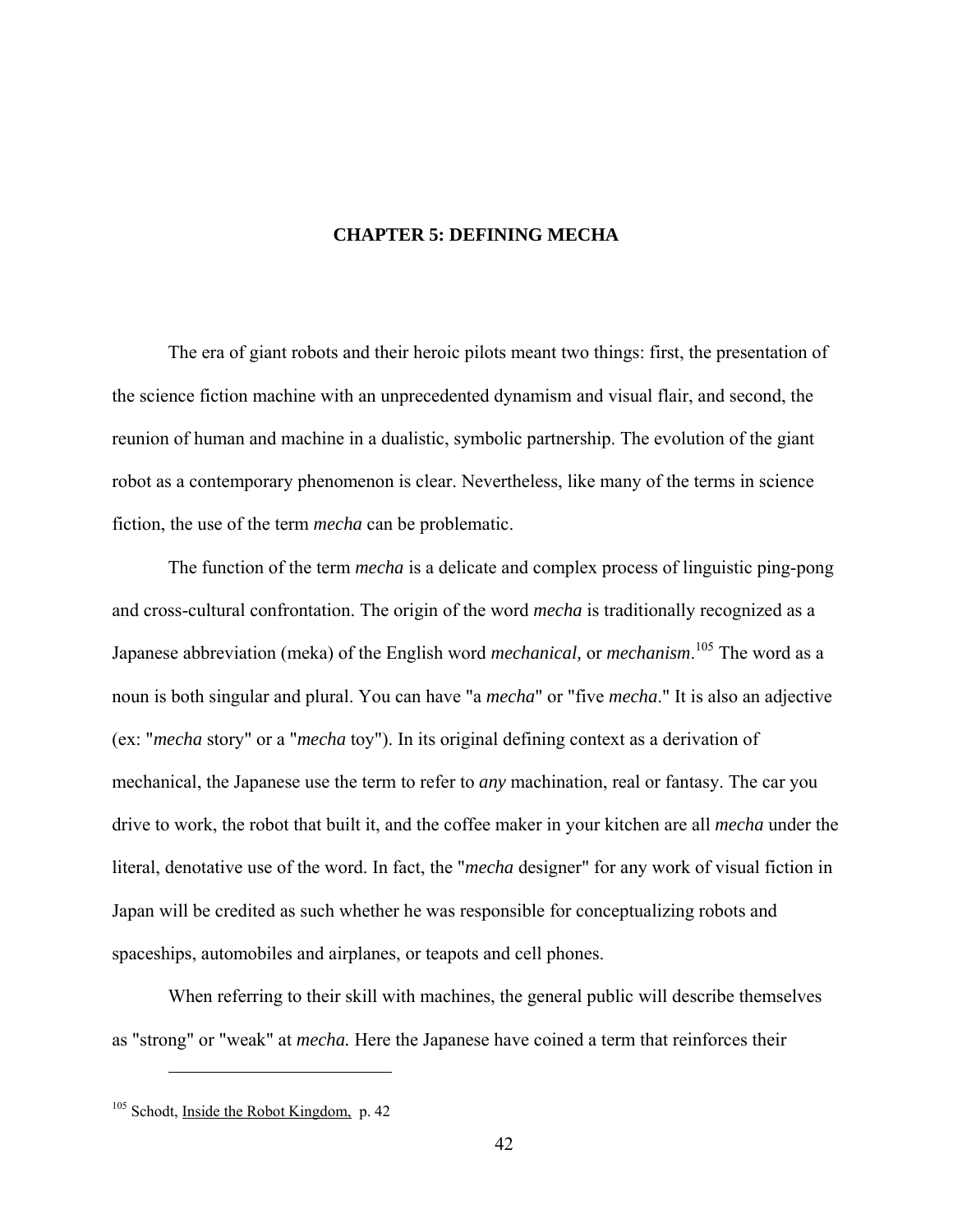fondness for high-tech machines as a cultural singularity. In America, we don't have an equivalent term to call attention to a general culture of machines, only industry-specific terms such as "grease-monkey" or "computer-savvy." Nevertheless, in Japan the term *mecha* has a particularly "romantic, transcendent aura" for young men, evoking the powerful attraction towards the mechanical schematics of a giant warrior robot or the working insides of a sleek racing car.<sup>106</sup>

In the early 80's American television studios were looking for the next big thing to captivate the minds of young viewers bored with the do-good superhero staples of American comic fiction. Distributors began to license and air Americanized versions of popular Japanese anime series such as *Speed Racer* (originally *Mach Go Go Go*), *Voltron: Defender of the Universe* (*Golion*), and most famous of them all, *Robotech*, an animated program re-cut and rescripted from three separate Japanese properties: *Macross*, *Mospeada*, and *Southern Cross*. In April of 1984, television ratings indicated that at least fifty percent of households in America were tuning in to *Robotech* in what would be the country's first major exposure to Japanese animation. 107 *Robotech* also featured a new kind of breathless action involving death, love, and of course, giant robots.

In the West, the term *mecha* was re-appropriated by fans to refer specifically to the warrior-machines in these uniquely Japanese "giant robot" action cartoons—the genre of toys and entertainment featuring piloted, expressive robotic devices of manmade origin which became especially popular with young boys and adult animation fans when they were imported in the 80's. Among these were shows like Tezuka's *Tetsuwan Atomu* and Yokoyama's *Tetsujin 28*, released under the titles *Astro Boy* and *Gigantor*, respectively. Since then, *mecha* has spawned a

<sup>&</sup>lt;sup>106</sup> Schodt, <u>Inside the Robot Kingdom</u>, p. 42<br><sup>107</sup> Patten, Watching A<u>nime, Reading Manga; 25 Years of Essays and Reviews</u>, p. 303-304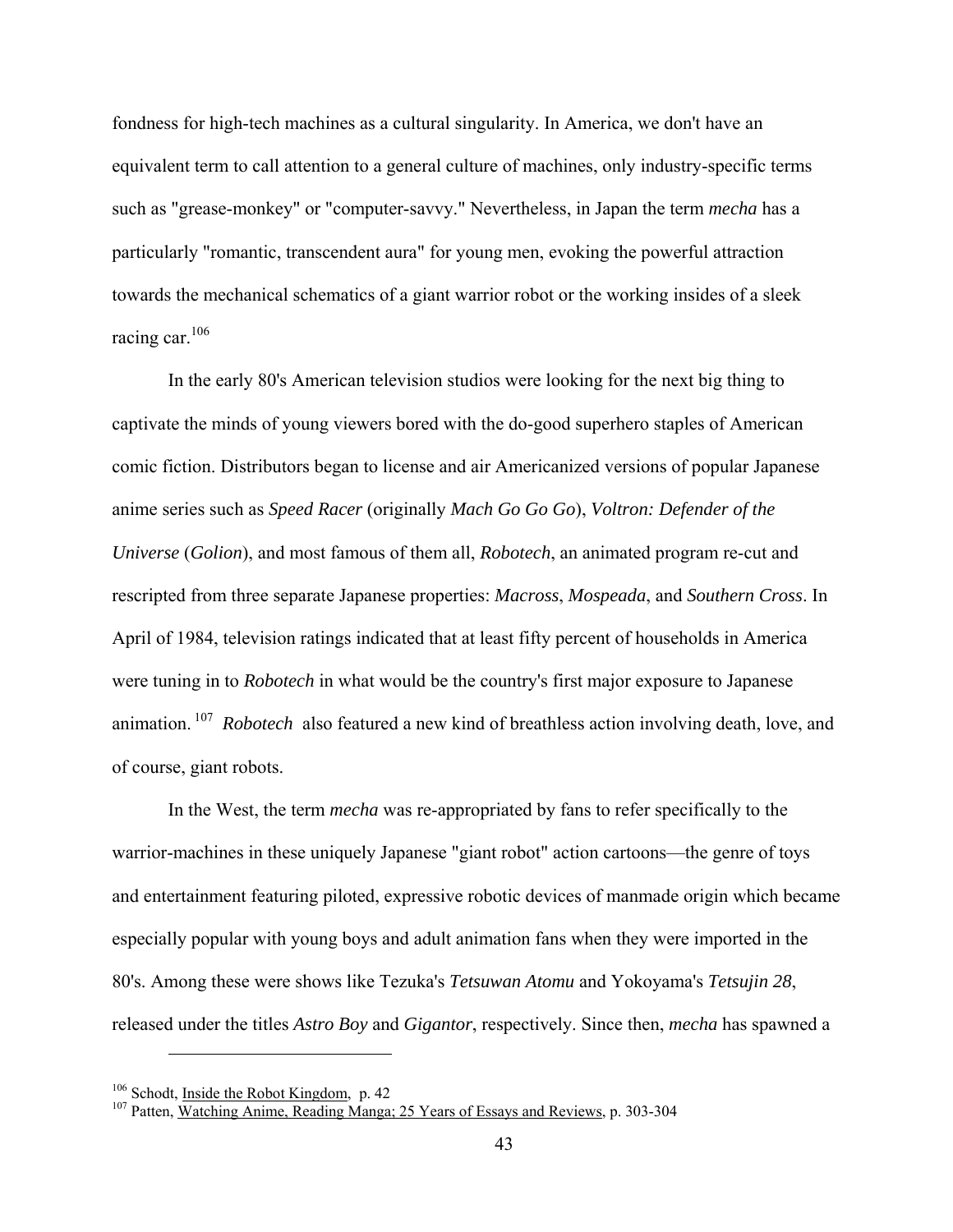variety of sub-genres and styles that have all been established as some of Japan's most significant cultural exports. Although now a resident of Japan, Matt Alt writes of his own first encounter with the Japanese *mecha* phenomenon as an American youth:

The invasion began in the late 1970s. Legions of toy robots from Japan were quietly filling the shelves of our local toy stores. Their exotic, alluring forms were unlike anything else we had ever seen: shiny, outrageously colorful, festooned with spikes and swords and spring-powered missiles and "rocket punches." Although we didn't know it when we first encountered them, they represented the vanguard of a new wave of design in their home country. By the time the toys hit American shores, the giant robot had grown from fad to phenomenon to established pop-cultural icon in Japan, forming the foundation for the spectacular popularity of Japanese characters around the world today.<sup>108</sup>

It must be noted that in spite of its prevalence in Western culture, the Japanese do not themselves use the term *mecha* to describe any particular genre of entertainment involving robotic machines. A cartoon featuring giant robots would be labeled as a "giant robot cartoon," and a giant robot would be called a "giant robot," or "robotto," not a *mecha*. This is different from the West where the term "mecha" is often used to distinguish machines with arms and legs from more traditional vehicles and other types of machinery like tools and weapons.<sup>109</sup> In fact, if you search for *mecha* ( $\times$   $\pi$ ) on ja.wikipedia, the Japanese version of Wikipedia, you are redirected to "kikai," which means "machines". In Japan, robots are called robots, and robot anime is called robot anime- and that is how it always seems to have been.

<sup>&</sup>lt;sup>108</sup> Alt, <u>Super #1 Robot</u>, p.<br><sup>109</sup> However, Westerners often describe vehicles and weapons as "*mecha*" or *mecha*-like if they share the same type of design style or embellished machinelike quality as traditional *mecha,* i.e*.* giant robots.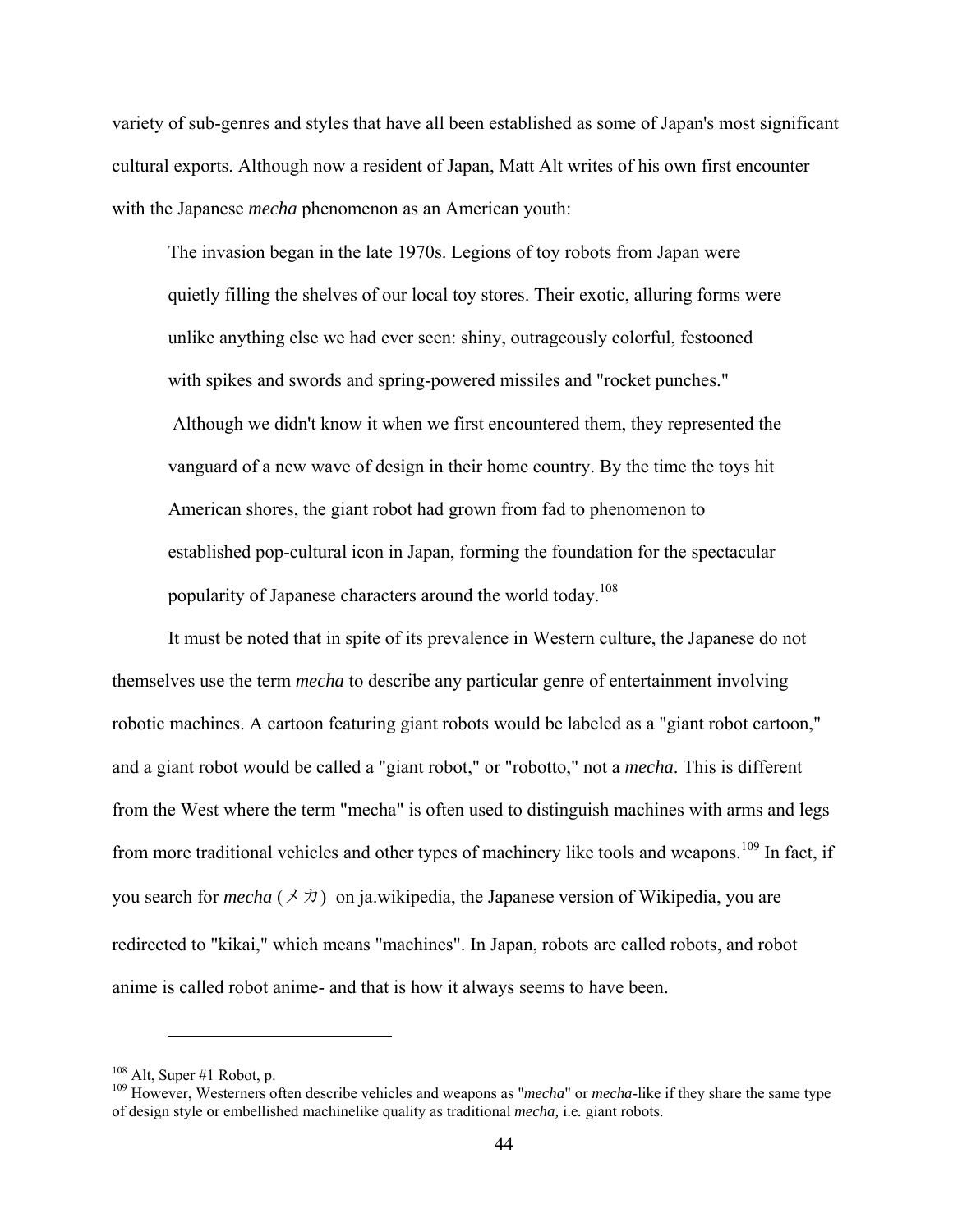That the Japanese do not have a catchy title for their sci-fi robot genre does not indicate a lack of celebrity or suggest that it is not a distinct artistic phenomenon. The number of magazines, television series, movies, toys, games, art and advertising spots featuring giant robots in both the underground and mainstream cultures is proof that a new transcendent movement in science fiction exists. Irrespective of the terms used, global recognition of a common artistic pursuit has led to *mecha's* cross-culture proliferation. When I use the term *mecha*, therefore I refer to this new Japanese model of sci-fi robotics for the contemporary era—especially the giant robot.

#### **Mecha-Chic**

The working definition of *mecha* provides few criteria for what has come to be included in this broad genre of sci-fi. Whether featured in books, film, or animation, what makes a *mecha* design *mecha*, especially in an era where we are surrounded by cutting edge technology?

*Mecha* are typically classified by the presence of an onboard human pilot that wears the *mecha* as a suit of armor or interfaces with its control devices from a cockpit. While it was not called so upon its release, the first true "*mecha*" in this sense is often said to be Robert Heinlein's power suit from his 1959 novel Starship Troopers. Nevertheless, the humanoid automaton made popular by writers like Isaac Asimov—became the quintessential machine in Western science fiction. Japanese *mecha* are most commonly a return to the intimate human-machine interface outlined by E. E. Fournier D'Albe in his treatise on the "soul" of the machine.

Viewed from a critical perspective, *mecha* are a return to what Claudia Springer calls "industrial" technology. While postindustrial electronic technology is often characterized by the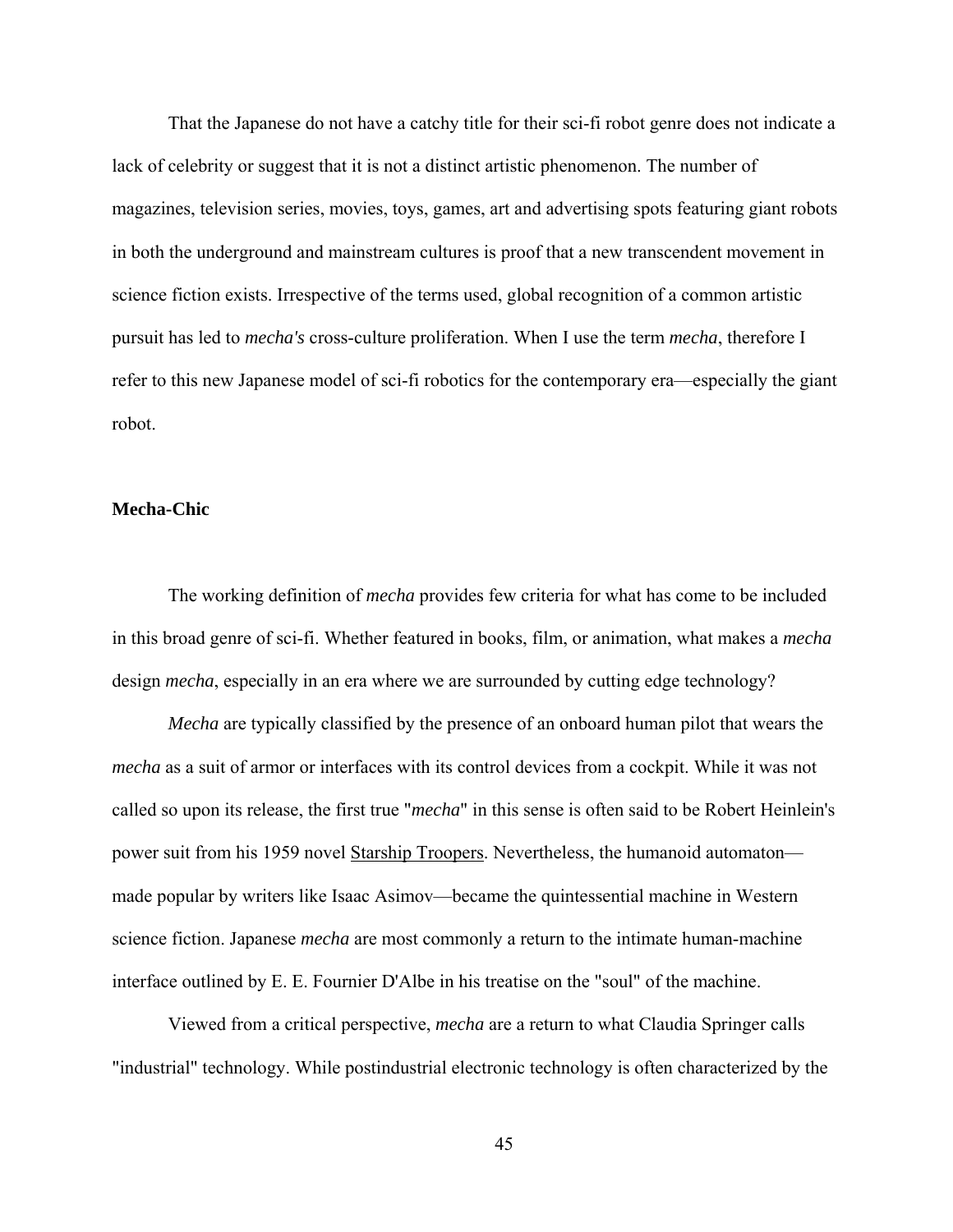quiet, hidden, and perhaps more sensual internal workings of the computer and the human mind, industrial technology has "a robust physical presence and moves visibly through space." In the  $20<sup>th</sup>$  and  $21<sup>st</sup>$  centuries, however, the bigness and boldness of industrial technology has been superseded by the miniaturized sophistication of electronic technology to the point where even the gasoline-powered car seems outdated. As a result, Springer labels pre-industrial machines "machines of production" and postindustrial machines—smaller in size but more productive as a result of their portability and capacity for information transmission—"machines of reproduction."110 Most giant robots fall somewhere between these two poles—fundamentally industrial, but reliant to some extent on post-industrial technologies like computers.

*Mecha* also exhibit strong characteristics of what Springer calls industrial "technoeroticism"—the passionate celebration of technological objects as objects of desire. Springer argues that artistic renderings of industrial technology in the  $20<sup>th</sup>$  century often have technoerotic impulses that fetishize qualities of speed, power, and force. Industrial-age techno-eroticism focused for generations on the automobile. As the culmination of industrial technology, the car "combine(s) engines, gears, wheels, and chrome into a beautifully streamlined device, extending and transforming the human body so that it can experience exhilarating blasts of speed and power."111 This is akin to the "romantic, transcendent aura" of *mecha* robots as described by Schodt, which have taken the place of the automobile as the apotheosis of techno-eroticism in contemporary visual fantasy. It may be too much to say that the heft, thrust and power of Mazinger's rocket punch or a Mobile Suit's jetpack functions as an erotic metaphor, but these have become, at the very least,  $21<sup>st</sup>$ -century expressions of the fascination with the machine's ability to transform and enhance the human body.

<sup>&</sup>lt;sup>110</sup> Springer, <u>Electronic Eros; Bodies and Desire in the Postindustrial Age</u>. p. 4-5.<br><sup>111</sup> Ibid., p. 3-4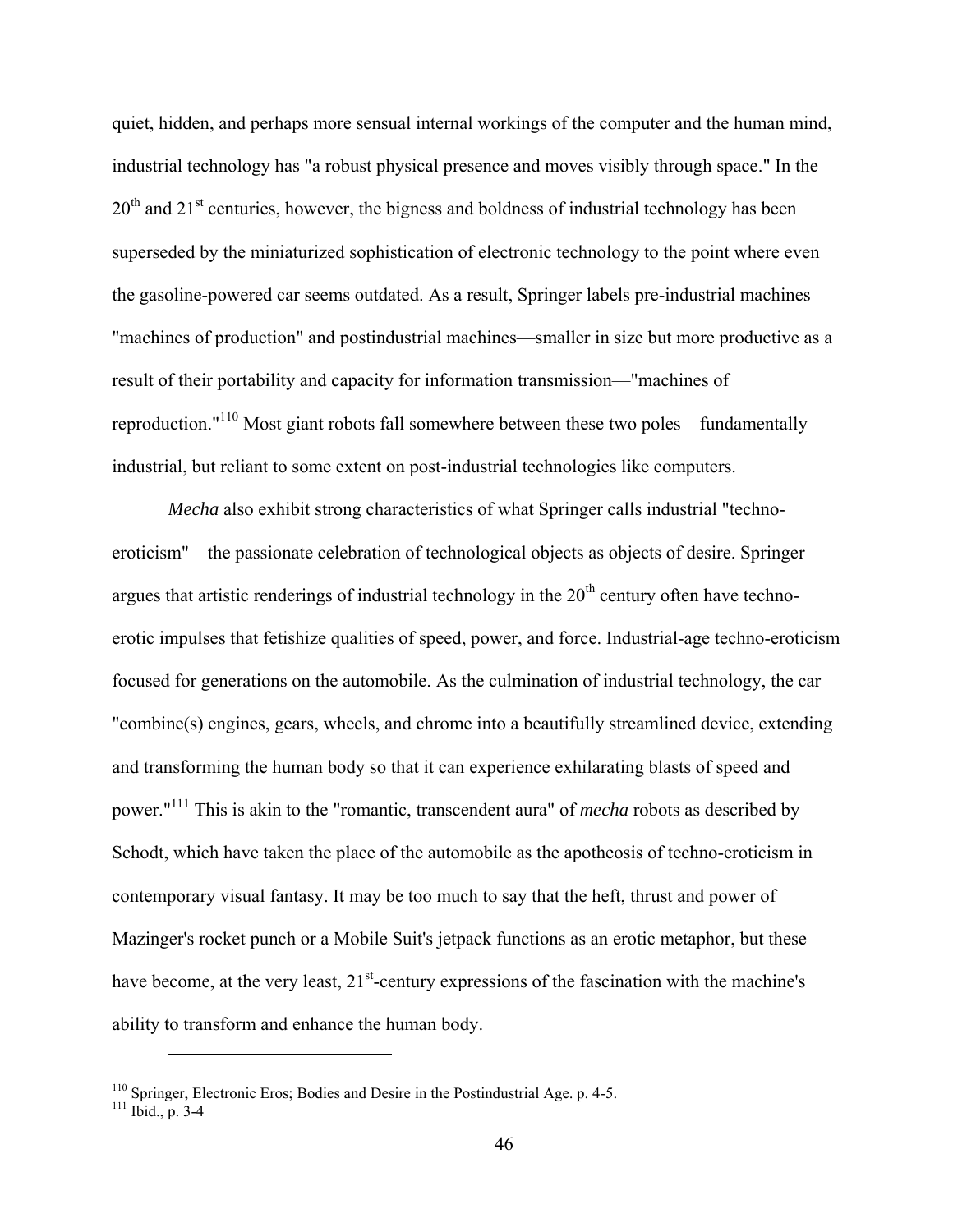The essence that makes a design *mecha* (or techno-erotic) is the product of a subconscious connection between the imaginations of creator and viewer. Like love of fine art or popular-design, you can "get" and identify the meaning of something that you cannot fully explain or understand. Defining *mecha* in absolute terms is like defining precisely the aesthetic qualities of "punk rock" or "modern art," and to try and do that would be impossible or even inappropriate. When you ask a *mecha* fan or artist what creates *mecha-chic,* you will come up with a myriad of answers ranging from "It has to be tough, fast, and look cool!" to "A perfect union of form and function."

 On the other hand, to claim that *mecha* is too abstract to be characterized is to ignore any established truths. Generally speaking, from humanoid androids like Atom to giant warrior robots, the machines in visual *mecha* fantasy transcend the mundane to offer a glimpse of an alternate or future reality with new possibilities, the general implication being that this future setting is somehow better for the viewer *because* it includes *mecha*. As previously mentioned, any machine that runs, jumps, performs a function for society, or looks cool is *mecha*, but the word most commonly denotes the anthropomorphic, piloted, larger-than-human battle robot. However, to say that a giant bipedal walking robot is *mecha* is obvious. *Mecha-chic* is found with greater subtlety in a wide variety of science fiction machines. Civil construction tools and transportation vehicles, for instance, are machines that—while less remarkable in appearance than a giant humanoid—can have a special style or feature that exceeds everyday expectations. Consider again the automobile. In spite of what Springer might call a techno-erotic *ballet mécanique* of integrated mechatronics under the hood, the classic daily-driver is not *mecha*. In fact, a *Ferrari* is not *mecha*. On the other hand, the transforming *Mach Five* from the 1966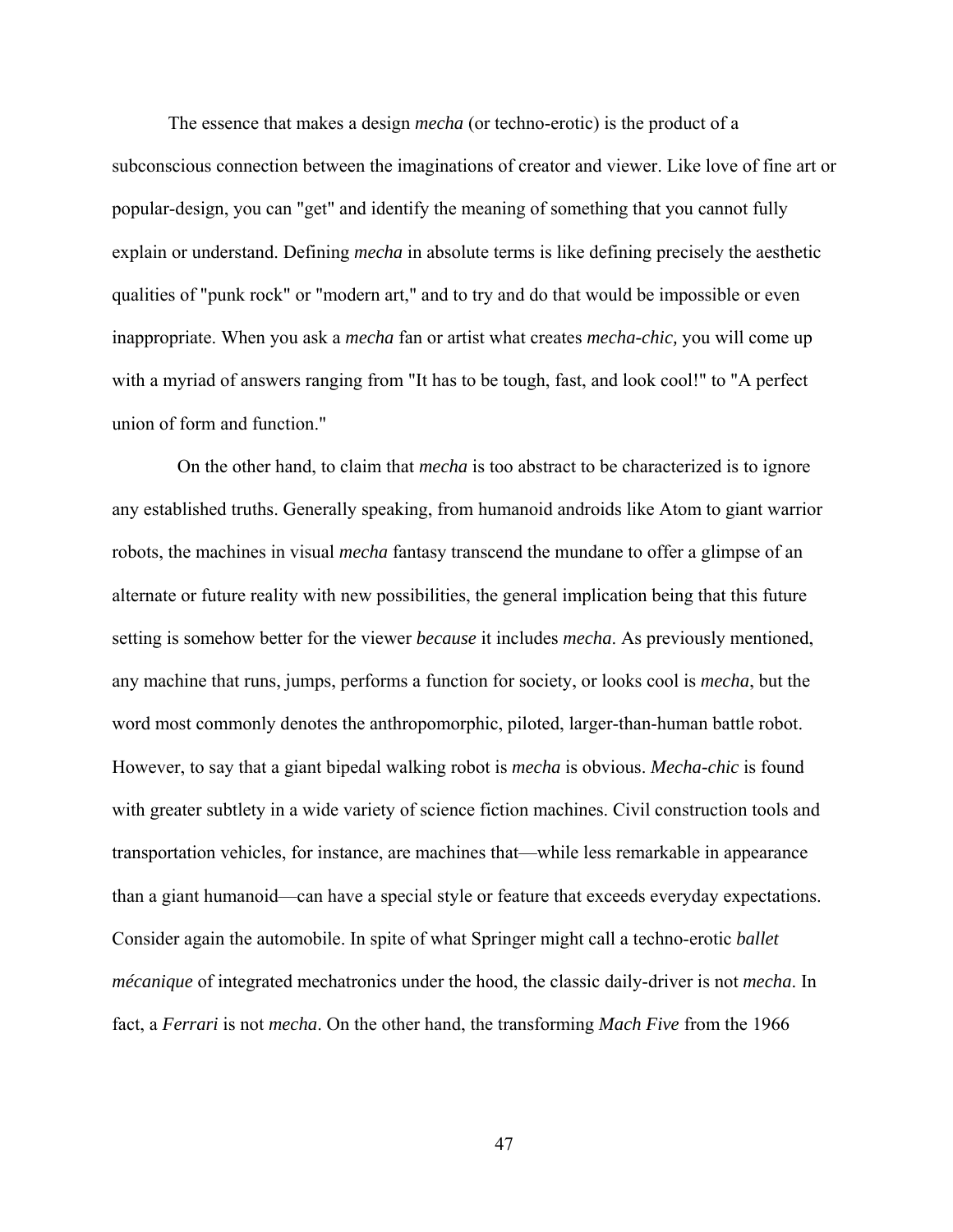animated series Mach Go Go Go exudes *mecha* cool with its myriad of weapons and gadgets that spring to life from inside the vehicle.

In contrast to the car we take for granted, it is imagining what every shape and line represents; it is the tactile, rhythmic sense of the shifting, sliding, folding, rotating, and transforming of precision parts. The design and function need not be so radical, but it is the celebration and execution of what a futuristic car or robot *might* do or look like that is fundamental to *mecha*'s popularity as an art form.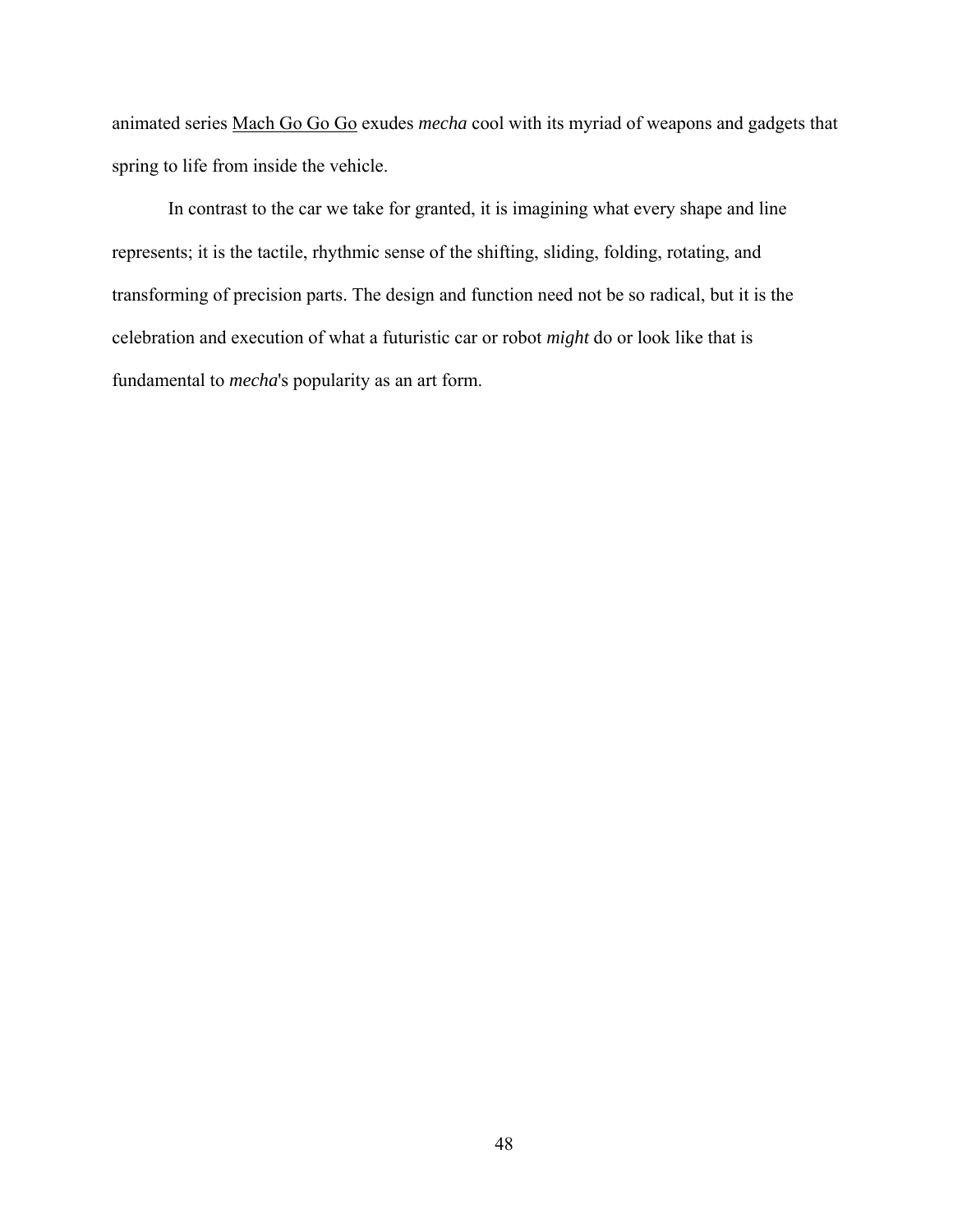#### <span id="page-55-0"></span>**CHAPTER 6: PHILOSOPHIES ON GIANT ROBOTS EAST AND WEST**

Since *Mecha* is, today, a global phenomenon one might think it impossible to distinguish giant robots from the East from those originating in the West.<sup>112</sup> To the contrary, by examining representative *mecha* it becomes apparent that there exist two distinct philosophical and aesthetic approaches to the robot's physical form. Apart from direct borrowings from anime, the giant warrior robot has historically never established a meaningful presence in mainstream American science fiction. Nevertheless, there are basic differences between the "Japanese aesthetic" which concentrates on the *man* and the "American aesthetic" which concentrates on the *machine*. 113

The study of science fiction *mecha* in mass culture is primarily a visual endeavor. It is an examination of modern "media texts" (essentially, anything visual, written, heard, produced) and an examination of the meanings associated with *mecha* in these texts. These texts range from two dimensional artwork, to film and animation, and even toys and models. When I use the words *artist* and *designer*, I refer to people who, through mediums ranging from pencils to molded plastic have constructed a *design*: a visual representation of an imagined *mecha* machine. This can range from concept art for a computer video game, to an elaborate working plastic and metal model for a studio feature film. From toys like Sony's *AIBO* and Hasbro Corp's *Transformers*, to

 $112$  This is made increasingly true due to the influence of Japanese Animation on American art and entertainment as well at the speed and ease in which ideas can be exchanged over the internet.

<sup>&</sup>lt;sup>113</sup> This degree of difference is often debated among online *mecha* communities, but I believe these differences are the result of years of cultural experience.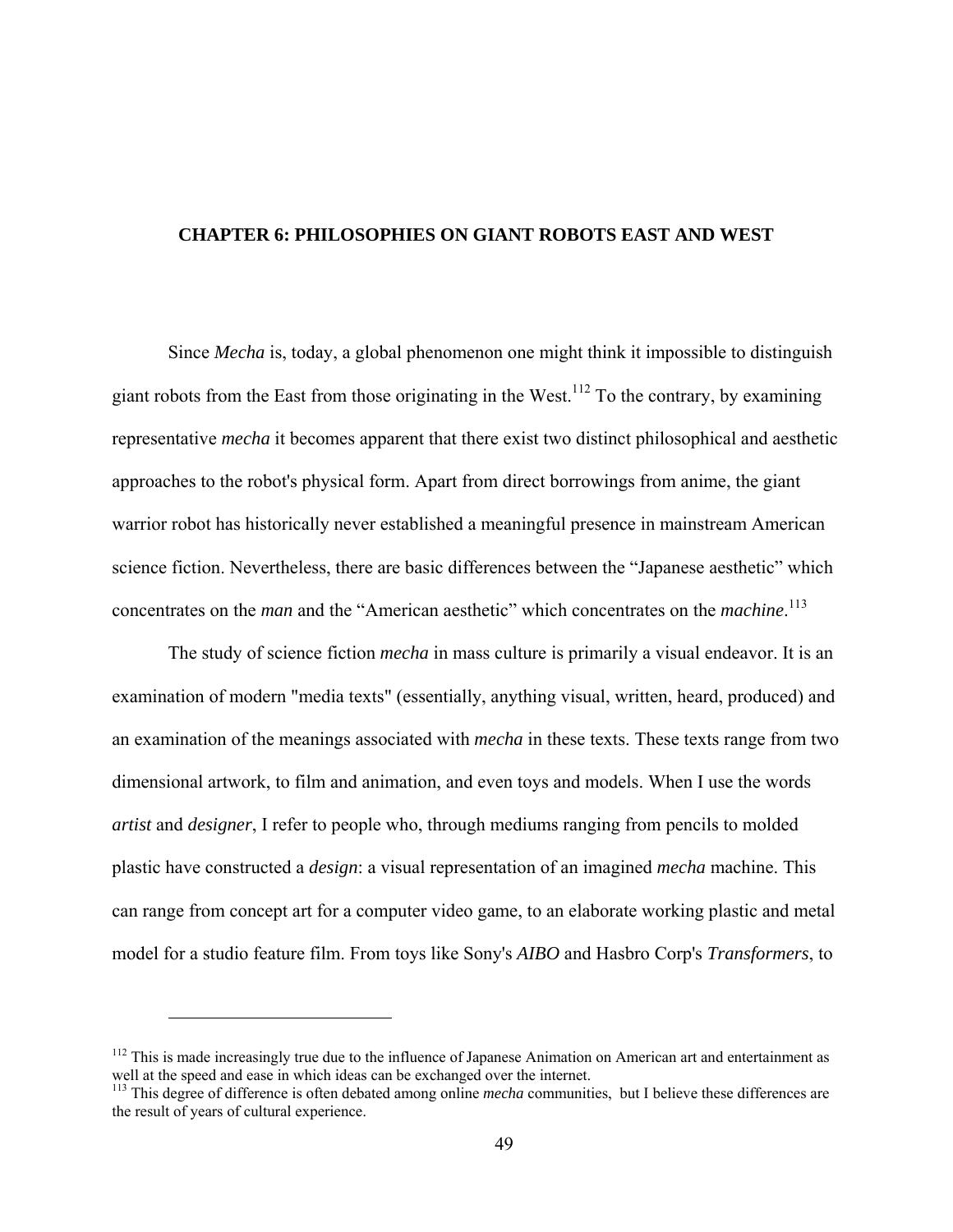the elaborate practical and cgi robot models from The Matrix, someone first conceived of the form and then drew/produced it for others to see. I also assume that, like all art these designs are the product of the artist's life experiences, and are designed to communicate some purpose or idea to a specific audience or client. *Mecha* designs will be viewed as cultural vessels in two contexts: how they are created and constructed visually and how they function within the narratives attached to them.

The first component of the discussion is the *design*, from concept art to the final product. Specifically, this analyzes the role of form and implied function in representing aesthetic traditions of mechanical design that stem from cultural attitude and influence. The second component, the *narrative*, targets the way the directors, storytellers, and sometimes animators have used *mecha* visually within a context or story. *Mecha* design is often influenced by its role in context, so this discussion focuses on what the design does and why it does it that way. This is the function of *Mecha* in fictional narratives representative of a particular cultural viewpoint. The narrative in question is usually the actual plot and story of a particular *mecha* text, but in individual works of art the narrative is simply the artist's purpose behind the design.

#### **The Robot Samurai**

 $\overline{a}$ 

The RX-78 Gundam and its later variations reflect a cultural outlook on *mecha* design that is distinctly Japanese. In fact, the term "mobile suit" is itself indicative of Japanese *mecha* philosophy.114 Japanese *mecha* are usually more articulated, or mobile, than their Western

<sup>&</sup>lt;sup>114</sup> In official Gundam lore, the origin of the term "mobile suit" stemmed from the development of large bipedal robots from smaller, human-sized spacesuits. This relationship between the fitted spacesuit and the larger battle machine show a lineage in which the giant robot is directly descended from prototypes of human form. The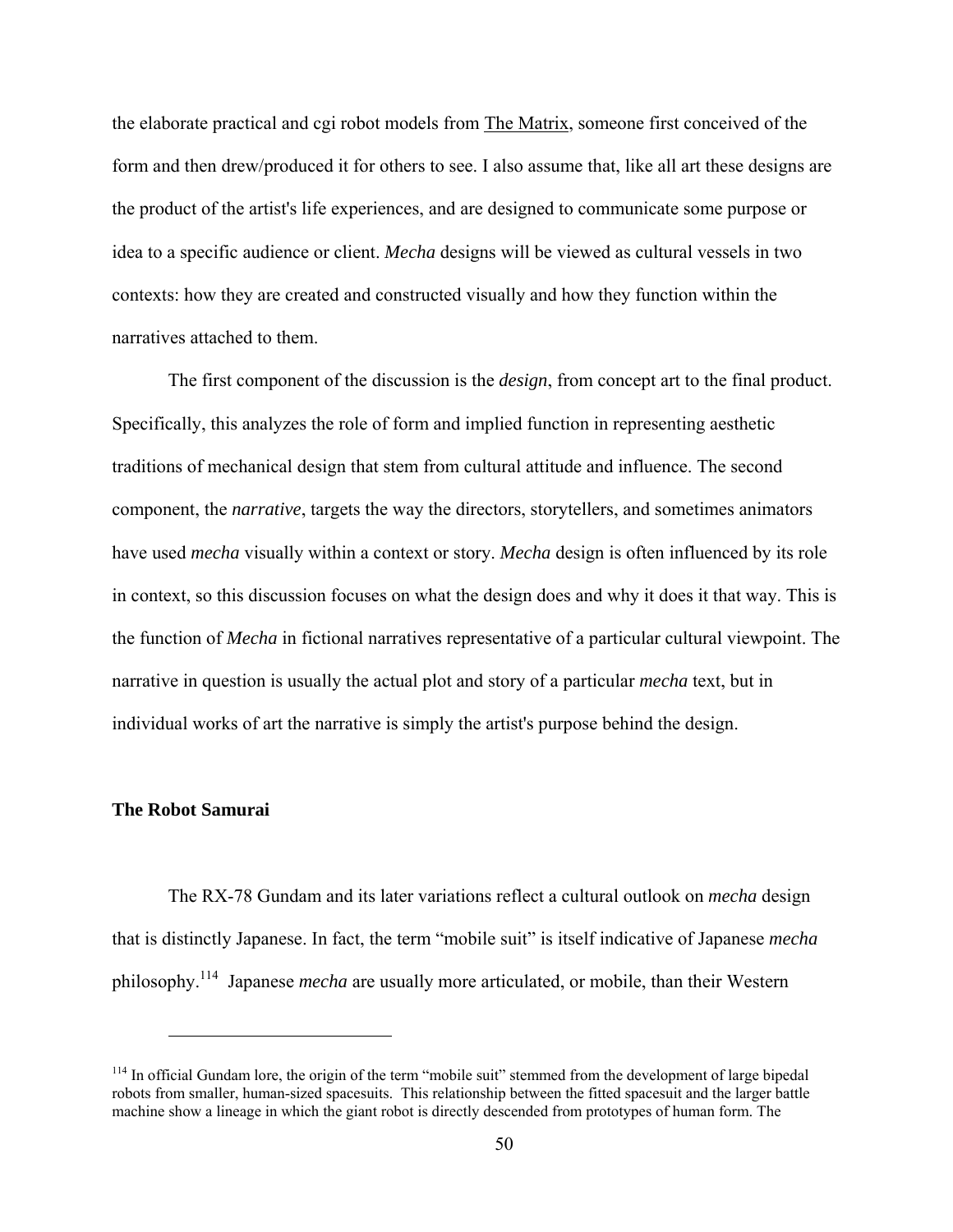counterparts, they treat the robot as a fluid anthropomorphic form, personified and with the character of a living suit of armor. Eastern designs, which tend towards the humanoid, tend to espouse recognizable classes of people—snipers, soldiers, knights, etc. In particular, the Gundam "suit" is constructed from codified and abstracted symbols of samurai armor: the prominent head crest or "V-fin" on the forehead, the separate mouthplate, jutting chin, large eyes, and round, fluted helmet with overlapping end flaps. The Gundam aesthetic also features separate, overlapping shoulder plates, a skirt of movable armor pieces around the waist, a deflection collar around the neck, articulated ankle armor, and a sandal-motif on the feet; all firsts in Japanese robot design, but suggestive of well-documented Japanese warrior traditions.

The Gundam's standard firearm doesn't fire bullets, but rather a brilliant stream of pure energy. This is a physical manifestation of what Phillip Brophy calls the use of "linear energy" in Japanese anime, where, according to him, a causal vein of energy is contracted from one point to another in either "dispersive wave form or directed beam form." This harnessing of natural forces can be explained, in an Eastern context, as a representation of *chi*, the energy possessed by every person and object in the world. This energy can be harnessed, stored, released, and controlled through bodily channeling and disciplinary exercise. <sup>115</sup> It is not limited, however, to things like laser beams and energy weapons, and it can be depicted by the fluid vitality of the robot body in motion. Japanese artists are aware of this constant, linear flow of energy, also known as the "calligraphic momentum,"116 and their creation of a dynamic, articulated mechanical body dramatically illustrates this idea.

enormous "mobile suit" is by name still considered an extension of the pilot's body. The relationship between pilot and *mecha* is akin to the way one's clothing (or spacesuit) naturally responds to the wearer's movements.<br><sup>115</sup> Brophy, <u>100 Anime</u>, p. 10<br><sup>116</sup> Ibid., p. 10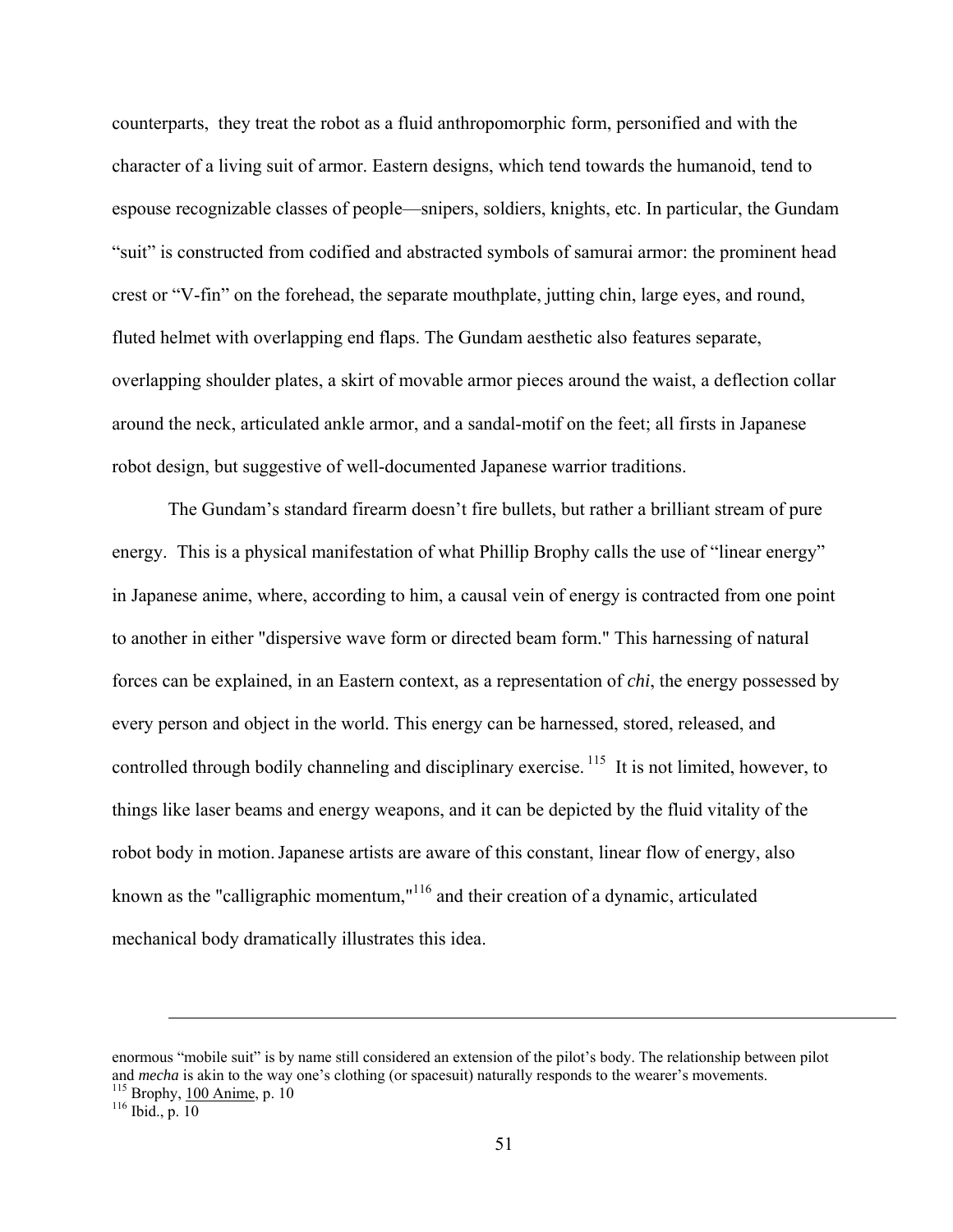In Japan, the brush is not used calligraphically as a tool, but as a "musculatory extension" of the body/arm/hand. It becomes self-reflexive, both in the physical sense of brushwork and in the way in which *chi* leaves its mark on everything. Because the brush is the instrument for channeling energy, any act of depiction is essentially the "recording of energy that stimulated an actioning of its form."<sup>117</sup> The simplest application of this philosophy is that the anthropoid nature of Japanese *mecha* allows the robots to wield their instruments of war as a painter holds his brush. This means that the robot is an extension of the pilot on another level as well—its form and function a physical representation of the users inner self. When, on the other hand, one recognizes that it is the nature of Japanese animation to animate "brushstrokes," or energy instead of "things,"<sup>118</sup> it becomes apparent that Japanese robots such as Gundam represent a deeply innate, near subconscious techno-erotic relationship more like D'Albe's "soul of the machine" than any tangible real-world equivalent.

The Gundam often finds itself in close hand-to-hand combat using swords of energy called "beam sabers" and a handheld shield. Here the *Gundam* truly looks and moves like a Samurai, thrusting and swinging its blade at the enemy Zakus. If the sword is to be considered the "soul" of the Samurai, the Japanese *mecha* is the soul of its pilot. It is the instrument through which he expresses his power to overcome by bonding with the machine and becoming of one mind and body. A machine with an unsympathetically inhuman design would disrupt this connection and obfuscate the symbolism that results from such a merger. Brophy summarizes the pilot-mobile suit relationship with this thought:

 $117 \text{ Brophy}, \frac{100 \text{ Anime}}{118}$  p. 11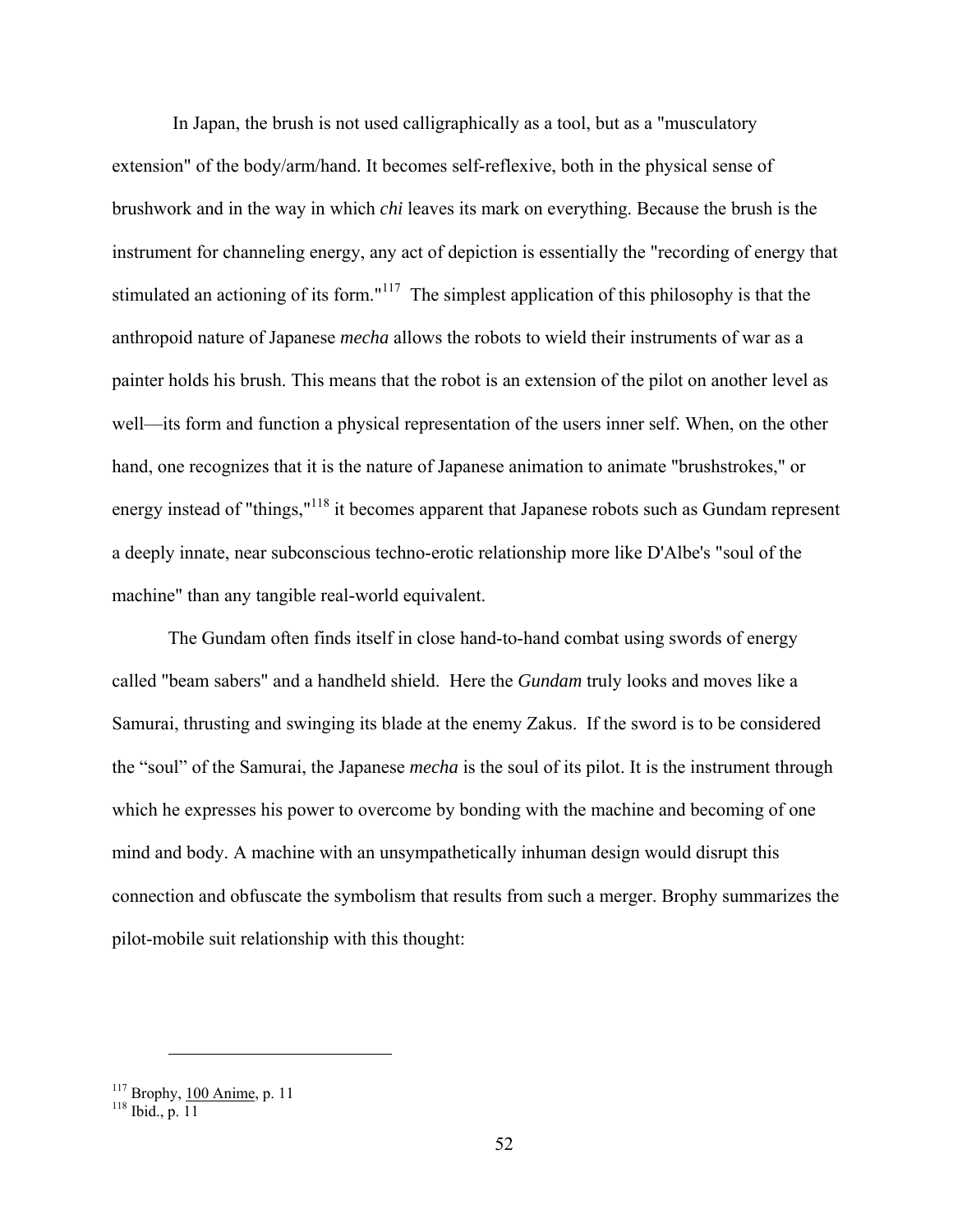Again, like the sword, the mobility of these suits is controlled by the user/rider/fighter within, whose own bodily control and prowess determines the suit's amplified analogues of human mechanics. This grants the mobile suits an incongruous agility, just as the humans inside become virtual machines. Such fluid interchangeability and fused duality are both a tenet of the bushido code of the samurai and a prime design factor in the manual of mobile suit operation*."*<sup>119</sup>

The Gundam's aesthetic results from the application of the ethical and spiritual traditions of the Japanese mechanical designer's culture to a design that can translate these themes into a dramatic science fiction body. Although the physical relationship of the pilot to the mobile suit is one of "containment," write Susan Napier, it can also be read as "empowerment." The frail human body inside the suit becomes stronger as it fuses with the exoskeletal armor.<sup>120</sup> Napier notes that this arrangement clearly plays to a "wish-fulfilling fantasy of power, authority, and technological competence."121

Napier further explores the notion of the Gundam as a type of "body armor," intrinsically connected to the human body. Unlike conventional Western robotic depictions, Japanese-style *mecha* emphasize the body over the armor, and any armor is intended to remind us of the body within. Napier cites the work of Klaus Theweleit<sup>122</sup>, who views the Western armored body as spiritually empty, and able to express itself only in terms of the destruction it can wreak through its machinelike fascism. In writing about the  $20<sup>th</sup>$  century German Friekorps<sup>123</sup>, Theweleit

<sup>&</sup>lt;sup>119</sup> Brophy, <u>100 Anime</u>, p. 154<br><sup>120</sup> However, while the human body itself is literally contained with in the cockpit of the suit, it is not a "true" containment. Although his location within the machine gives the pilot protection and strength, the nuance and demeanor of the pilot's body is magnified, focused, and transferred outwards through the body of his or her machine.<br><sup>121</sup> Napier, Anime: From Akira to Howl's Moving Castle, p. 86

 $\frac{122}{122}$  Author of <u>Male Fantasies</u>, an examination of the stories recorded by Friekorps in the Weimar Republic.<br><sup>123</sup> Literally "free soldiers." During the Weimar Republic, small paramilitary death-squads formed by

soldiers seeking stability after their defeat in World War I.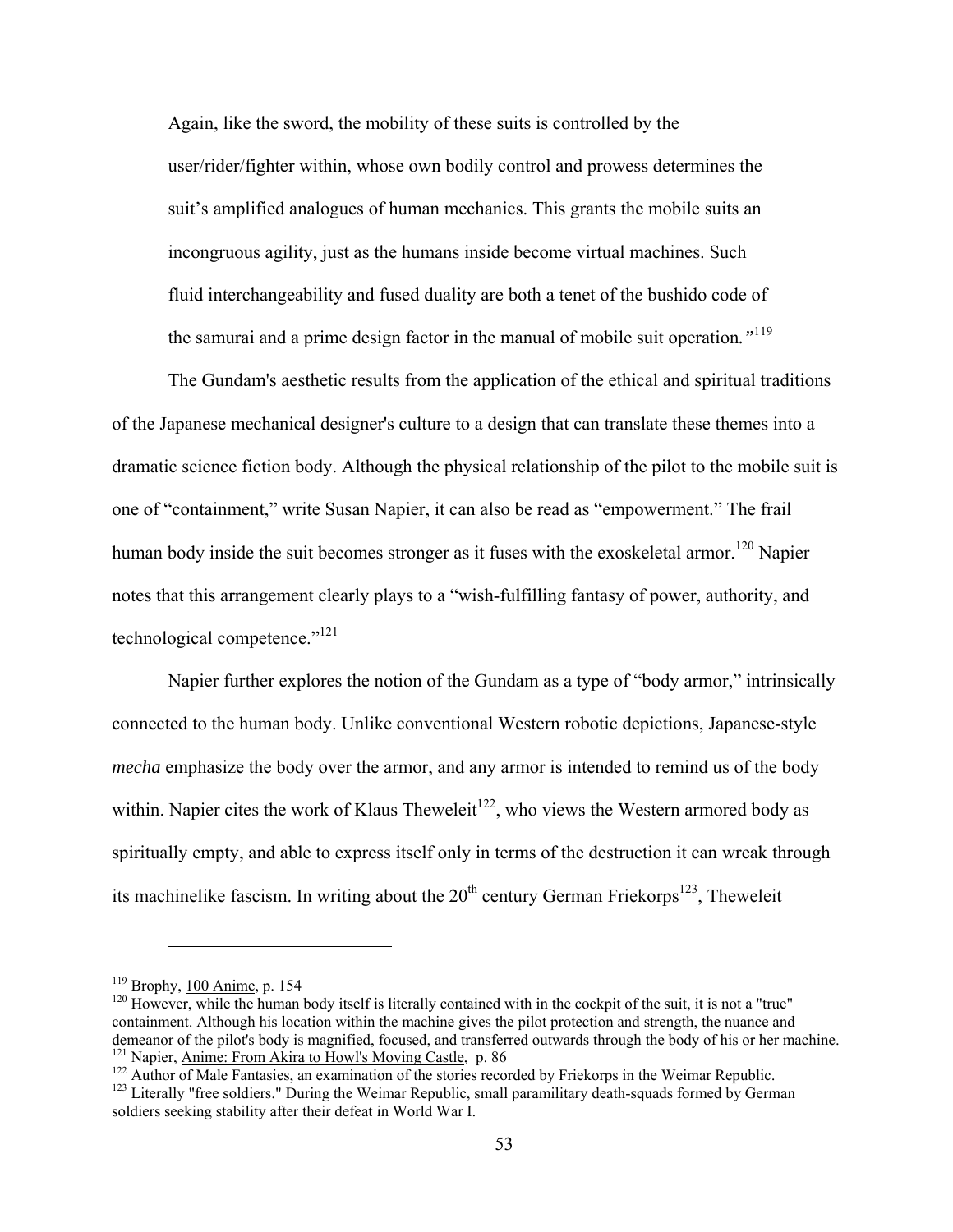expresses a Western view of technologically advanced armor that dehumanizes the wearer. In an idealistic setting, this soldier is described as having a "…machinelike periphery, whose interior has lost its meaning..."<sup>124</sup> The Westernized ideal of looking upon a fighting machine is to stare into a cold, soulless entity that only finds self-meaning in the destructions of combat. This weapon's inhuman outward shell is how it defines itself and how it relates to its surroundings. The Japanese "body armor" philosophy is distinctly different. Napier emphasizes that while the Japanese giant robot series feature grand displays of mechanical agility and technological violence, all too often we are reminded of the human element within these *mecha.* As a Mobile Suit is pummeled with robotic punches and kicks, it hunches over, reels back, and staggers as if it were alive. When the cockpit is riddled with bullets, blood and gore seeps out over the smooth outer shell, snapping us back to the reality that these machinations only thrive due to the existence of their human cores.<sup>125</sup> This duality and interchangeability of character and focus is unique to the style of Japanese robots, to the point that the motions of the robot, as depicted, and the emotions of the pilot inside become one.

#### **The Walking Tank**

An iconic Western representative of the contemporary *mecha* myth, *Robocop* is a 1987 science fiction film directed by Paul Verhoeven. The tagline reads: "Part man. Part machine. All cop. The future of law enforcement." The film is a cyberpunk action piece set in a dystopic, near-

<sup>&</sup>lt;sup>124</sup> Napier, <u>Anime: From Akira to Howl's Moving Castle</u>, p. 89-90 <sup>125</sup> Ibid., p. 89-90

In most *mecha* the personification is so complete that the robot will continue to exhibit the characteristics of a living, breathing, walking suit of armor even when no pilot is present.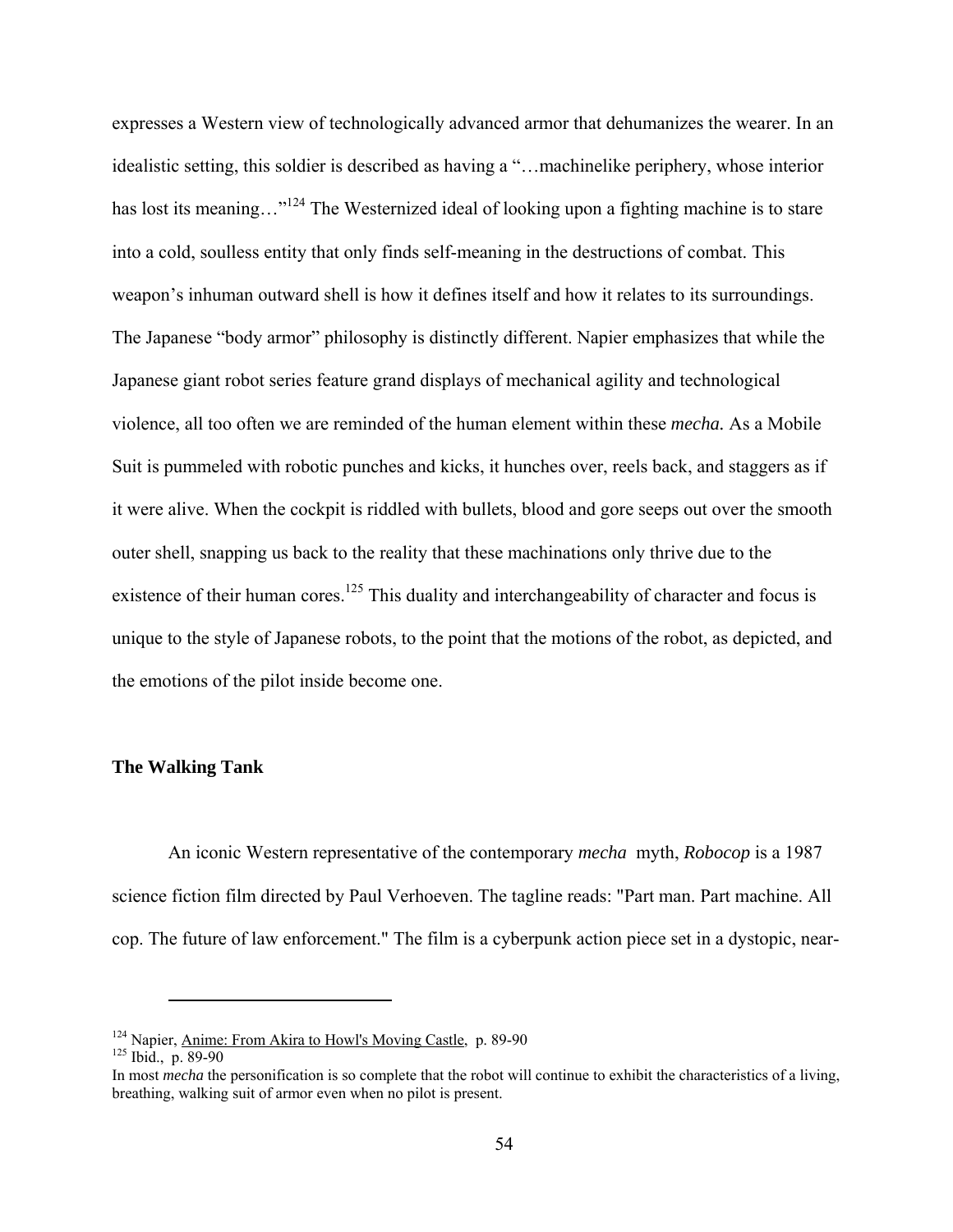future Detroit, where the under-funded and undermanned Metro Precinct police department has allowed violent gangs to run rampant. Enter Omni Consumer Products (or OCP), a patriarchal mega-corporation that promises to rebuild Detroit into a modern utopia, beginning with the elimination of all crime. To this end they employ the new ED-209 autonomous law enforcement robot, superior in strength, firepower, and its semi-expendable nature. Their plan fails when the ED-209's artificial intelligence proves unreliable and runs amok during a trial demonstration. In order to save-face, OCP turns to the Robocop Project. Recently killed in the line of duty, Metro police officer Alex J. Murphy becomes the project's first candidate and his face and brain are rebuilt into a new cybernetic body. While the cyborg Murphy faces corporate corruption, deceit, and a final showdown with the ED-209, he confronts his own humanity through memories of his past identity.126

Although *Robocop* the film is a rhetorical message, the image of the ED-209—now an icon of sci-fi design—is itself a rhetorical symbol. The ED-209 best represents the category of design that has become synonymous with Western *mecha* –the "walking tank." This designation describes machines whose form and function is more akin to a military vehicle with legs than a walking soldier. Of particular interest to me is the ED-209 and the way in which it emphasizes patterns of Western militarism and consumerism through visual performance and representation. In considering the ED-209 within the context of Western science fiction, it becomes apparent that this form and its function enforces Westernized beliefs about technology and humankind's relationship with it. The following analysis the ways in which the ED-209 acts both as a representation and as a critique of these technological ideals.

<sup>126</sup> *Robocop*, 20th Century Fox Home Entertainment.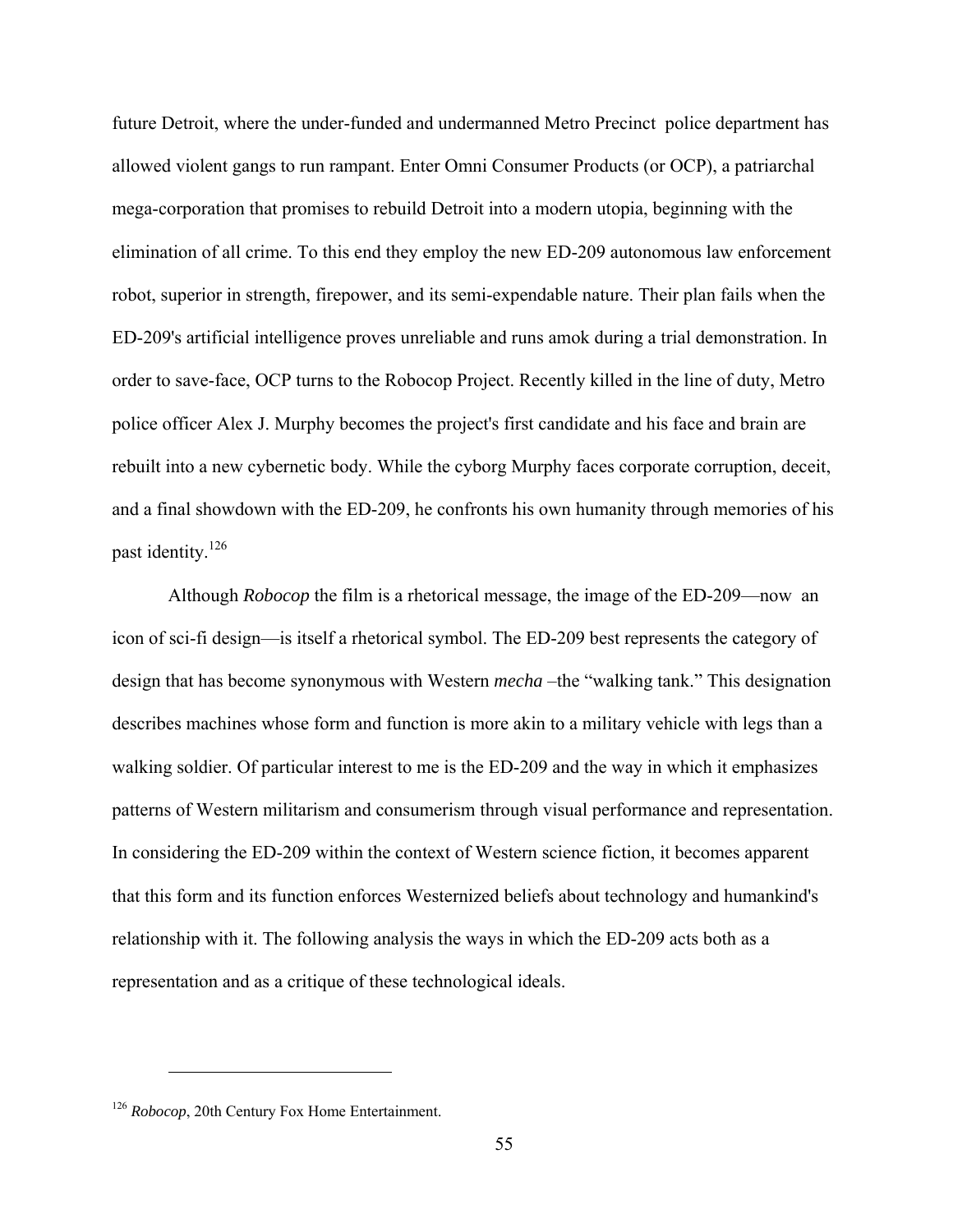#### **Enforcement Droid Series 209**

 The film *Robocop* is Verhoeven's critique of the corruption and greed of big-business driven capitalism in the 1980s. Thus, the ED-209 is the visible end-product of OCP's corporate haste and waste. Marketed with the same hyperbole and conceit as an ad for a cutting-edge automobile, the ED-209 embodies within its frame corporate American values: Craig Davies, designer of the ED-209, comments that director Verhoeven didn't want anything "cute" on the robot—the design was supposed to look "hard and mean." Eyes were eliminated from the final design because they were too emotional, and didn't fit the model for a fearsome machine designed by corporate America.<sup>127</sup>

Verhoeven's desire to capture the essence of "corporate America" in mechanical form is the driving motivation behind the ED-209 concept. The ED-209 thus functions as a Western design on two levels. It represents the product of a fictional American corporation, but it is also the result of an American creative team thinking about what makes an American robot. Davies writes:

I myself already had a pretty strong idea of what a giant robot should look like, especially when it was a product of modern American design. To begin, I thought it wouldn't be designed to be wholly functional. First they'd design it to look neat and then they'd worry about making it work. In other words, these futuristic designers would pay a lot of attention to the cosmetics of it in an attempt to market the thing on looks alone -just like an American car.<sup>128</sup>

 $^{127}$  Robocop Archive, "Making ED-209"  $^{128}$ Ibid.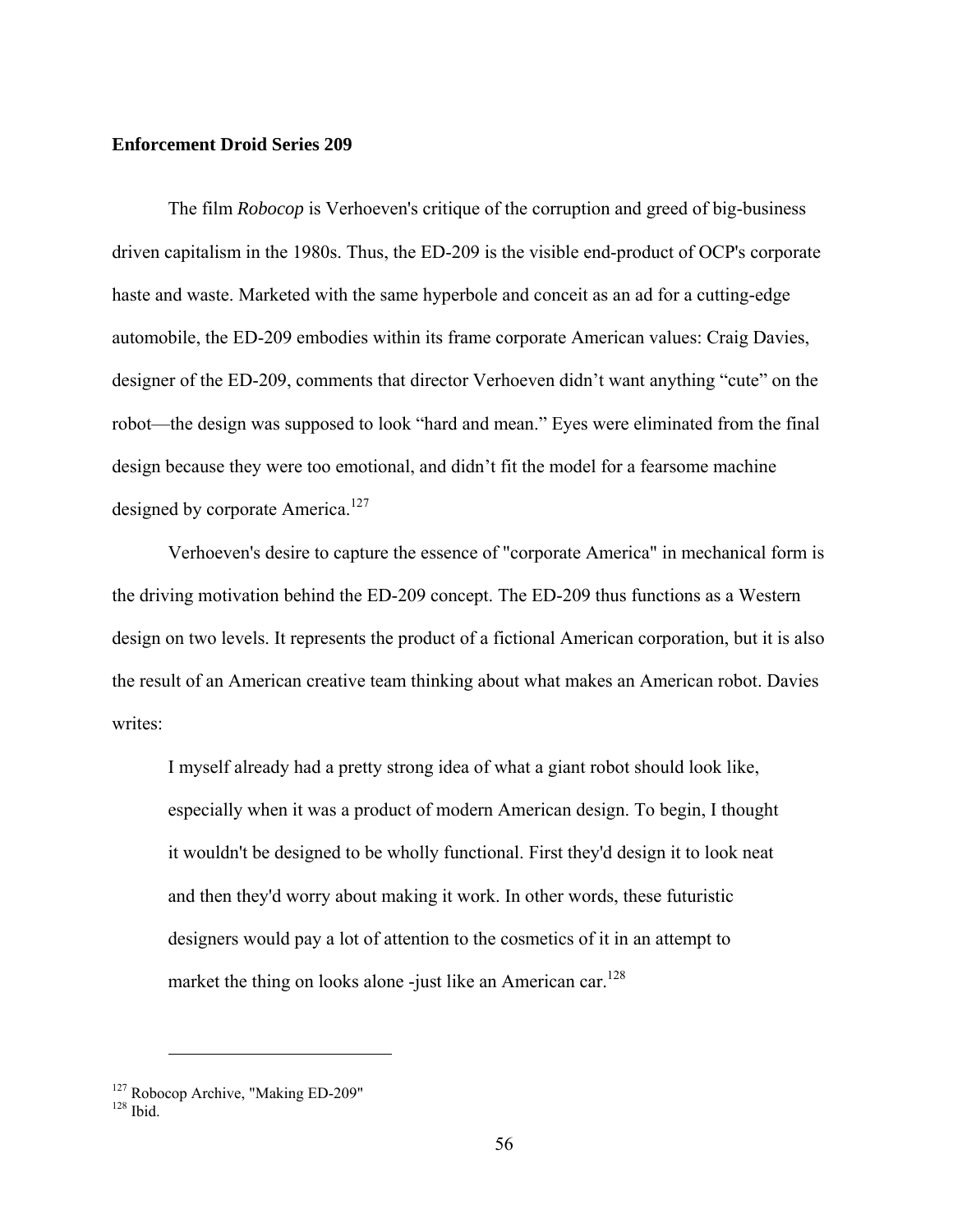Davies' design incorporates many references to the inefficiencies of design by corporate committee. Specifically, there are four large hydraulic rams on the legs. Davies points out that even if you built such a gigantic beast in real life, it wouldn't need half that many rams—the powerful joints of a real-world backhoe or crane feature only one. In his view, the technological redundancy is what makes the robot a true corporate product. The grill in the front of the head unit is another critique of American design. It evokes the front of an automobile body but, from a weapons design standpoint, it is a structural liability. "Some people look at that and they go, 'Oh, it's a mouth.' But it's also a big, obvious, extremely stupid place to put an open area like a radiator on a fighting unit like ED 209. Through those kinds of things my feelings about the real Detroit come through on the robot"<sup>129</sup>

Generally speaking, in Western science fiction robot design often emphasizes machine characteristics over human ones; technological innovation is demonstrated over self representation and metaphysical symbolism. Although the ED-209's retains a sense of anthropomorphism, it's appearance is decidedly un-human. It's central "cockpit bubble" and arm pylons evoke imagery of Western attack helicopters rather than ground troops. Rigid legs with reverse-joint knees and multi-pronged "chicken" feet are designed to evoke stability, efficiency, and simplicity—not a human stance and gait. Unlike their Japanese counterparts, American *mecha* don't roll, jump, or kick. The ED-209 moves through calculated, procedural motions not unlike the rhythmic beating of an engine, yet its immense bulk lacks the necessary speed and agility to maneuver effectively within an environment designed for human inhabitants. The ED-209 overcomes obstacles with technologically superior firepower—instead.

<sup>129</sup> Robocop Archive, "Making ED-209."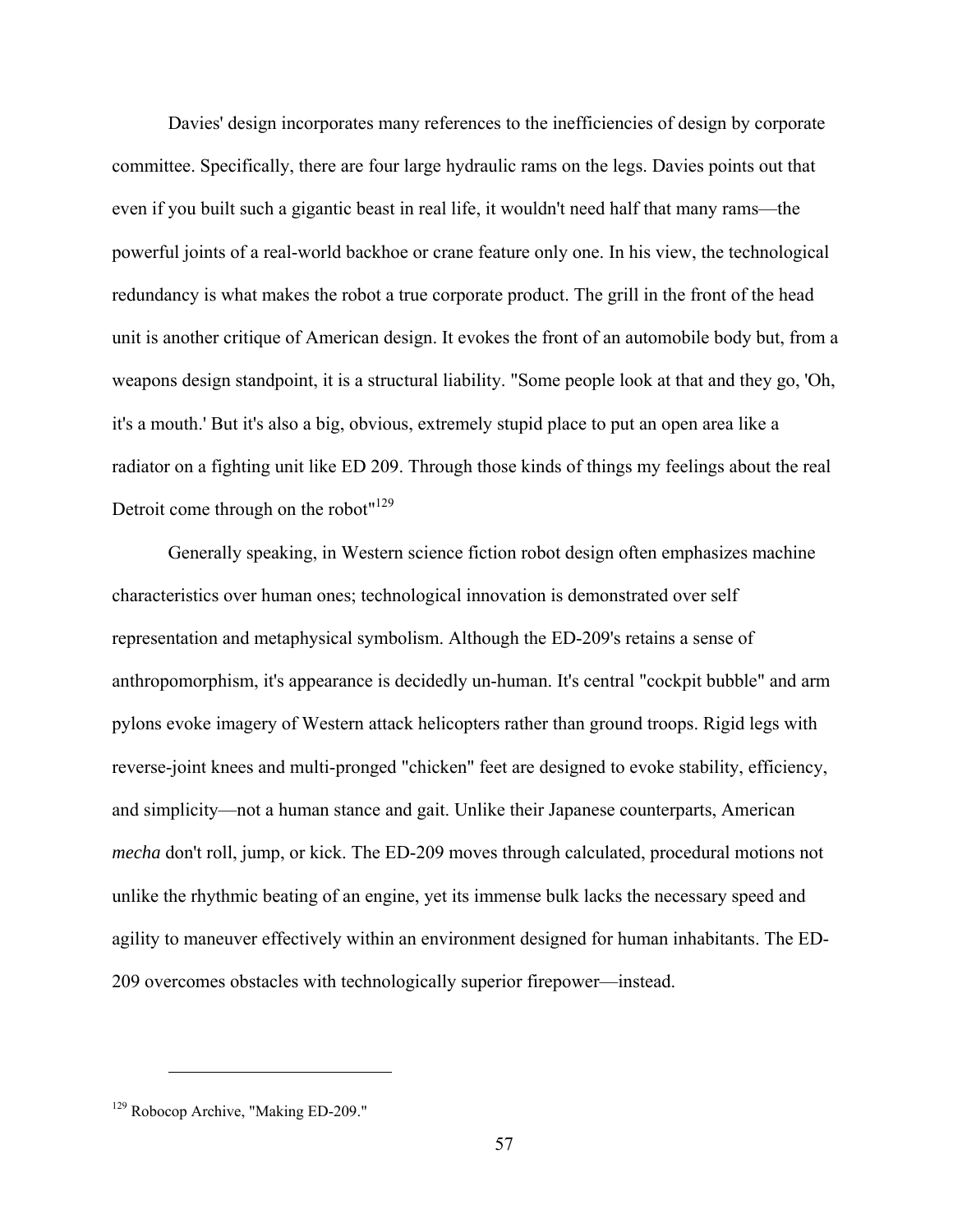Western sci-fi robots adhere to a general code of "form follows function," even if, in the end, all giant robots are by their nature illogical and impractical. The ED-209 projects a sense of *implied* tactical functionality, with hard-mounted weapons instead of hand held ones and a nononsense aesthetic. In the world of giant robots, physics and economics are ignored and realism is relegated to a design trend. The ED-209 takes many design cues from real-world tech, incorporating radiators, heat exchangers, oil coolers, and other automotive parts into the body design, all of which serve to heighten the sense of its mechanical nature.<sup>130</sup> It is this *mechanicalness*, the raw essence of post-Industrial Revolution mastery which becomes a Western design convention. Exposed wires, hoses, pistons, and vents are the recognizable artifacts of human intervention. Although by its nature the autonomous ED-209 features elements of postindustrial science, as a mode of visual representation it most closely resembles the heft, thrust, and power of industrial technology, and thus symbolizes the explosive mechatronic output of 1980's Detroit.

Although the design of the ED-209 robot communicates rhetorically, it is the way in which the design is used within the film that completes the message. To the Western viewing audience and the characters in the film itself, the idea of a fully autonomous robotic police "droid"—a cop that doesn't need to eat, or sleep—is a great novelty. Nevertheless, as the science fiction of the past has demonstrated, novelty is often met with hesitation and insecurity.

 We see this insecurity play out in the film when the ED-209 is first introduced to the Omni Consumer Corp board of directors. During a trial demonstration, a volunteer ("Mr. Kinny") is asked to aim a loaded handgun at the ED-209. As a reluctant Kinney points the gun at the ED-209, it roars to life and initiates its arrest sequence: "Please put down your weapon. You have 20 seconds to comply." Unfortunately for Kinny, the 209's experimental artificial

<sup>130</sup> Robocop Archive, "Making ED-209."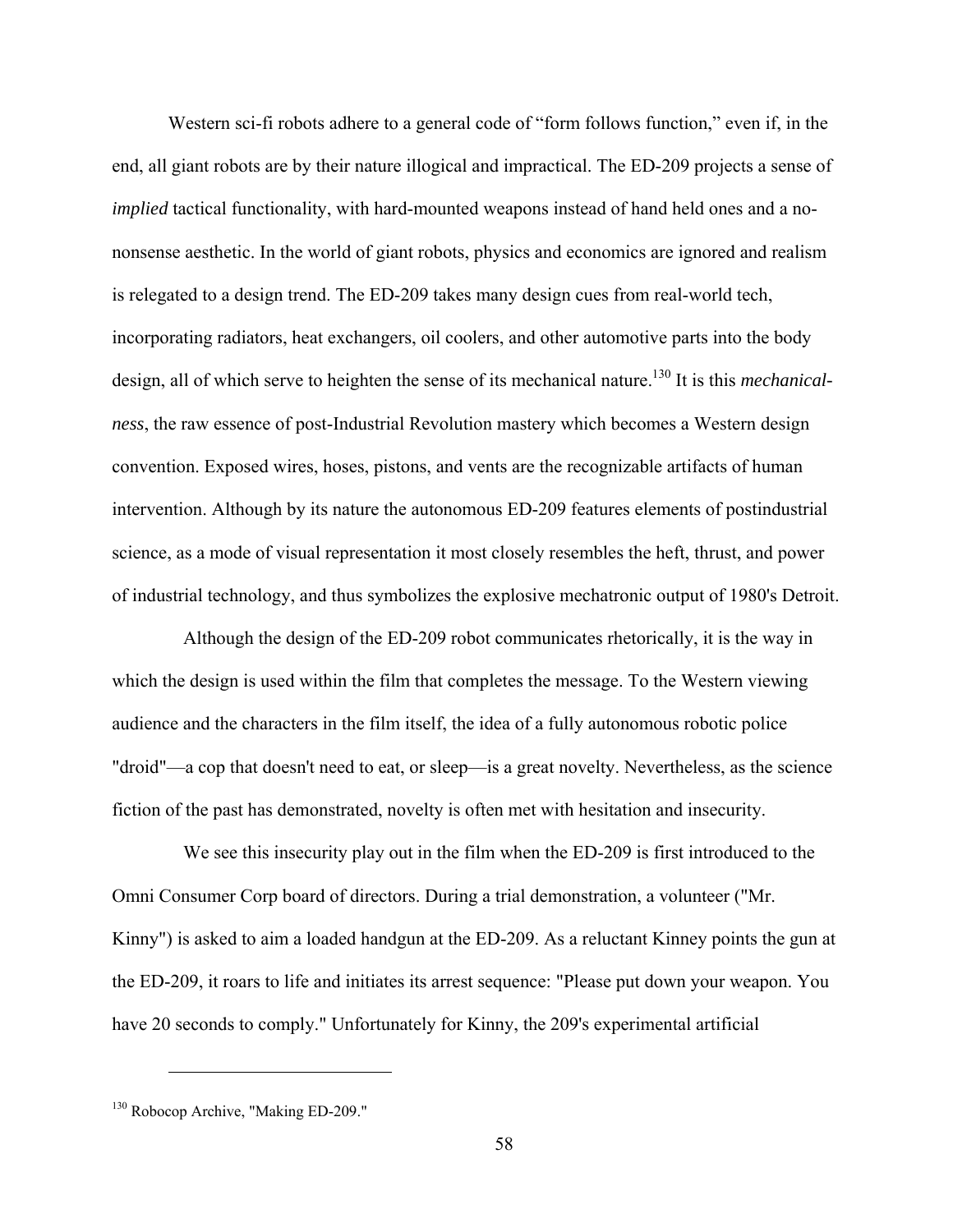intelligence routine malfunctions. Although Kinny places the weapon on the floor, the ED-209 becomes more forceful: "You have five seconds to comply. Four... three... two... one... I am now authorized to use physical force!" As the ED-209 turns its cannons on the hapless Kinney, the man is reduced to hamburger before a shocked, yet comically jaded audience of apathetic executives who, just moments ago, were more than eager to give Kinny up to the 209 as they scrambled for their own safety.

 For all its implied technological prowess, the OCP ED-209 is in practice a failed experiment: the programmed nature of its logic meaning that it can't make rational decisions outside of a series of set parameters. Kinny's death at the hands of the ED-209 and the nonreaction of the board members demonstrates an attitude of unacknowledged corporate responsibility and an ignorance of moral consequence. The scene also serves as a visceral depiction of the ambivalence of our predisposition towards machine-dependency. This is the "double vision" described by J.P. Telotte, who ascribes to Western sci-fi films "the simultaneous celebration of technology through its privileged presence in the narrative and an excoriation of its destructive and dehumanizing potential." 131 These ideas become encapsulated within the robot's intimidating metal figure.

Later in the film the ED-209 pursues Robocop through OCP headquarters, until the chase leads to an internal stairwell. The 209 attempts again and again to descend the stairs, feeling blindly with its foot-pads as it searches for the pressure-sensitive stimulation required to accurately assess it's terrain. Even in his restrictive cyborg body, Murphy is able to negotiate the stairs with ease but, the ED-209's excessive, unnatural bulk and lack of human dexterity causes it to tumble down and fall clumsily on its back, kicking and screaming like a baby. In these scenes

<sup>&</sup>lt;sup>131</sup> Napier, Anime: From Akira to Howl's Moving Castle, p. 86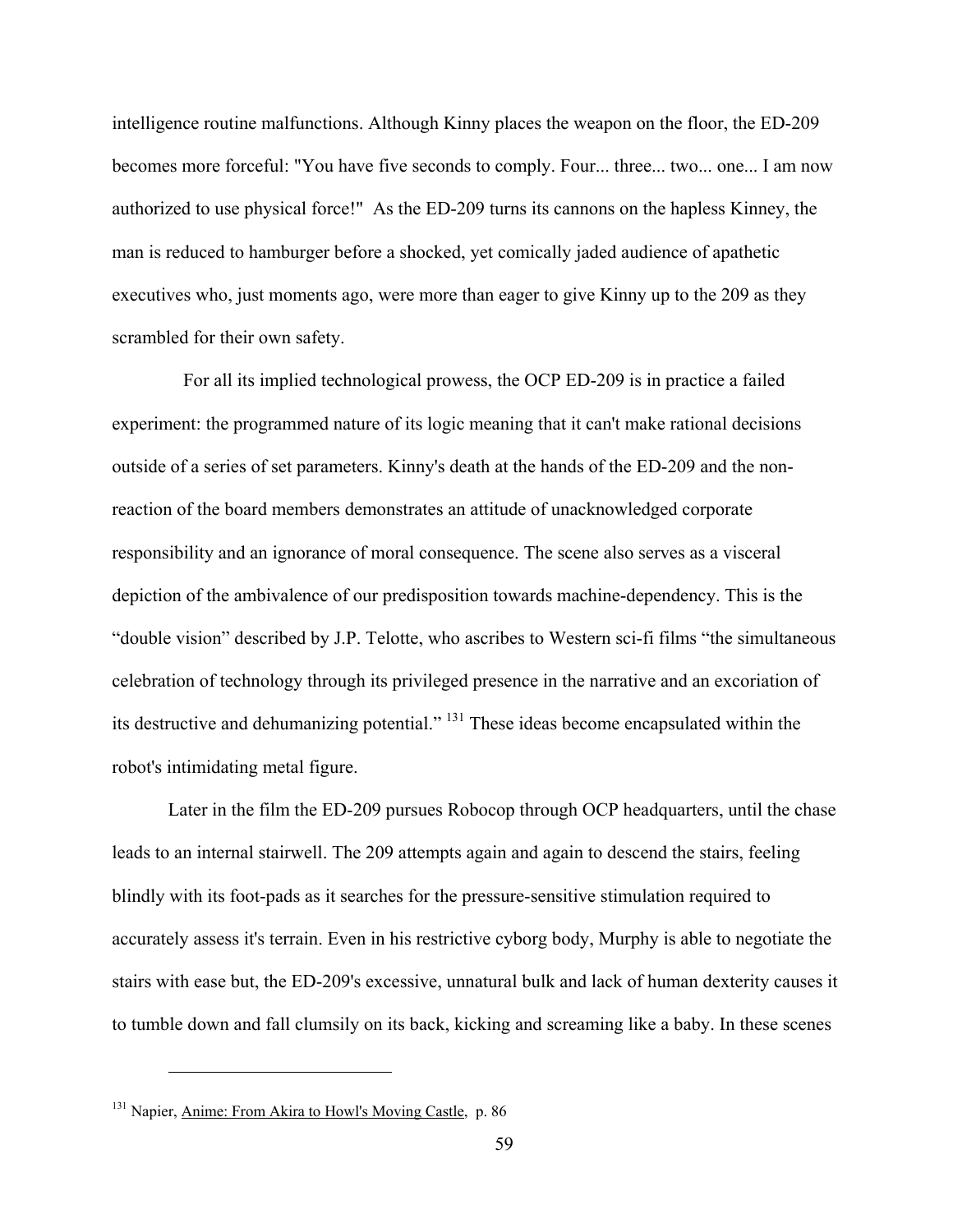the juxtaposition of ED-209 with the humanoid Robocop, who is already more machine than man, confirms its reputation as a soulless, silly, clumsy machine—a satire of our hurried push towards robotic replacements.

In *Robocop,* the malfunctioning ED-209 represents a fear of machines that is all too common in Western sci-fi, as autonomous robots created by humans subsequently threaten our humanity. The positive aspects of *mecha* are diminished to the extent that the mechanical augmentation of society becomes a liability. The final message of the film is that although the cyborg Murphy is overcome by his own technological body, in the end it is his *human* qualities that enable him persevere over the soulless and inhuman ED-209. The message here, according to Christine Cornea, is that "rather than the industrial technologies that provided him with his powerful armored physique, it is his engagement with these connective, cybernetic technologies that enable him to find himself."132 Unlike the Japanese ideal of the mobile suit pilot who is only victorious through his union with *mecha*, *Robocop* depicts a future where the characters of Murphy and the ED-209 defend the separation between man and machine, soul and cyberbody, human and *mecha*.

<sup>132</sup> Cornea, Science Fiction Cinema, p. 128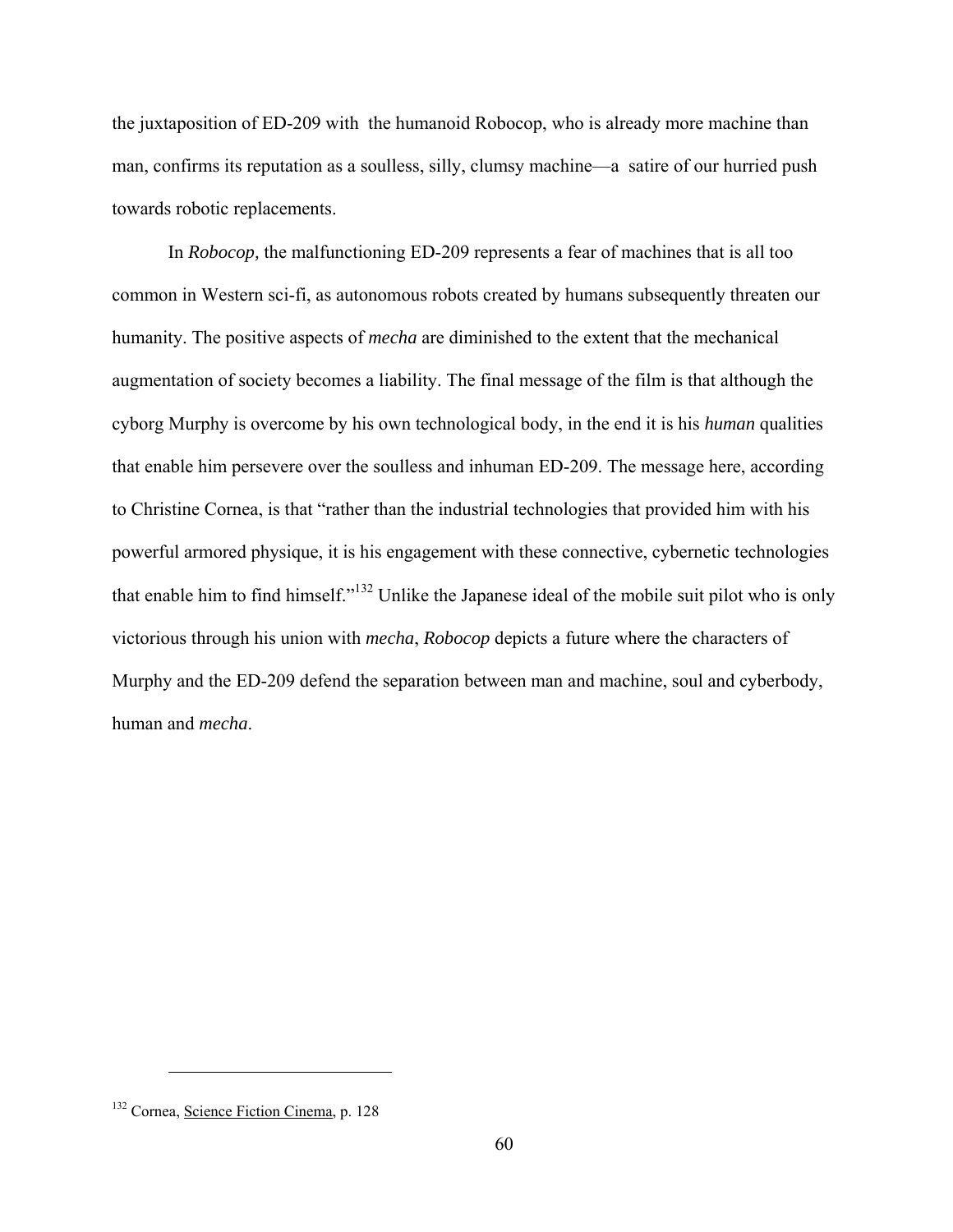#### **CONCLUSIONS**

#### <span id="page-67-0"></span>**Why** *Mecha?*

What makes *Mecha* the new sci-fi mechatronic continuum? Science fiction represents what people are thinking about technology and *Mech*a sci-fi in particular is a contemporary, graphic approach to articulating and understanding humankind's intimate relationship with robotic machines, used both as tools and weapons. We need a vehicle to experience the technological problems of the future today; a need *Mecha* artists and their army of androids, cyborgs, super robots and Mobile Suits are eager to meet.

This essay is an attempt to interpret "low culture" pop-entertainment as an indicator of broader societal values and cultural traditions. Applied practically, the philosophical approaches taken in these forms of sci-fi escapist entertainment often mirror the attitudes cultures have towards real-life robotic machinery- from replacement prosthetic limbs, to robotic household companions and even weapons of war. Recent examples include the American films *I, Robot*, *The Matrix*, and *The Terminator*, all of which explore humankind's struggle to find its place in a technological society.

In film and animation, *Mecha* function aesthetically as visual metaphors and cinematically as thematic allegory. In this new fiction, the attitude of the artist-citizen towards the emergence of a robotic, hi-tech society are expressed without the limitations of a practical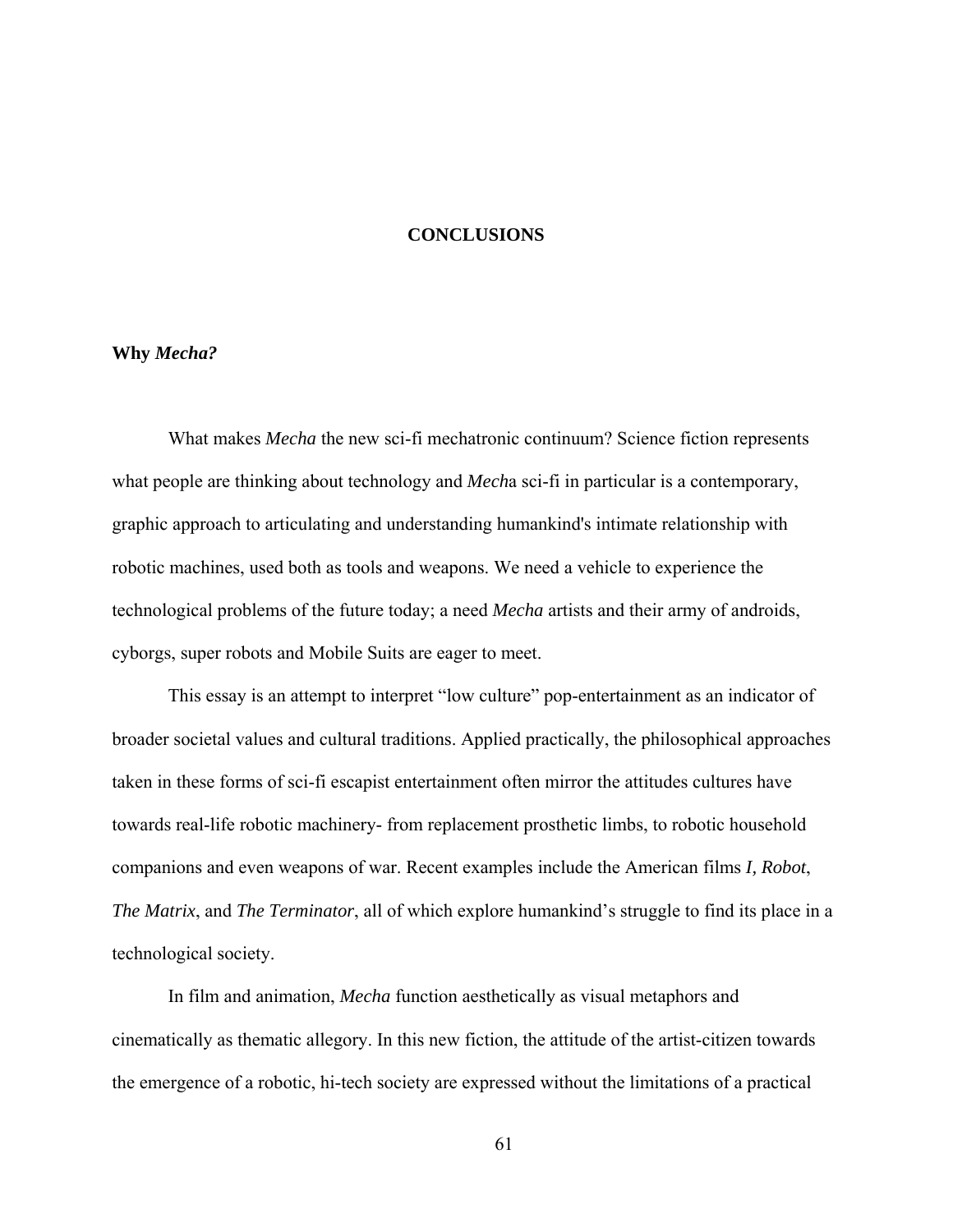and commercial reality. Hard science and engineering have not yet caught up to the culturallynurtured imaginations and ambitions of the human spirit, and they never will. Instead, the artists and creators of *Mecha* fiction consciously and unconsciously translate and magnify this social consensus into mechanical designs and narratives that force a particular paradigm on the overall human-machine relationship. By reverse-engineering and analyzing these *Mecha* designs and how they function as creative works, I think we can better understand how two cultures East and West have come to express their relationship with technology.

The *Mecha* phenomenon is the result of the continuous evolution of the automatic or semi-automatic machine in popular culture. As the robot evolved, some found it to lack a key human element. The same autonomous, hands-free interface that once made the robot so marvelous to writers and thinkers like Asimov also made it more frightening. Yet when viewed broadly, *Mecha* are no less terrifying or destructive. Death, destruction, and chaos seem to follow in the wake of these machines and their warrior-pilots. The better of them often caused collateral damage in the hundreds of millions of dollars. Yet in spite of all this, *Mecha* represent the search and desire for a new mechanical intimacy in a timeless relationship with machines that has been marked by "otherness" and uncertainty.

With the boom of the internet and the import/export of film and media, there is a rich cultural interplay between Japan and America that did not exist until the last decade and half. Resulting from this is an aesthetic and artistic dialogue between these two countries, with specific *Mecha* archetypes representing the language of this exchange. In 2007 *Transformers*, an American-produced film based on a series of Japanese transforming robot toys from the 70's and 80's grossed over \$700 million worldwide, proving that, Japanese or American, East or West, we all dig giant robots.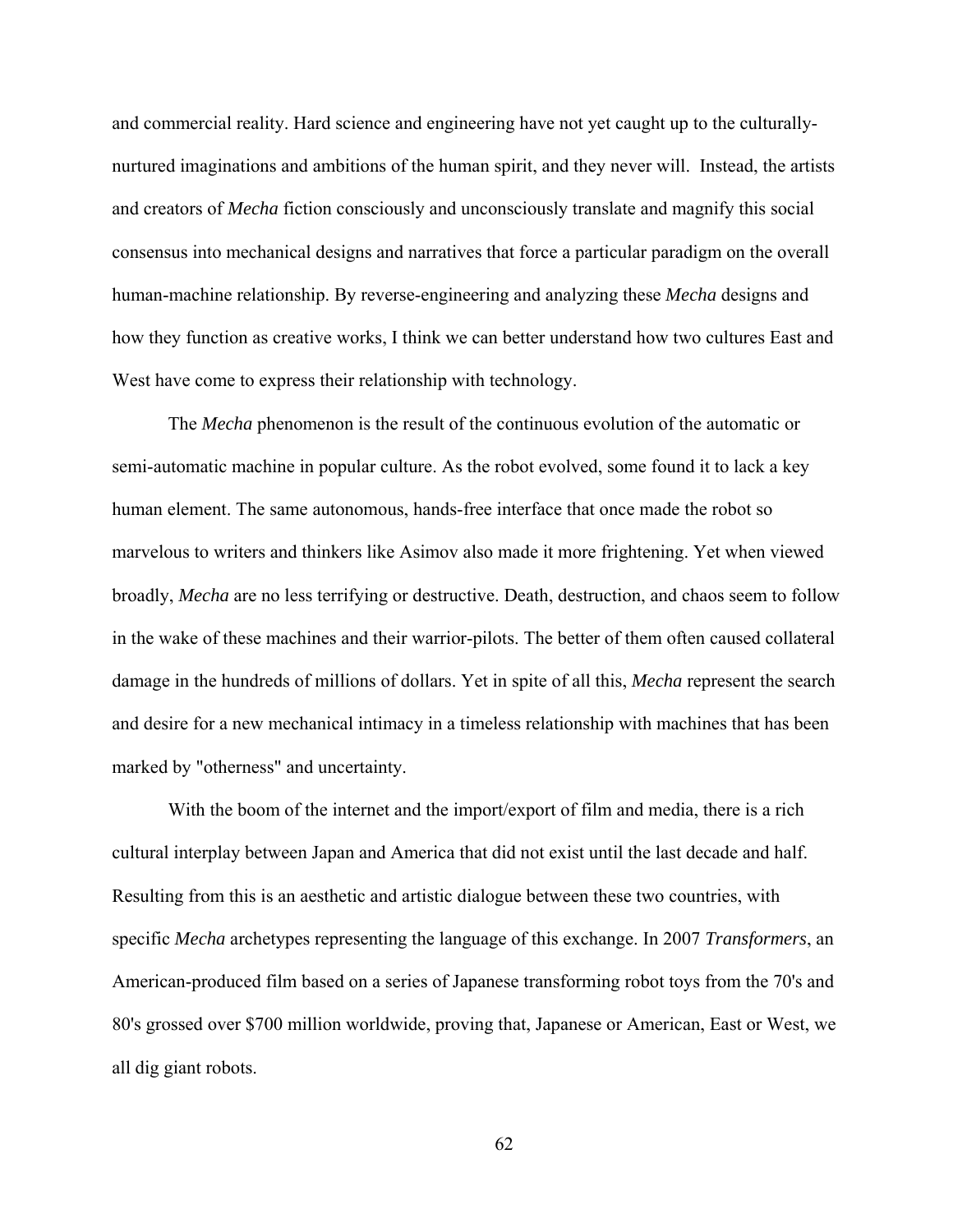#### **BIBLIOGRAPHY**

- <span id="page-69-0"></span>Alt, Matt, and Robert Duban. Super #1 Robot; Japanese Robot Toys 1972-1982. San Francisco: Chronicle Books, 2005.
- Asimov, Isaac. "The Machine and the Robot." Science Fiction: Contemporary Mythology. New York: Harper and Row, Publishers, 1978.
- "Automaton." Oxford English Dictionary. 16 Dec. 2007 <http://www.oed.com/>.
- Brophy, Phillip. 100 Anime- BFI Screen Guides. London: British Film Institute, 2005.
- Butler, Samuel. "The Iliad by Homer." The Internet Classics Archive. 2000. Massachusetts Institute of Technology. 20 Oct. 2007 <http://classics.mit.edu/Homer/iliad.html>.
- Cornea, Christine. Science Fiction Cinema; Between Fantasy and Reality. New Brunswick: Rutgers University Press, 2007.
- Fournier D'albe, Edmund E. HephæStus; or, the Soul of the Machine. New York: E. P. Dutton & Company, 1925.
- Heinlein, Robert A. Starship Troopers. New York: Ace Books, 1987.
- Heldreth, Leonard G. "In Search of the Ultimate Weapon: the Fighting Machine in Science Fiction Novels and Films." The Mechanical God; Machines in Science Fiction. Ed. Thomas P. Dunn and Richard D. Erlich. Westport, London: Greenwood P, 1982.
- Hornyak, Timothy N. Loving the Machine; the Art and Science of Japanese Robots. Tokyo, New York, London: Kodansha International, 2006.
- Hughes, David Y., and Harry M. Geduld. A Critical Edition of the War of the Worlds; H.G. Well's Scientific Romance. Bloomington & Indianapolis: Indiana UP, 1993.
- Lattimore, Richmond. The Odyssey of Homer. New York: HarperCollins, Inc., 1967.
- "Making ED 209." Robocop Archive. 1998. Johan H. 16 Oct. 2007 <http://www.robocoparchive.com/info/making1-ed209.htm>